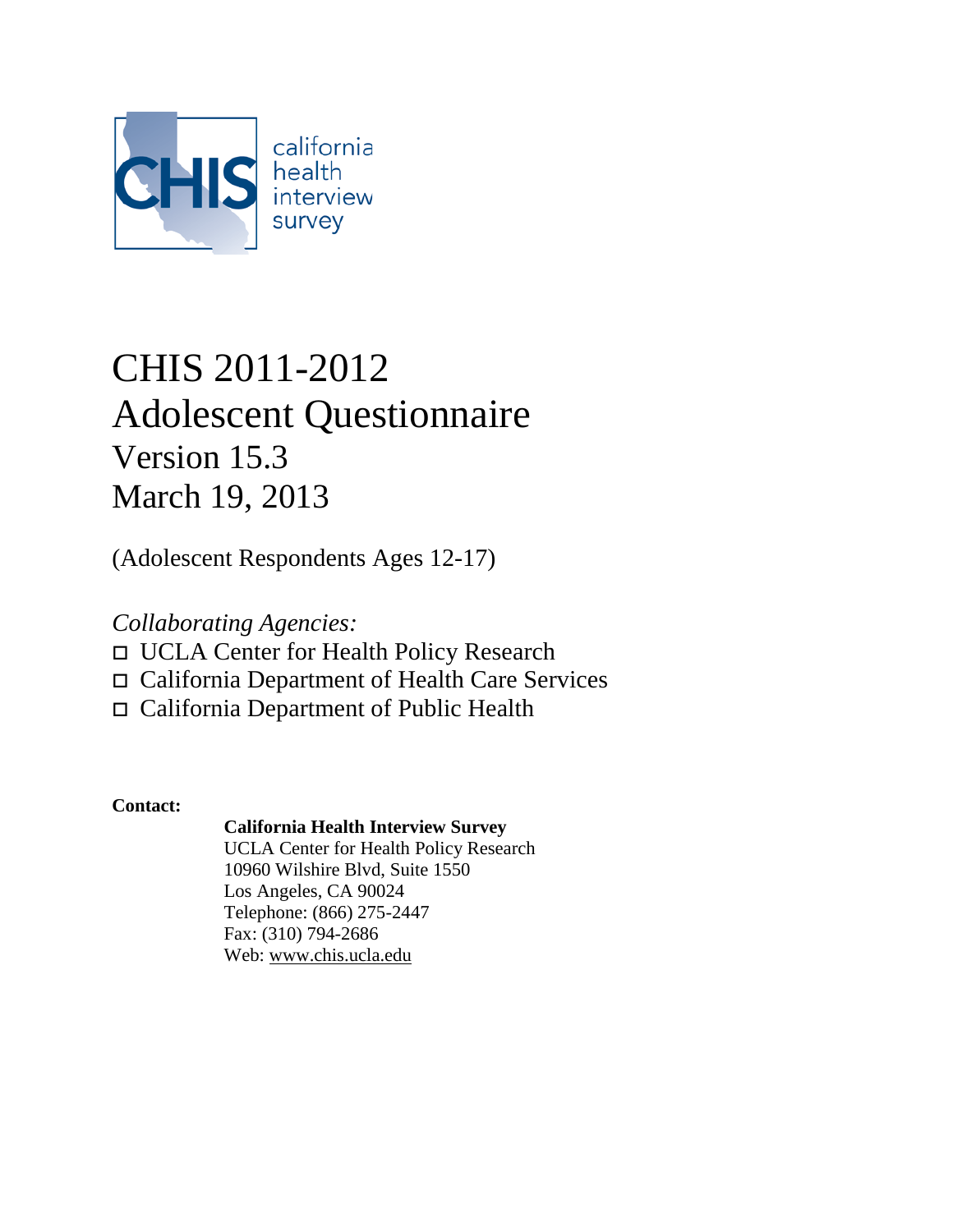### **TABLE OF CONTENTS**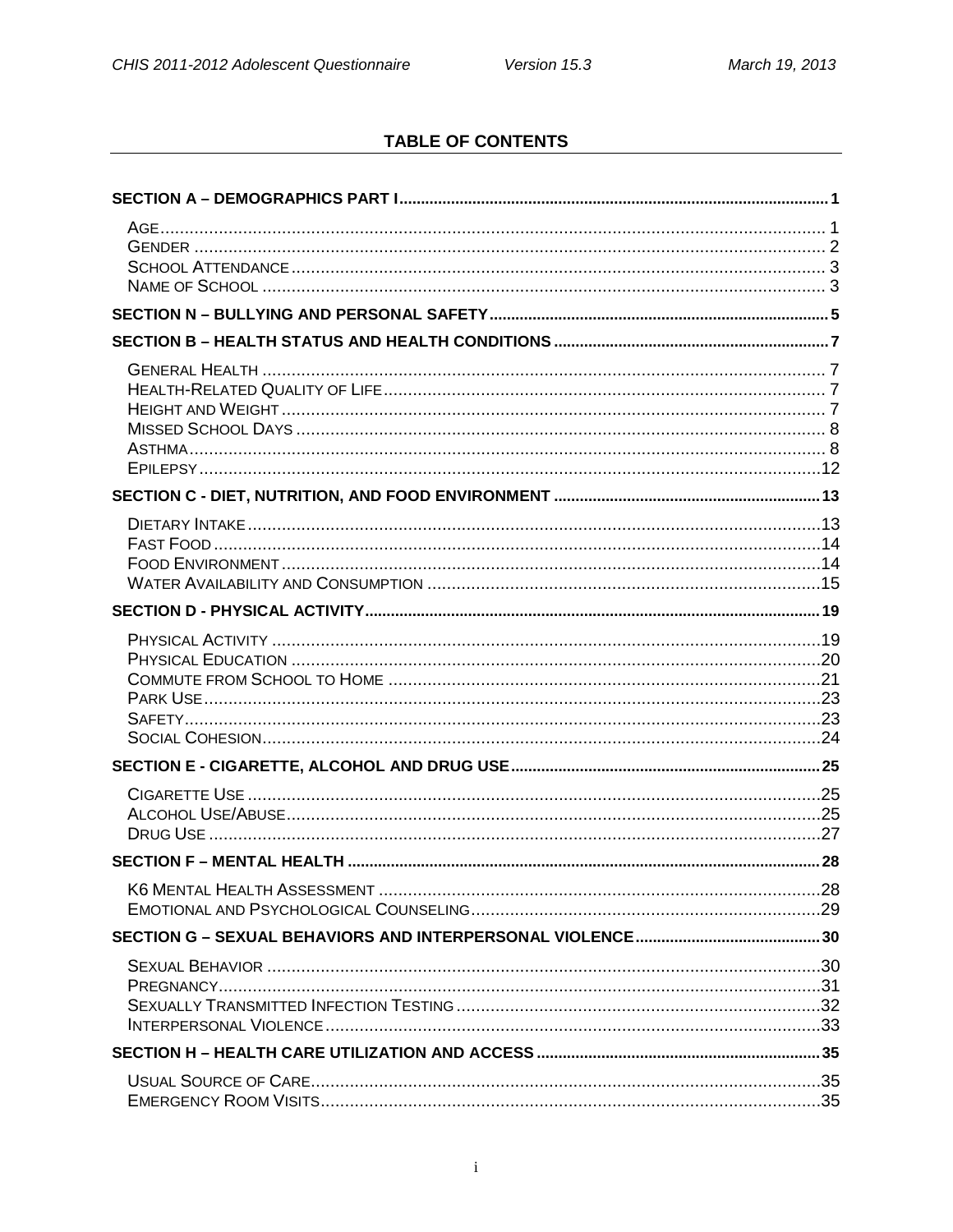| SECTION L - ADULT SUPERVISION, ROLE MODELS, CIVIC ENGAGEMENT, AND RESILIENCY  52 |  |
|----------------------------------------------------------------------------------|--|
|                                                                                  |  |
|                                                                                  |  |
|                                                                                  |  |
|                                                                                  |  |
|                                                                                  |  |
|                                                                                  |  |

NOTE: Each question in the CHIS questionnaires (adult, child, and adolescent) has a unique, sequential question number by section that follows the administration of the survey. In addition, the variable name (in the CHIS data file) associated with a question, appears in a box beneath the question number. Please consult the CHIS 2011 Data Dictionaries for additional information on variables, the population universe answering a specific question, and data file content.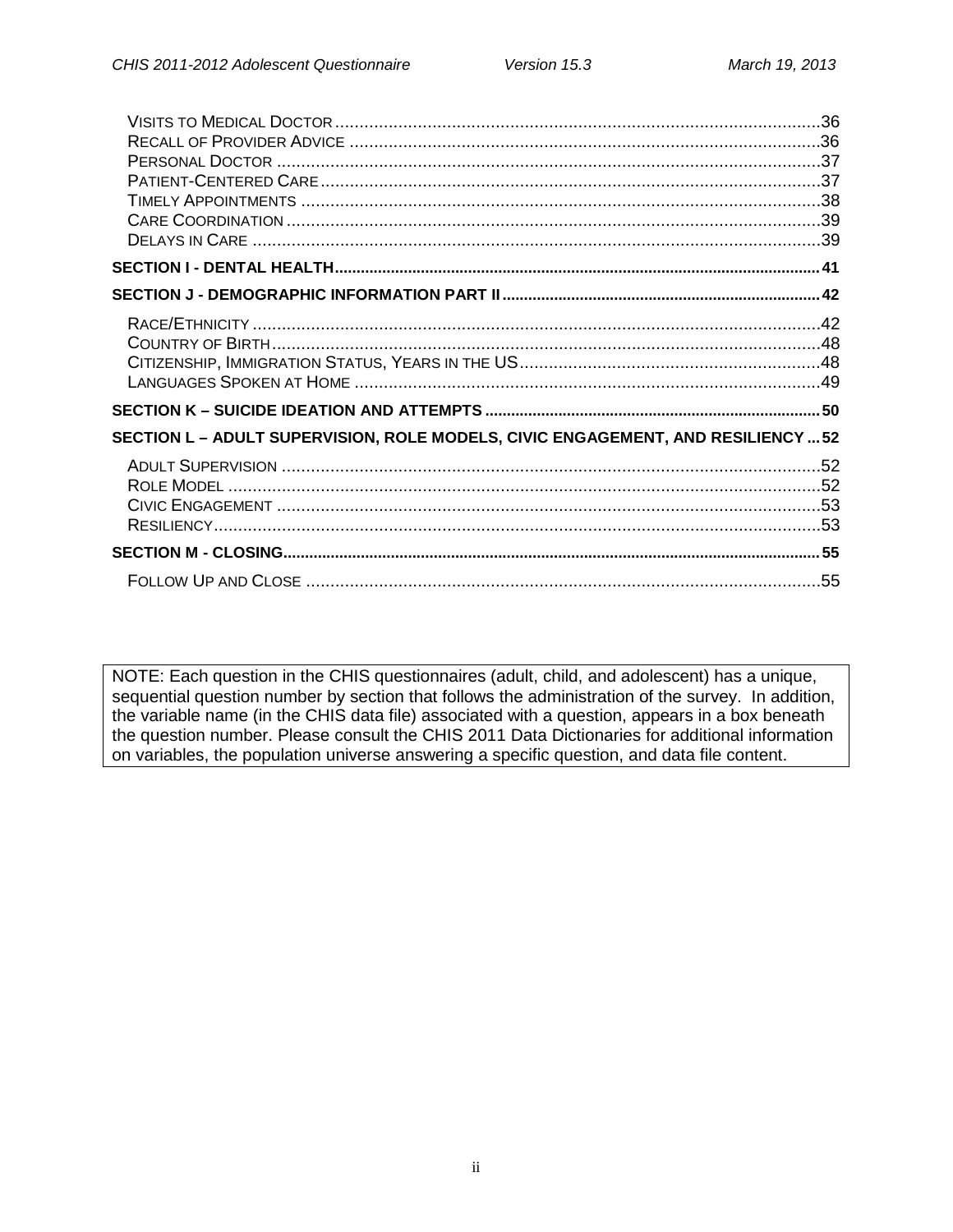### **SECTION A – DEMOGRAPHICS PART I**

<span id="page-3-1"></span><span id="page-3-0"></span>

| <b>PROGRAMMING NOTE QT11_A1:</b><br>SET TADATE = CURRENT DATE (YYYYMMDD) |                                                                        |                                                                                     |
|--------------------------------------------------------------------------|------------------------------------------------------------------------|-------------------------------------------------------------------------------------|
| QT11_A1                                                                  | What is your date of birth?                                            |                                                                                     |
| <b>TA1MON</b>                                                            |                                                                        |                                                                                     |
|                                                                          | <b>MONTH</b>                                                           |                                                                                     |
|                                                                          | 1. JANUARY<br>2. FEBRUARY<br>3. MARCH<br>4. APRIL<br>5. MAY<br>6. JUNE | 7. JULY<br>8. AUGUST<br>9. SEPTEMBER<br>10. OCTOBER<br>11. NOVEMBER<br>12. DECEMBER |
| TA1DAY                                                                   |                                                                        |                                                                                     |
|                                                                          | <b>DAY</b>                                                             |                                                                                     |
| TA <sub>1</sub> YR                                                       |                                                                        |                                                                                     |
|                                                                          | <b>YEAR</b>                                                            |                                                                                     |
|                                                                          |                                                                        |                                                                                     |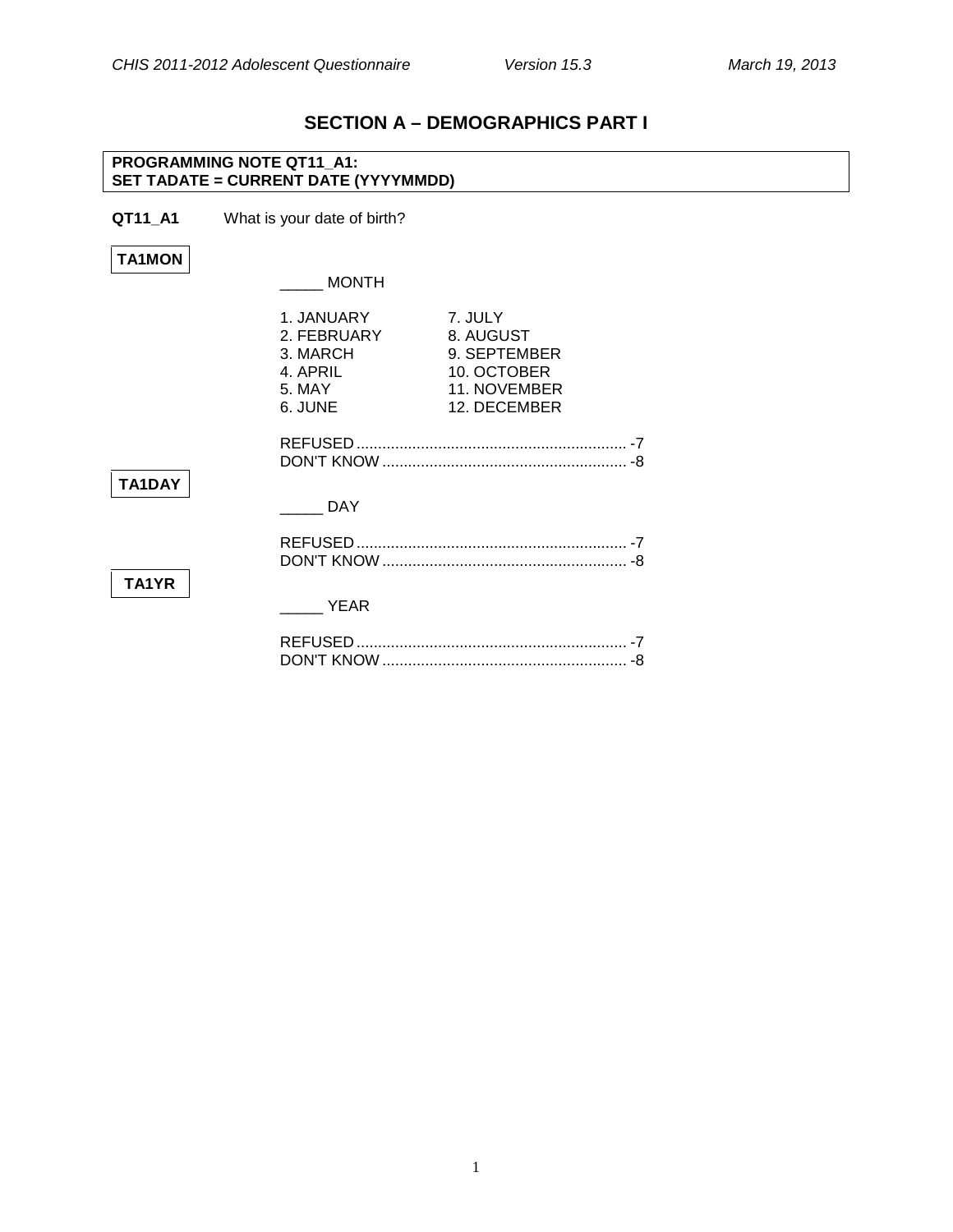#### **PROGRAMMING NOTE QT11\_A2: IF QT11\_A1 = -7 OR -8 (REF/DK), CONTINUE WITH QT11\_A2; ELSE GO TO QT11\_A4**

**QT11\_A2** What month and year were you born?

### **TA1AMON**

\_\_\_\_\_ MONTH

|                                                        | 1. JANUARY<br>2. FEBRUARY<br>3. MARCH<br>4. APRIL<br>5. MAY<br>6. JUNE | 7. JULY<br>8. AUGUST<br>9. SEPTEMBER<br>10. OCTOBER<br>11. NOVEMBER<br>12. DECEMBER                                                                          |
|--------------------------------------------------------|------------------------------------------------------------------------|--------------------------------------------------------------------------------------------------------------------------------------------------------------|
|                                                        |                                                                        |                                                                                                                                                              |
| TA1AYR                                                 | YEAR                                                                   |                                                                                                                                                              |
|                                                        |                                                                        |                                                                                                                                                              |
| <b>PROGRAMMING NOTE QT11 A3:</b><br>ELSE GO TO QT11 A4 | IF QT11_A2 = -7 OR -8 (REF/DK), CONTINUE WITH QT11_A3;                 |                                                                                                                                                              |
| QT11 A3                                                | How old are you?                                                       |                                                                                                                                                              |
| TA <sub>2</sub>                                        |                                                                        | VEARS OF AGE [SR: 12-17]                                                                                                                                     |
|                                                        |                                                                        |                                                                                                                                                              |
| POST-NOTE QT11 A3:                                     |                                                                        | IF QT11_A1 AND QT11_A3 ARE NOT KNOWN, USE CHILD ROSTER AGE (ENUM.AGE);<br>IF TEENAGE < 12 OR TEENAGE > 17, THEN TERMINATE INTERVIEW AND CODE INELIGIBLE (IT) |
| QT11_A4                                                | Are you male or female?                                                |                                                                                                                                                              |
| TA <sub>3</sub>                                        |                                                                        |                                                                                                                                                              |

<span id="page-4-0"></span>FEMALE....................................................................2 REFUSED ............................................................... -7 **[END INTERVIEW** 

**CODE INELIGIBLE.]**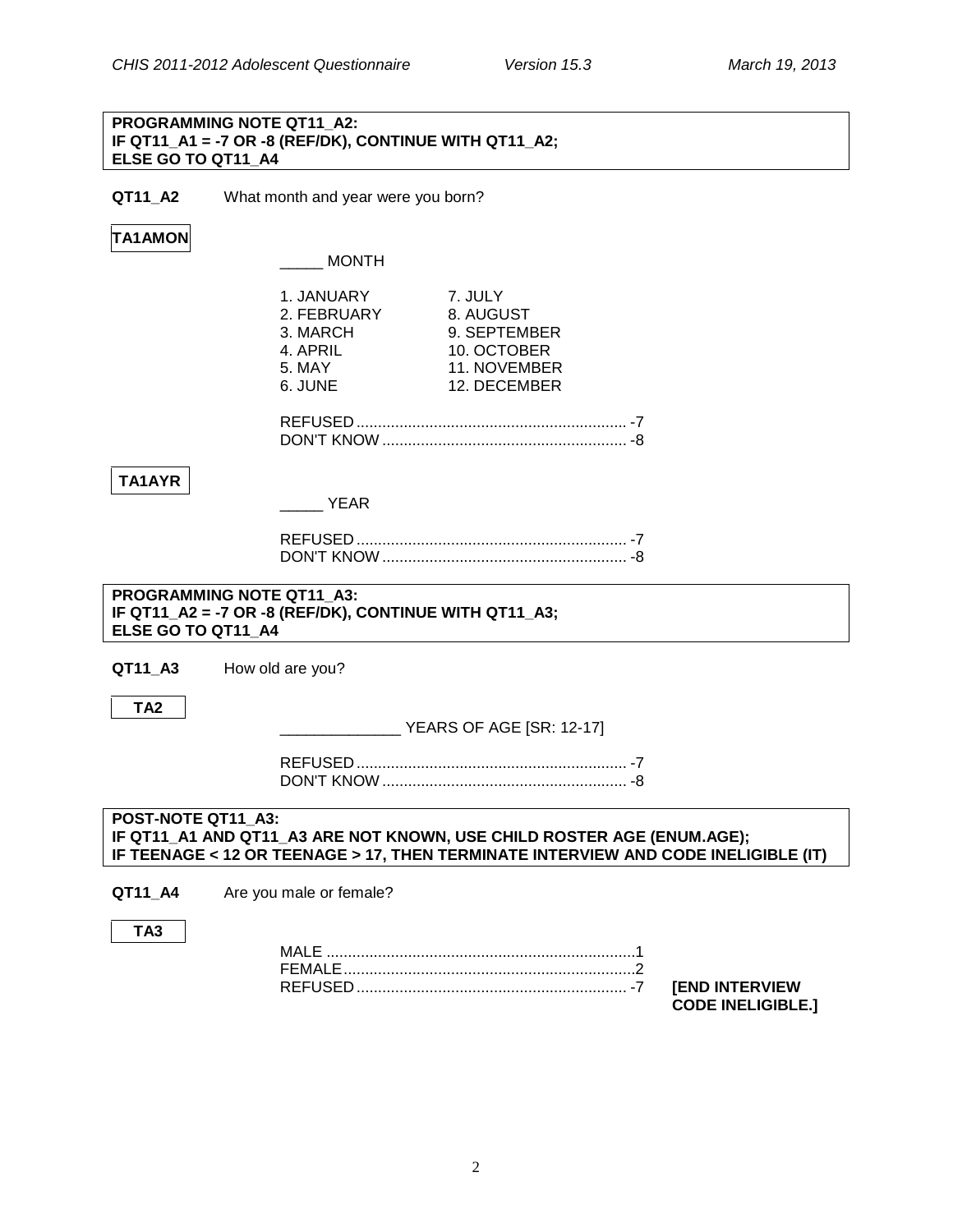<span id="page-5-1"></span><span id="page-5-0"></span>

| QT11_A5     | Did you attend school last week?                                                |                                                                          |
|-------------|---------------------------------------------------------------------------------|--------------------------------------------------------------------------|
| TA4         |                                                                                 | [GO TO QT11_A7]<br>[GO TO QT11_B1]                                       |
| QT11_A6     | Did you attend school during the last school year?                              |                                                                          |
| TA4C        | HOME SCHOOLED LAST YEAR 3                                                       | [GO TO QT11_B1]<br>[GO TO QT11_B1]<br>[GO TO QT11 B1]<br>[GO TO QT11 B1] |
| QT11_A7     | What is the name of the school you go to or last attended?                      |                                                                          |
|             | [IF NEEDED, ASK: "Is that an elementary, middle, junior high, or high school?"] |                                                                          |
| TA4B        | [INTERVIEWER NOTE: RECORD VERBATIM]                                             |                                                                          |
|             |                                                                                 |                                                                          |
| TA4B        |                                                                                 |                                                                          |
| <b>TYPE</b> | <b>TYPE OF SCHOOL</b>                                                           |                                                                          |
|             |                                                                                 |                                                                          |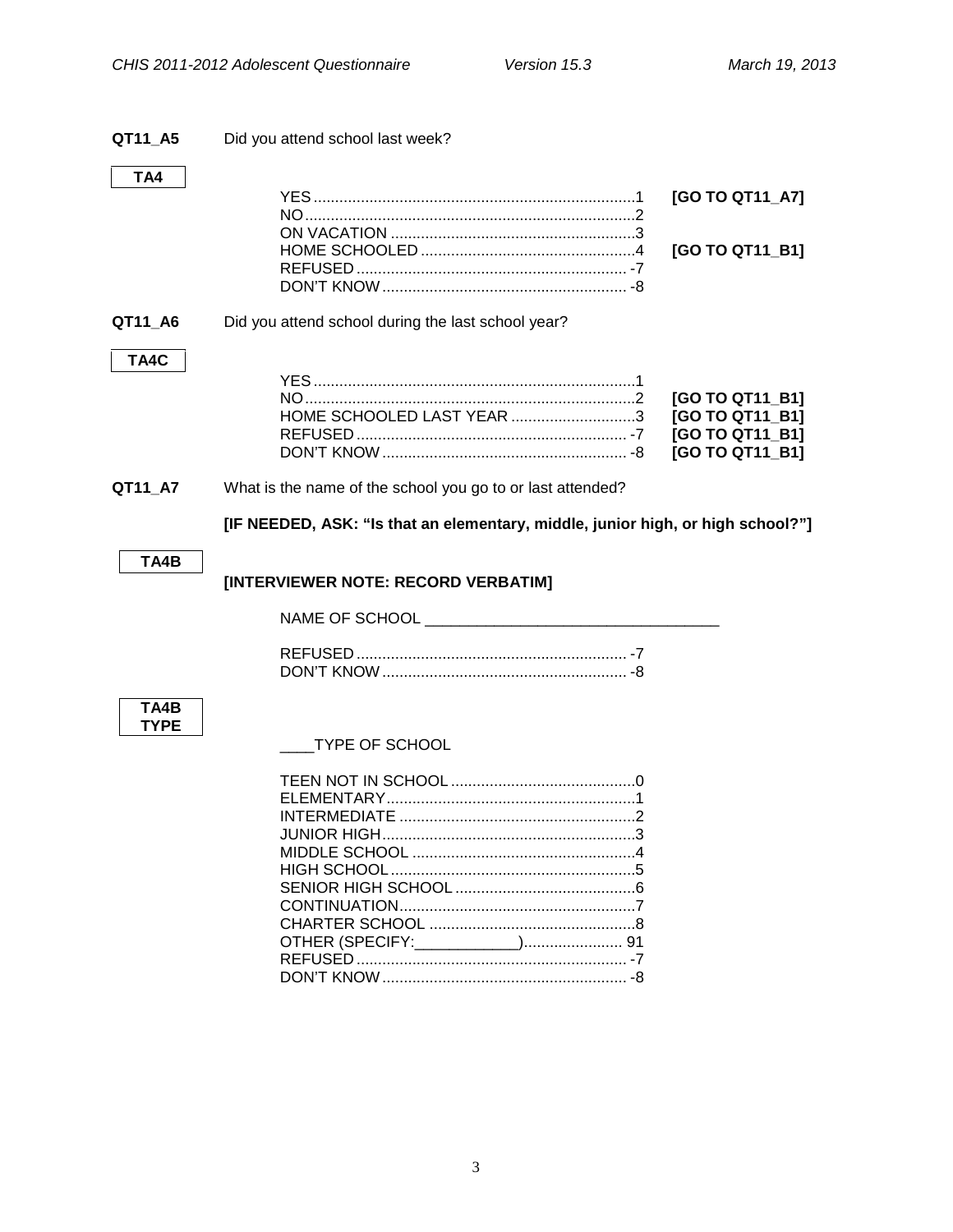#### **QT11\_A8** In the past 3 years, how many times did you change schools, not counting for graduation?

**TA6**

 $_$  TIMES

REFUSED ............................................................... -7 DON'T KNOW......................................................... -8

**PROGRAMMING NOTE QT11\_A9: IF QT11\_A8 = 0, -7 OR -8 (ZERO/REF/DK), GO TO SECTION N; ELSE CONTINUE WITH QT11\_A9**

**QT11\_A9** Why did you change schools?

```
TA7
```
### **[CHECK ALL THAT APPLY]**

| DIDN'T LIKE OLD SCHOOL/TO ATTEND |  |
|----------------------------------|--|
|                                  |  |
| GOT EXPELLED/GOT IN TROUBLE 4    |  |
| PROBLEMS WITH TEACHER/PEERS 5    |  |
|                                  |  |
|                                  |  |
|                                  |  |
|                                  |  |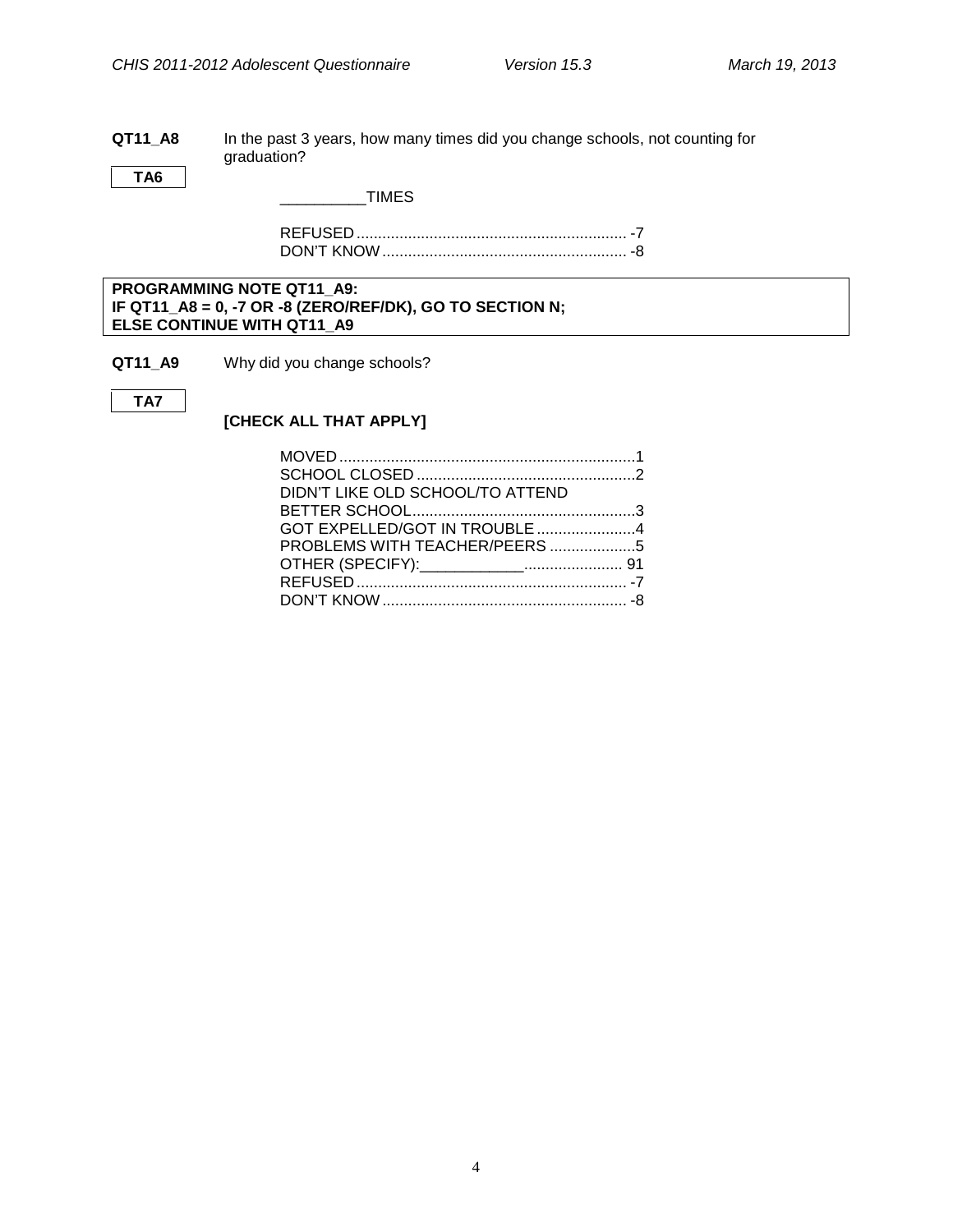### **SECTION N – BULLYING AND PERSONAL SAFETY**

#### <span id="page-7-0"></span>**PROGRAMMING NOTE SECTION N: IF QT11\_A5 = 1 (ATTENDED SCHOOL LAST WEEK) OR QT11\_A6 = 1 (ATTENDED SCHOOL LAST YEAR) THEN CONTINUE WITH QT11\_N1; ELSE GO TO QT11\_B1**

The next questions are about your relationships with people around your age. I'll ask about threats, bullying and your safety.

| QT11 N1         | In the past 12 months, about how many times did someone about your age threaten to<br>hurt you or threaten to beat you up?                    |
|-----------------|-----------------------------------------------------------------------------------------------------------------------------------------------|
| TN <sub>1</sub> | TIMES [HR: 0-365; SR: 0-20]                                                                                                                   |
|                 |                                                                                                                                               |
| QT11_N2         | In the past 12 months, how many times on school grounds have you been afraid of being<br>beaten up? Would you say                             |
| TN <sub>2</sub> |                                                                                                                                               |
| QT11_N3         | In the past 12 months, how many times on school grounds have you been made fun of<br>because of your looks or the way you talk? Would you say |
| TN <sub>3</sub> |                                                                                                                                               |
| QT11_N4         | In the past 12 months, how many times did other students spread mean rumors or lies<br>about you on the Internet?                             |
| TN <sub>4</sub> | [IF NEEDED, SAY: "Like on Facebook, Twitter, MySpace, or email."]                                                                             |
|                 | [READ OUT RESPONSES ONLY IF NECESSARY]                                                                                                        |
|                 |                                                                                                                                               |

REFUSED ............................................................... -7 DON'T KNOW......................................................... -8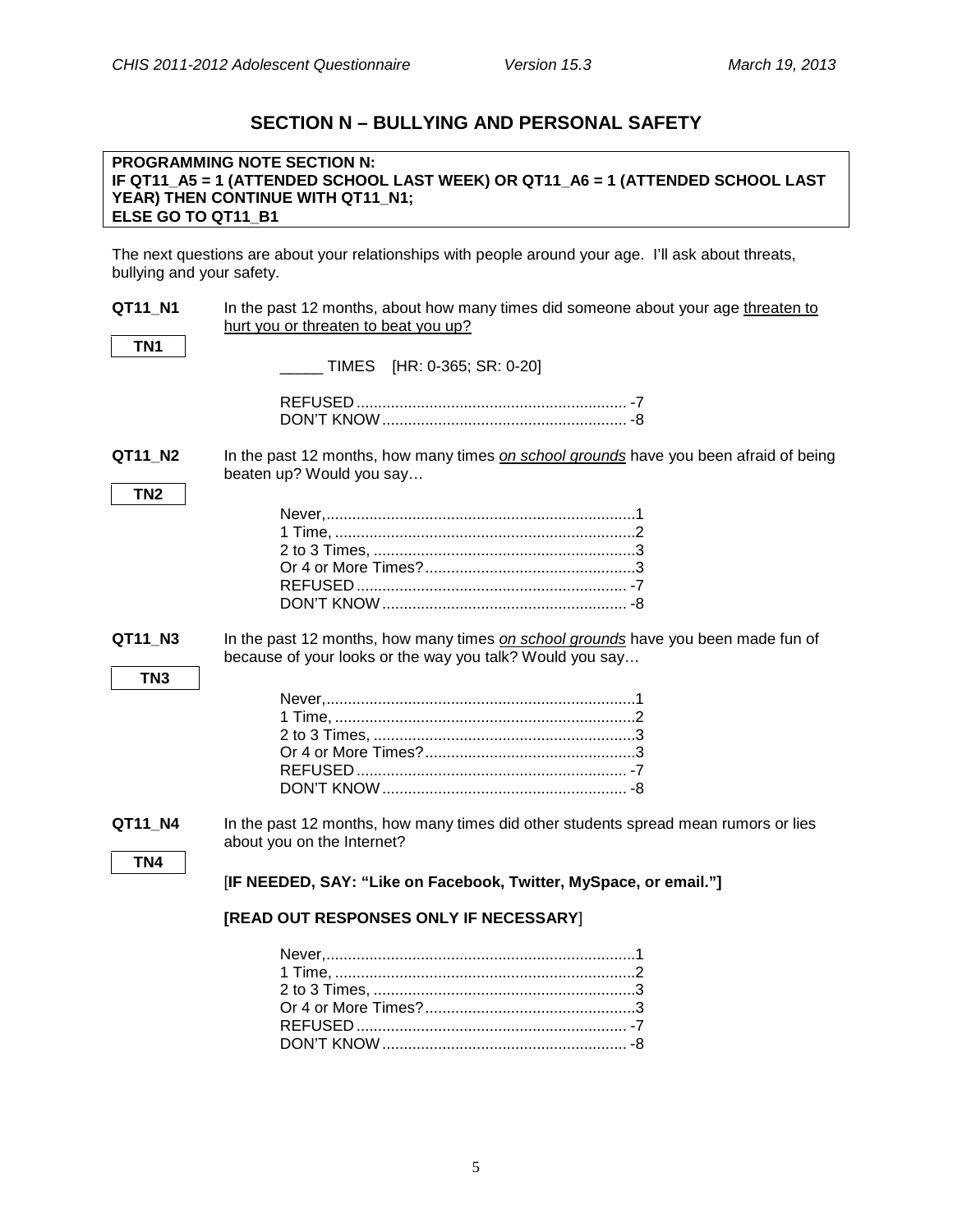| QT11_N5                    | How often do you feel safe on your way to or coming home from school? Would you<br>say                                                      |
|----------------------------|---------------------------------------------------------------------------------------------------------------------------------------------|
| TN5                        | [GO TO QT11_N7]                                                                                                                             |
| QT11_N6<br>TN <sub>6</sub> | During the past 30 days, on how many days did you not go to school because you felt<br>unsafe on your way to or from school?<br><b>DAYS</b> |
| QT11_N7<br><b>TE65</b>     | Do you feel safe at your school<br>[GO TO QT11_B1]                                                                                          |
| QT11 N8<br>TN7             | During the past 30 days, on how many days did you not go to school because you felt<br>unsafe there?<br><b>DAYS</b>                         |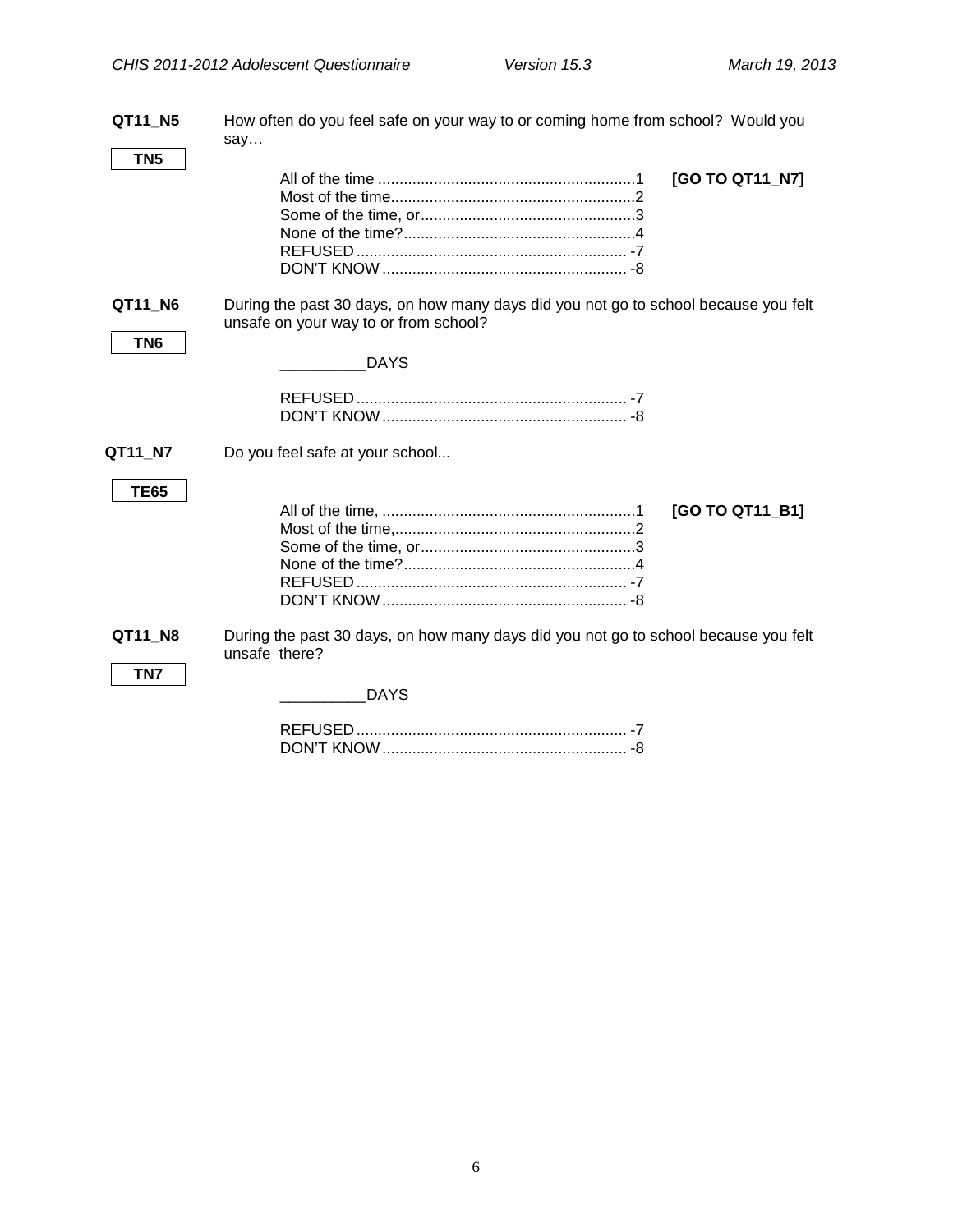┑

### **SECTION B – HEALTH STATUS AND HEALTH CONDITIONS**

<span id="page-9-1"></span><span id="page-9-0"></span>**QT11\_B1** Now I'm going to ask about your health.

In general, would you say your health is excellent, very good, good, fair or poor?

<span id="page-9-3"></span><span id="page-9-2"></span>

| TB1                               |                                                                                                                                                                                        |
|-----------------------------------|----------------------------------------------------------------------------------------------------------------------------------------------------------------------------------------|
|                                   |                                                                                                                                                                                        |
|                                   |                                                                                                                                                                                        |
|                                   |                                                                                                                                                                                        |
|                                   |                                                                                                                                                                                        |
|                                   |                                                                                                                                                                                        |
| QT11 B2                           | Now, thinking about your physical health, which includes physical illness and injury, for<br>how many days during the past 30 days was your physical health not good?                  |
| <b>TB35</b>                       |                                                                                                                                                                                        |
|                                   | [IF NEEDED, SAY: "On how many days was your physical health not good?"]                                                                                                                |
|                                   | <b>NUMBER OF DAYS</b>                                                                                                                                                                  |
|                                   |                                                                                                                                                                                        |
|                                   |                                                                                                                                                                                        |
| QT11_B3                           | Now thinking about your mental health, which includes stress, depression, and problems<br>with emotions, for how many days during the past 30 days was your mental health not<br>good? |
| <b>TB36</b>                       |                                                                                                                                                                                        |
|                                   | [IF NEEDED, SAY: "Mental health includes stress, feeling sad or not feeling like<br>yourself. On how many days was your mental health not good?]                                       |
|                                   | NUMBER OF DAYS                                                                                                                                                                         |
|                                   |                                                                                                                                                                                        |
| QT11_B4                           | About how tall are you without shoes?                                                                                                                                                  |
| TB2F/<br><b>TB2I</b>              |                                                                                                                                                                                        |
|                                   | [IF NEEDED, SAY: "Your best guess is fine."]                                                                                                                                           |
|                                   | <b>INCHES</b><br><b>FEET</b>                                                                                                                                                           |
| <b>TB2M/</b><br>TB <sub>2</sub> C | METERS CENTIMETERS                                                                                                                                                                     |
| TB2FMT                            |                                                                                                                                                                                        |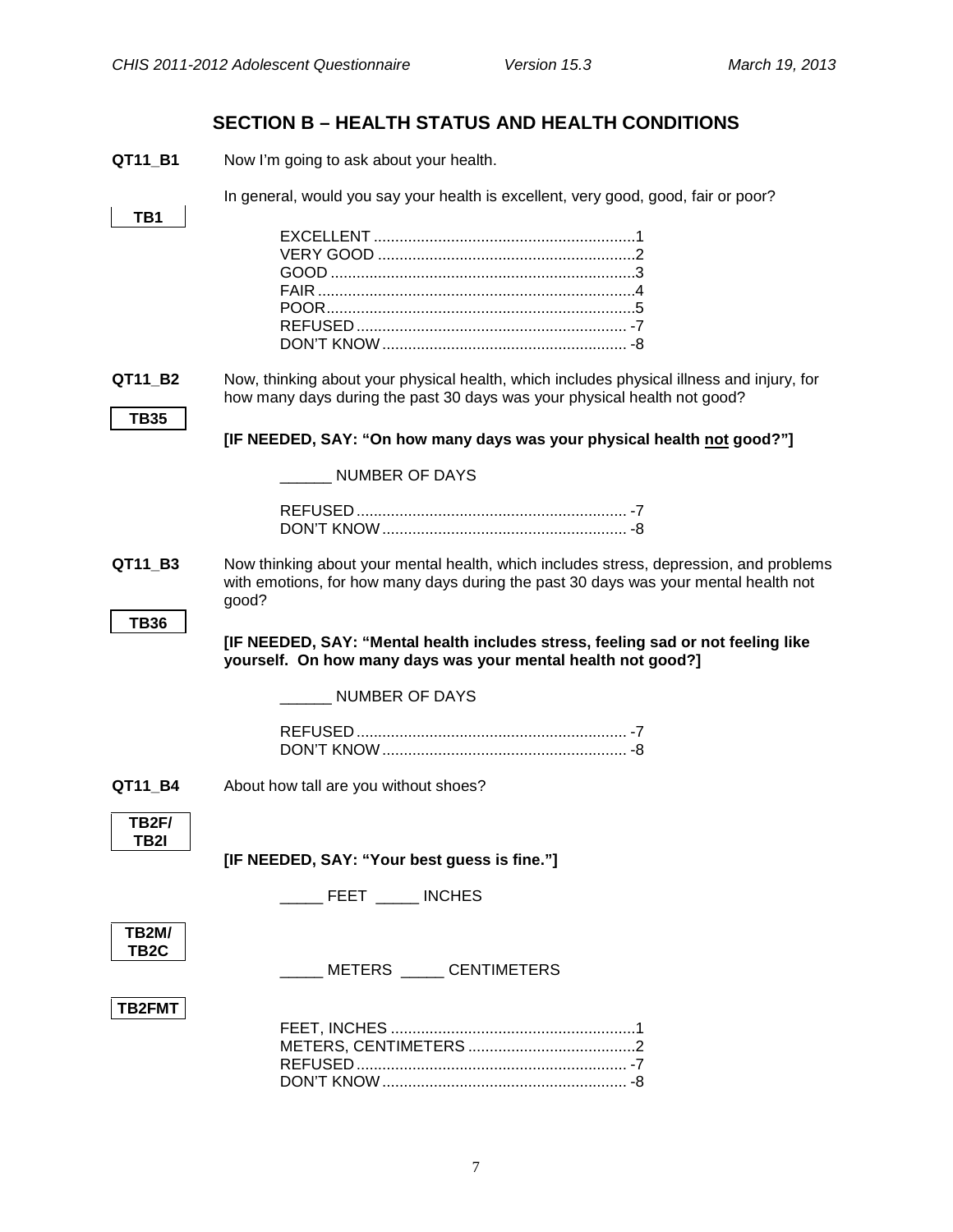<span id="page-10-1"></span><span id="page-10-0"></span>

| QT11_B5                        | About how much do you weigh without shoes?                                                                  |
|--------------------------------|-------------------------------------------------------------------------------------------------------------|
| TB <sub>3</sub>                |                                                                                                             |
|                                | [IF NEEDED, SAY: "Your best guess is fine."]                                                                |
|                                | <b>POUNDS</b><br>[HR: 50-450]                                                                               |
|                                | KILOGRAMS [HR: 20-220]                                                                                      |
|                                |                                                                                                             |
| QT11_B6;<br>ELSE GO TO QT11_B7 | PROGRAMMING NOTE QT11_B6:<br>IF QT11_A5 = 1 (ATTENDED SCHOOL LAST WEEK) OR 4 (HOME SCHOOLED), CONTINUE WITH |
| QT11_B6<br>TB4                 | During the last four school weeks, how many days of school did you miss because of a<br>health problem?     |
|                                | [INTERVIEWER NOTE: INCLUDE HOME SCHOOLERS]                                                                  |
|                                | DAYS [HR: 0-20]                                                                                             |
|                                |                                                                                                             |
| QT11_B7                        | Has a doctor ever told you or your parents that you have asthma?                                            |
| TB <sub>5</sub>                | [GO TO QT11_B23]<br>[GO TO QT11_B23]<br>[GO TO QT11_B23]                                                    |
| QT11_B8                        | Do you still have asthma?                                                                                   |
| TB17                           |                                                                                                             |
| QT11_B9                        | During the past 12 months, have you had an episode of asthma or an asthma attack?                           |
| <b>TB18</b>                    |                                                                                                             |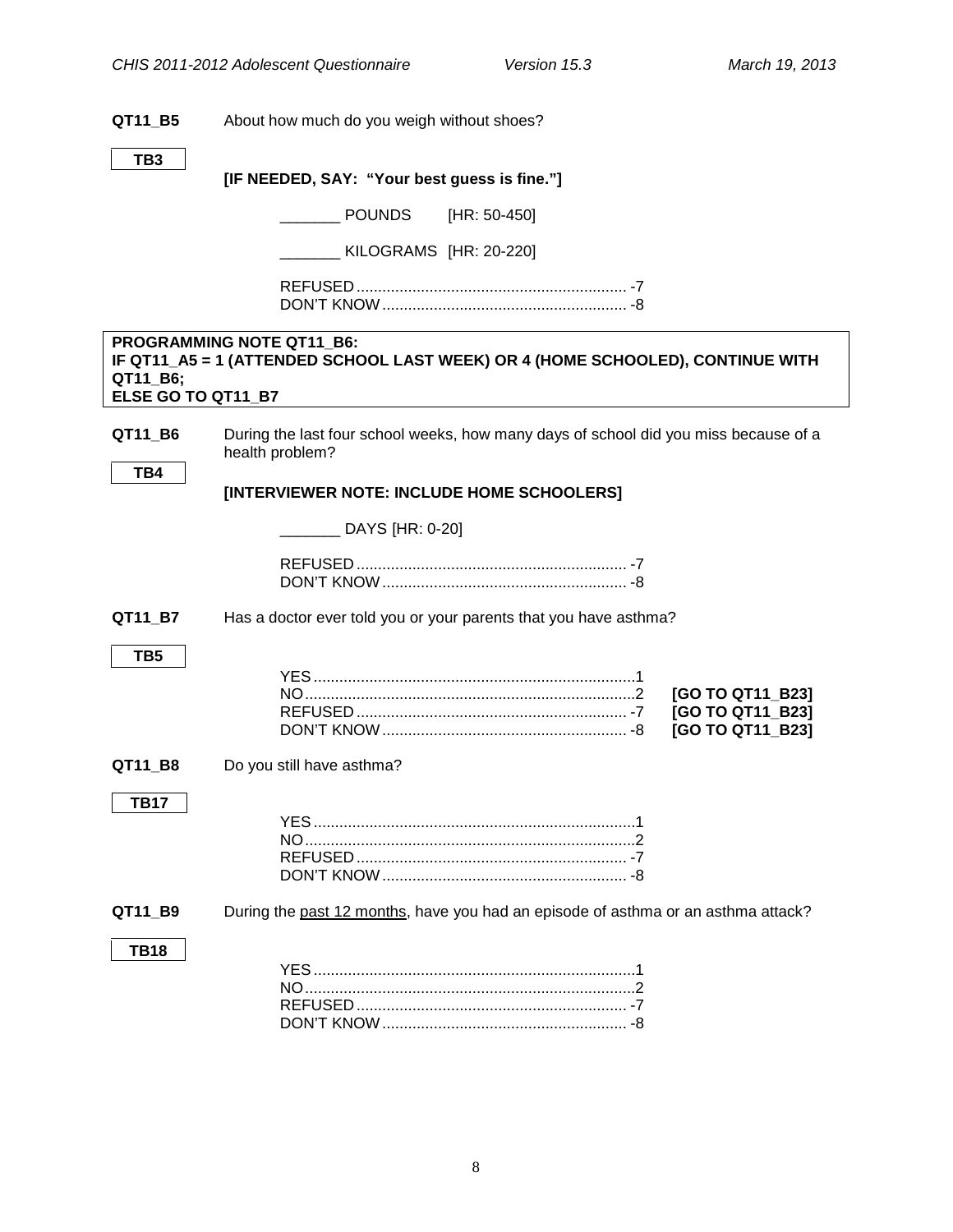|                         | PROGRAMMING NOTE QT11 B10:<br>IF QT11_B8 = 2, -7, OR -8 (NO, REFUSED, OR DON'T KNOW) AND QT11_B9 = 2, -7, OR -8 (NO,<br>REFUSED, OR DON'T KNOW), GO TO QT11_B14;<br>ELSE CONTINUE WITH QT11 B10                |
|-------------------------|----------------------------------------------------------------------------------------------------------------------------------------------------------------------------------------------------------------|
| QT11_B10<br>TB7         | During the past 12 months, how often have you had asthma symptoms such as<br>coughing, wheezing, shortness of breath, chest tightness, or phlegm? Would you say                                                |
| QT11_B11<br><b>TB19</b> | During the past 12 months, have you had to visit a hospital emergency room because of<br>your asthma?<br>[GO TO QT11_B13]<br>[GO TO QT11_B13]<br>[GO TO QT11_B13]                                              |
| QT11_B12<br><b>TB31</b> | Did you visit a hospital emergency room for your asthma because you were unable to<br>see your doctor?<br>[INTERVIEWER NOTE: ENTER 3 ONLY IF R VOLUNTEERS THAT HE/SHE DOESN'T<br>HAVE A DOCTOR. DO NOT PROBE.] |
| QT11_B13<br>TF4A        | During the past 12 months, were you admitted to the hospital overnight or longer for your<br>asthma?                                                                                                           |

DON'T KNOW......................................................... -8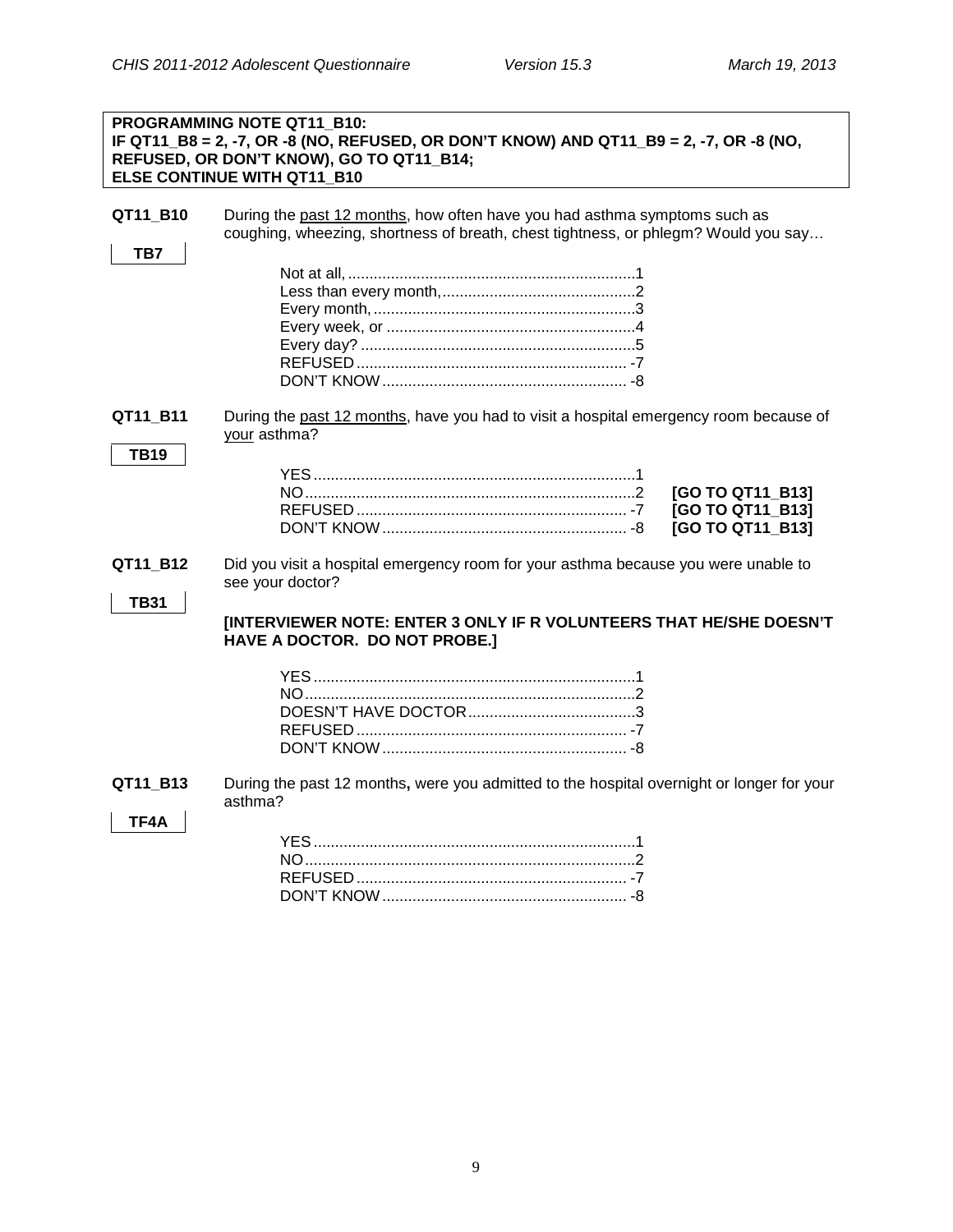**QT11\_B14** Are you now taking a daily medication to control your asthma that was prescribed or given to you by a doctor?

**TB6**

**[IF NEEDED, SAY: "This includes both oral medicine and inhalers. This is different from inhalers used for quick relief."]**

#### **PROGRAMMING NOTE QT11\_B15: IF QT11\_B8 = 1 (YES, STILL HAVE ASTHMA) OR QT11\_B9 = 1 (YES, EPISODE IN PAST 12 MONTHS) GO TO QT11\_B19; ELSE CONTINUE WITH QT11\_B15**

**QT11 B15** During the past 12 months, how often have you had asthma symptoms such as coughing, wheezing, shortness of breath, chest tightness, or phlegm? Would you say…

|--|

**QT11\_B16** During the past 12 months, have you had to visit a hospital emergency room because of your asthma?

**QT11\_B17** Did you visit a hospital emergency room for your asthma because you were unable to see your doctor?

```
TB34
```
**[INTERVIEWER NOTE: ENTER 3 ONLY IF R VOLUNTEERS THAT HE/SHE DOESN'T HAVE A DOCTOR. DO NOT PROBE.]**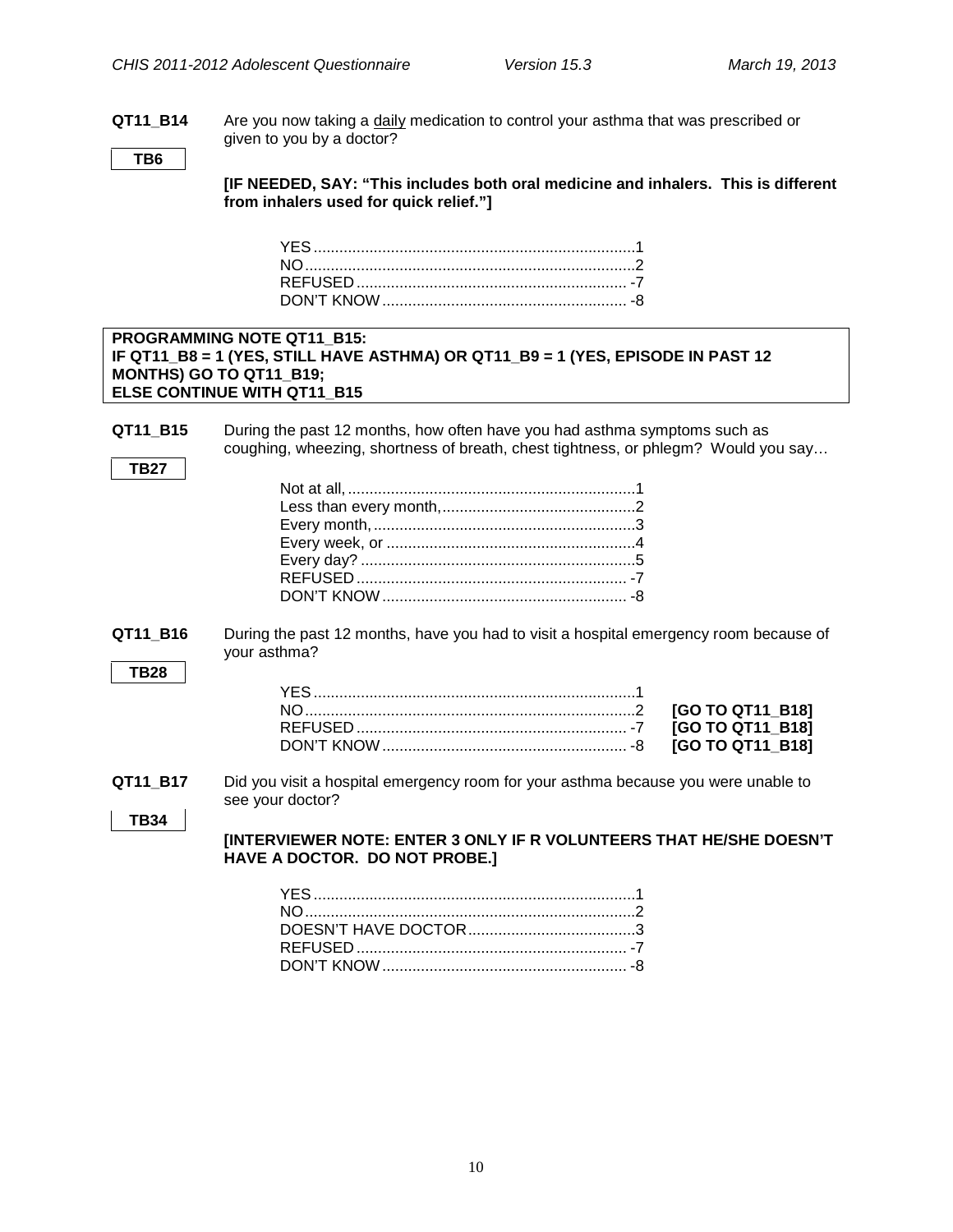**QT11\_B18** During the past 12 months, were you admitted to the hospital overnight or longer for your asthma? **TB29** YES...........................................................................1 NO.............................................................................2 REFUSED ............................................................... -7 DON'T KNOW......................................................... -8 **QT11 B19** During the past 12 months, how many days of school did you miss due to asthma? **TB24 [INTERVIEWER NOTE: INCLUDE HOME SCHOOLERS]** \_\_\_\_\_\_\_ DAYS [HR: 0-365] NOT GOING TO SCHOOL .................................. 996 REFUSED ............................................................... -7 DON'T KNOW ......................................................... -8 **QT11\_B20** Have your doctors or other medical providers worked with you to develop a plan so that you know how to take care of your asthma? **TB20** YES...........................................................................1 NO.............................................................................2 **[GO TO QT11\_B22]** REFUSED ............................................................... -7 **[GO TO QT11\_B22]** DON'T KNOW ......................................................... -8 **[GO TO QT11\_B22] QT11\_B21** Do you have a written or printed copy of this plan? **TB32 [IF NEEDED, SAY: "This can be an electronic or hard copy."]** YES...........................................................................1 NO.............................................................................2 REFUSED ............................................................... -7 DON'T KNOW......................................................... -8 **QT11\_B22** How confident are you that you can control and manage your asthma? Would you say you are… **TB33** Very confident, ..........................................................1 Somewhat confident, ................................................2 Not too confident, or..................................................3 Not at all confident? ..................................................4 REFUSED ............................................................... -7

DON'T KNOW ......................................................... -8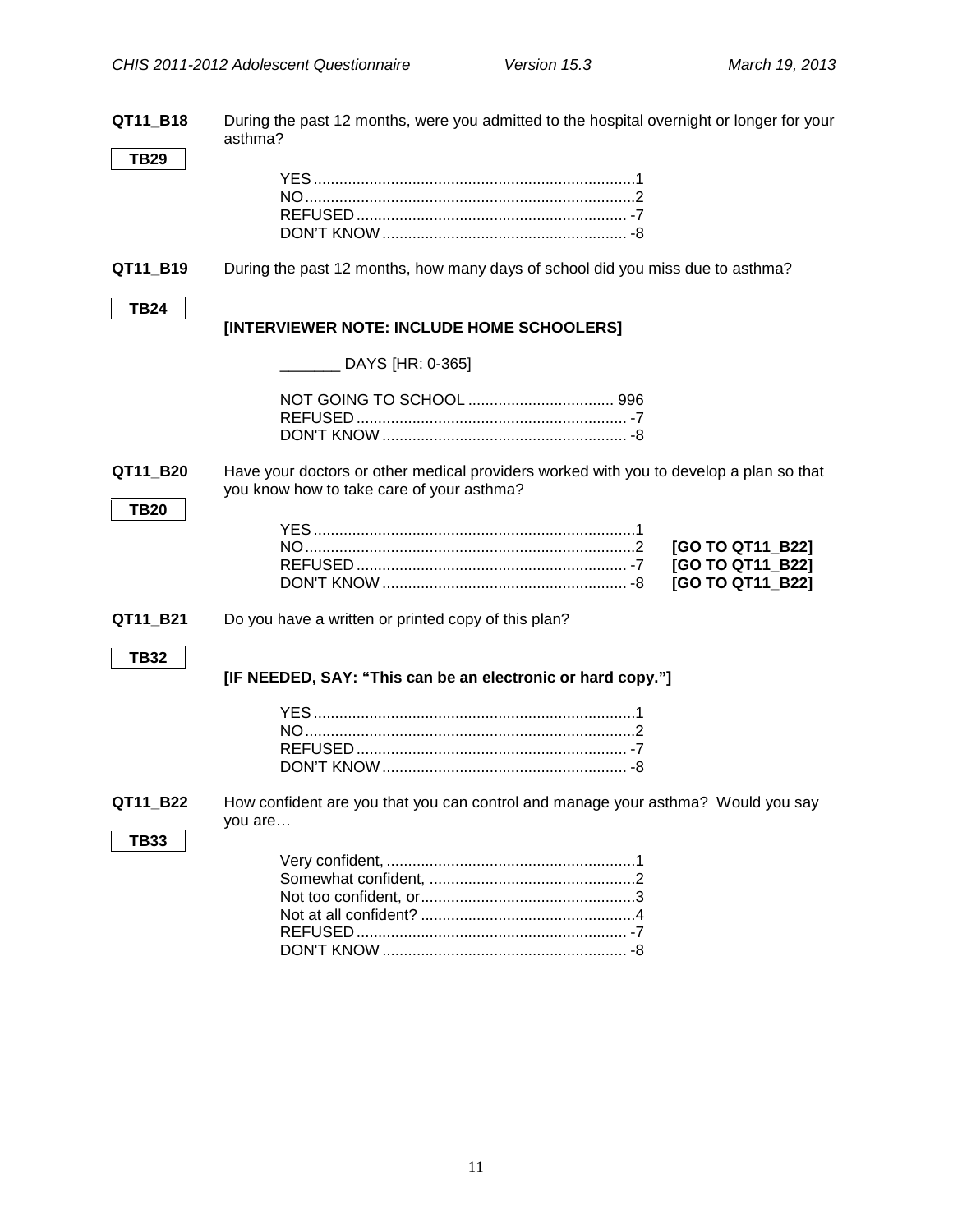#### <span id="page-14-0"></span>**QT11\_B23** Has a doctor ever told you that you have seizure disorder or epilepsy?

#### **TB37**

#### **[IF R REPORTS THEIR MOTHER/FATHER/GUARDIAN TOLD THEM THEY HAVE SEIZURES OR EPILEPSY, CODE AS 1]**

#### **QT11\_B24** Are you now taking any medicine to control your seizure disorder or epilepsy?

#### **TB38**

#### **QT11\_B25** How many seizures of any type have you had in the last three months?

#### **TB39**

**[IF R REPORTS ONLY HAVING "AURAS" AND NO SEIZURES, INSTRUCT R TO DISREGARD AURAS. IF R NORMALLY COUNTS "AURAS" AS SEIZURES, ACCEPT THE RESPONSE]**

| NO LONGER HAVE EPILEPSY/SD 3 |  |
|------------------------------|--|
|                              |  |
|                              |  |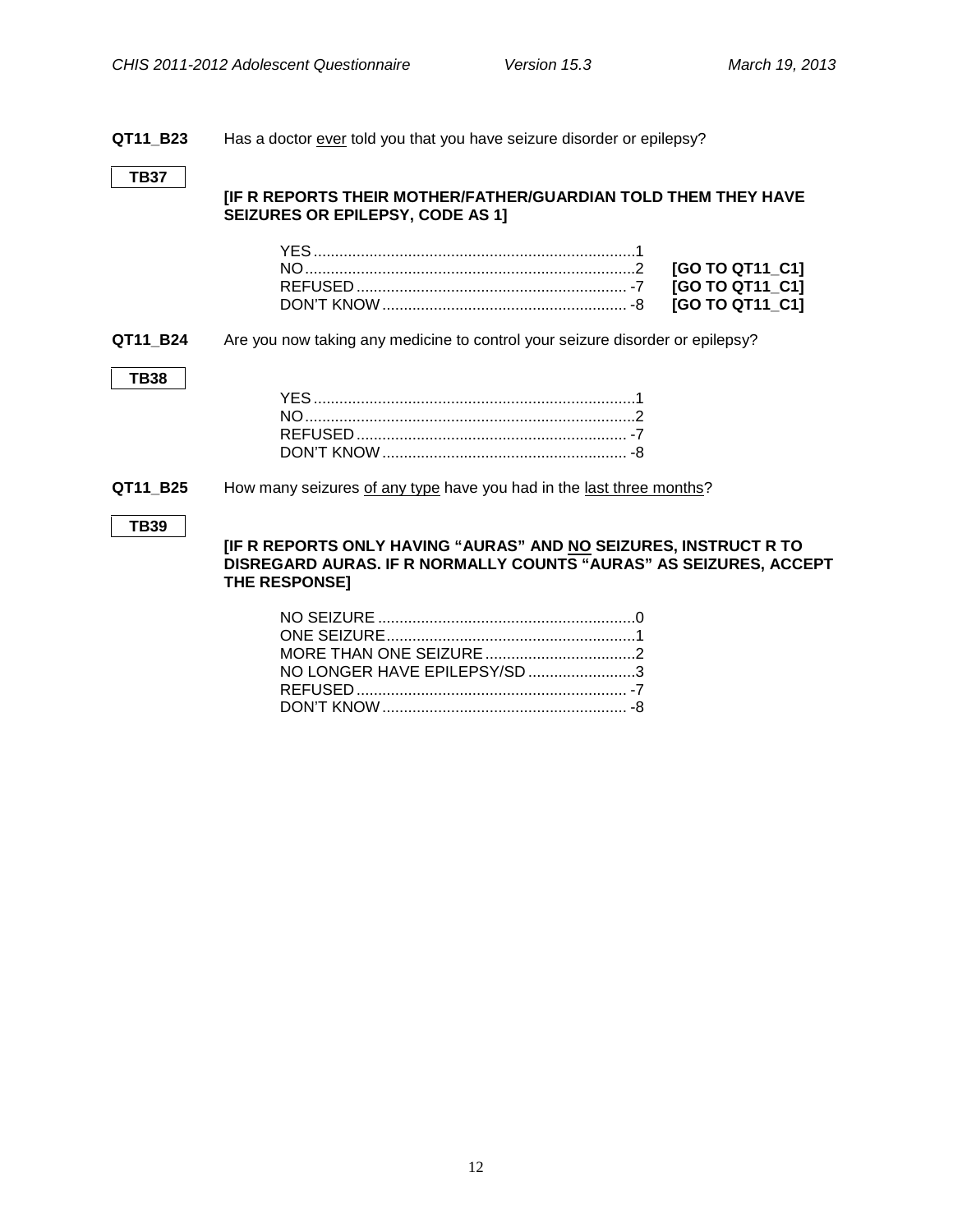### **SECTION C - DIET, NUTRITION, AND FOOD ENVIRONMENT**

<span id="page-15-1"></span><span id="page-15-0"></span>Now, I'm going to ask about the foods you ate yesterday, including both meals and snacks.

| QT11_C1                    | Yesterday, how many servings of fruit, such as an apple or banana, did you eat?                                                                 |
|----------------------------|-------------------------------------------------------------------------------------------------------------------------------------------------|
| TE4                        | [IF NEEDED, SAY: "A serving is whatever it means to you."]                                                                                      |
|                            | SERVINGS [HR: 0-20; SR: 0-9]                                                                                                                    |
|                            |                                                                                                                                                 |
| QT11_C2                    | Yesterday, how many servings of French fries, home fries, or hash browns did you eat?                                                           |
| <b>TD14</b>                | [IF RESPONDENT ASKS SAY: "Do not include potato chips."]                                                                                        |
|                            | <b>SERVINGS</b>                                                                                                                                 |
|                            |                                                                                                                                                 |
| <b>ELSE DO NOT DISPLAY</b> | <b>PROGRAMMING NOTE QT11_C3:</b><br>IF QT11_C2 > 0 THEN DISPLAY "Do not include fried potatoes.";                                               |
| QT11_C3                    |                                                                                                                                                 |
|                            | [Yesterday,] how many servings of other vegetables like green salad, green beans, or<br>potatoes did you have? {Do not include fried potatoes.} |
| TE6                        | SERVINGS [HR: 0-20; SR: 0-4]                                                                                                                    |
|                            |                                                                                                                                                 |
| QT11_C4                    | [Yesterday,] how many glasses or cans of soda that contain sugar, such as Coke, did you<br>drink? Do not include diet soda.                     |
| <b>TC28A</b>               | [IF NEEDED, SAY: "Do not include canned or bottled juices or teas."]                                                                            |
|                            | <b>GLASSES, CANS OR BOTTLES</b>                                                                                                                 |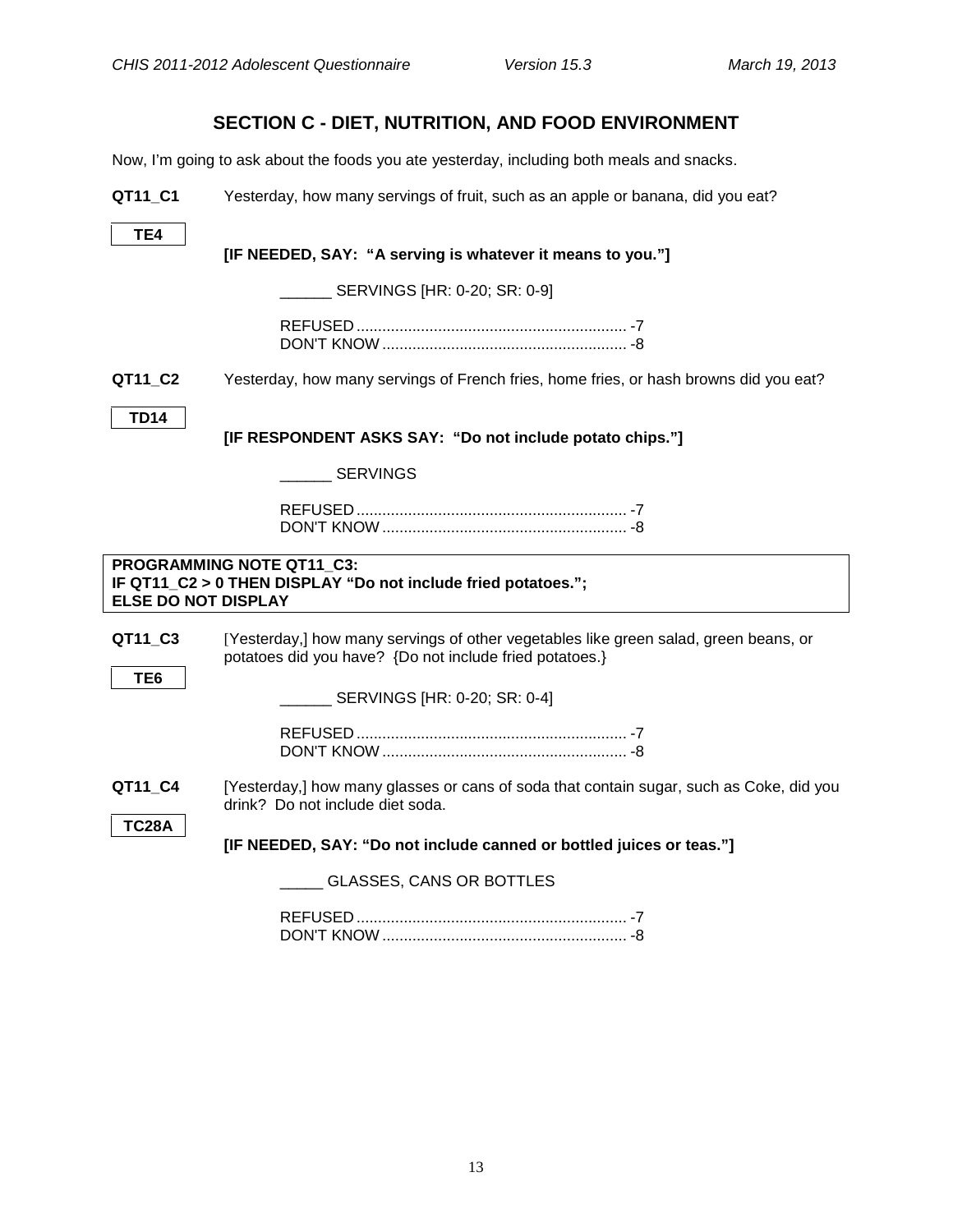**QT11\_C5** [Yesterday,] how many glasses or cans of sweetened fruit drinks, sports, or energy drinks, did you drink?

**TC28B**

**[IF NEEDED, SAY: "Such as lemonade, Gatorade, Snapple, or Red Bull."]**

**[DO NOT READ. FOR INTERVIEWER INFORMATION ONLY. THIS ALSO INCLUDES DRINKS SUCH AS: FRUIT JUICES OR DRINKS YOU MADE AT HOME AND ADDED SUGAR TO, KOOL-AID, TAMPICO, HAWAIIAN PUNCH, CRANBERRY COCKTAIL, HI-C, SNAPPLE, SUGAR CANE JUICE, AND VITAMIN WATER. DO NOT INCLUDE: 100% FRUIT JUICES OR SODA, YOGURT DRINKS, CARBONATED WATER, OR FRUIT-FLAVORED TEAS.]**

\_\_\_\_\_ GLASSES, CANS, OR BOTTLES

<span id="page-16-0"></span>**QT11 C6** In the past 7 days, how many times did you eat fast food? Include fast food meals eaten at school, at home or at fast-food restaurants, carryout or drive thru.

<span id="page-16-1"></span>**Food Environment**

**[IF NEEDED, SAY: "Such as food you get at McDonald's, KFC, Panda Express or Taco Bell."]**

\_\_\_\_\_ TIMES

#### **PROGRAMMING NOTE QT11\_C7: IF QT11\_A5 = 1 (ATTENDED SCHOOL LAST WEEK) OR QT11\_A6 = 1 (ATTENDED SCHOOL LAST SCHOOL YEAR) THEN CONTINUE WITH QT11\_C7; ELSE GO TO PROGRAMMING NOTE QT11\_C11;**

**QT11\_C7** Does your school usually serve students fast food made by restaurants like McDonald's, Burger King, Taco Bell, or Pizza Hut?

#### **PROGRAMMING NOTE QT11\_C8: IF QT11\_A6 = 1 (ATTENDED SCHOOL LAST SCHOOL YEAR), DISPLAY: "During a typical week, how many times do"; ELSE DISPLAY "In the past 7 days, how many times did"**

**QT11\_C8** {During a typical week, how many times do/In the past 7 days how many times did} you eat the lunch served in the school cafeteria?

**TD24**

**TC10**

\_\_\_\_\_ TIMES [SR: 0-5; HR: 0-7]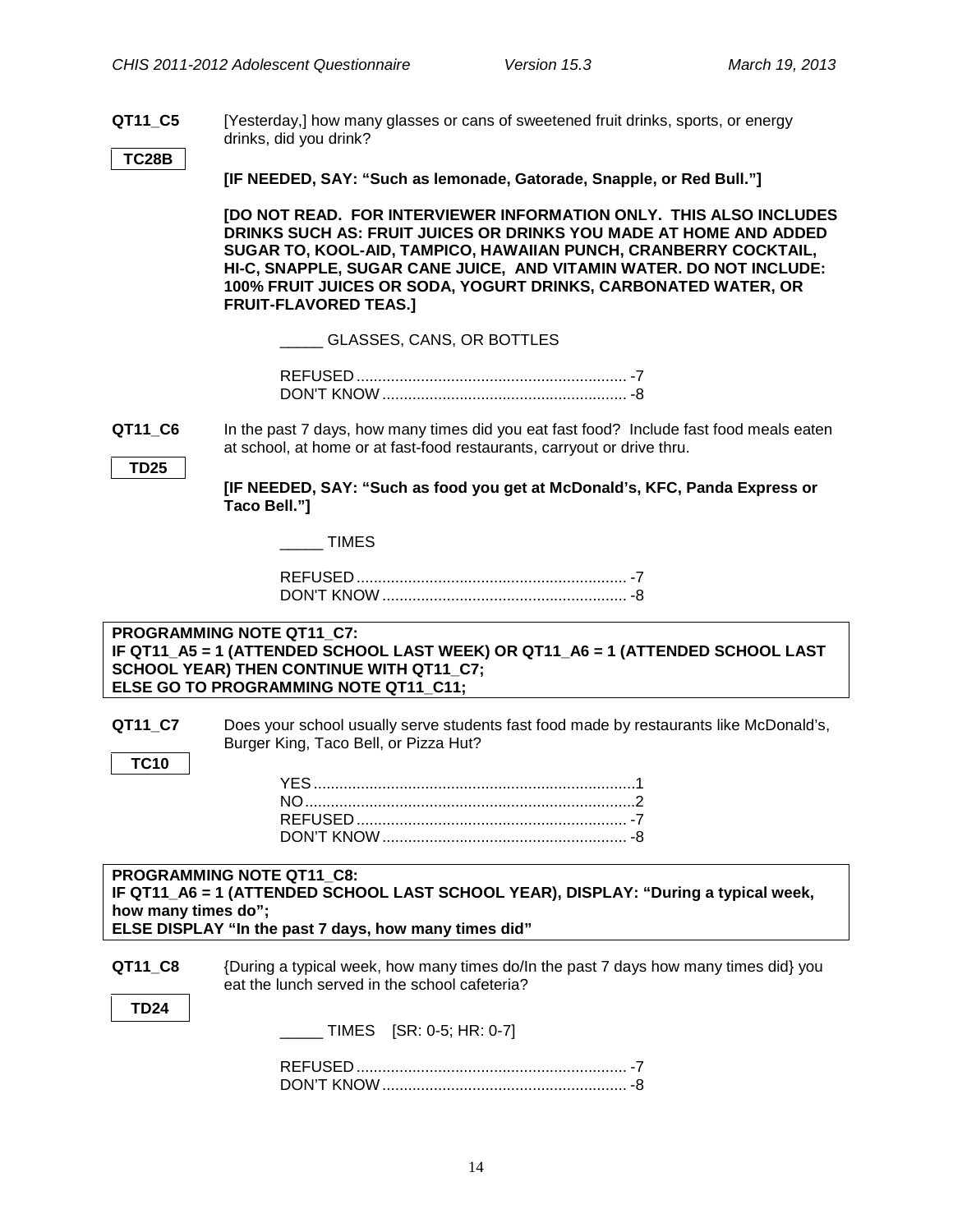<span id="page-17-0"></span>**Water Availability and Consumption**

**QT11\_C9** During the school year, where do you usually eat breakfast — at home, at school, at a restaurant or somewhere else?

**TD20**

#### **[INCLUDE WITH RELATIVES, GRANDPARENTS AS "HOME"]**

| ON THE WAY TO SCHOOL (CAR/BUS/WALKING) 4 |  |
|------------------------------------------|--|
|                                          |  |
|                                          |  |
|                                          |  |
|                                          |  |

**QT11\_C10** During the school year, where do you usually eat lunch -- at home, at school, at a restaurant or somewhere else?

```
TD21
```
#### **[INCLUDE WITH RELATIVES, GRANDPARENTS AS "HOME"]**

#### PROGRAMMING NOTE QT11\_C11: **IF QT11\_A5 =1 (ATTENDED SCHOOL LAST WEEK) THEN DISPLAY "Does"; ELSE IF QT11\_A5 ≠ 1 OR 4 (DID NOT ATTEND SCHOOL LAST WEEK/ON VACATION) THEN DISPLAY "When you were last attending school, did"; ELSE IF QT11\_A5 = 4 (HOME SCHOOLED) SKIP TO QT11\_C18;**

*Only 2012 data are available for items QT11\_C11 to QT11\_C19 (i.e., variables TC46, TC47, TC48,TC49, TC50, TC51, TC52, TC53, TC54) below.*

**QT11\_C11** {Does/When you were last attending school, did} your school offer free drinking water to students during lunchtime?

**IF NEEDED SAY "By free, I mean water that you don't have to pay for."**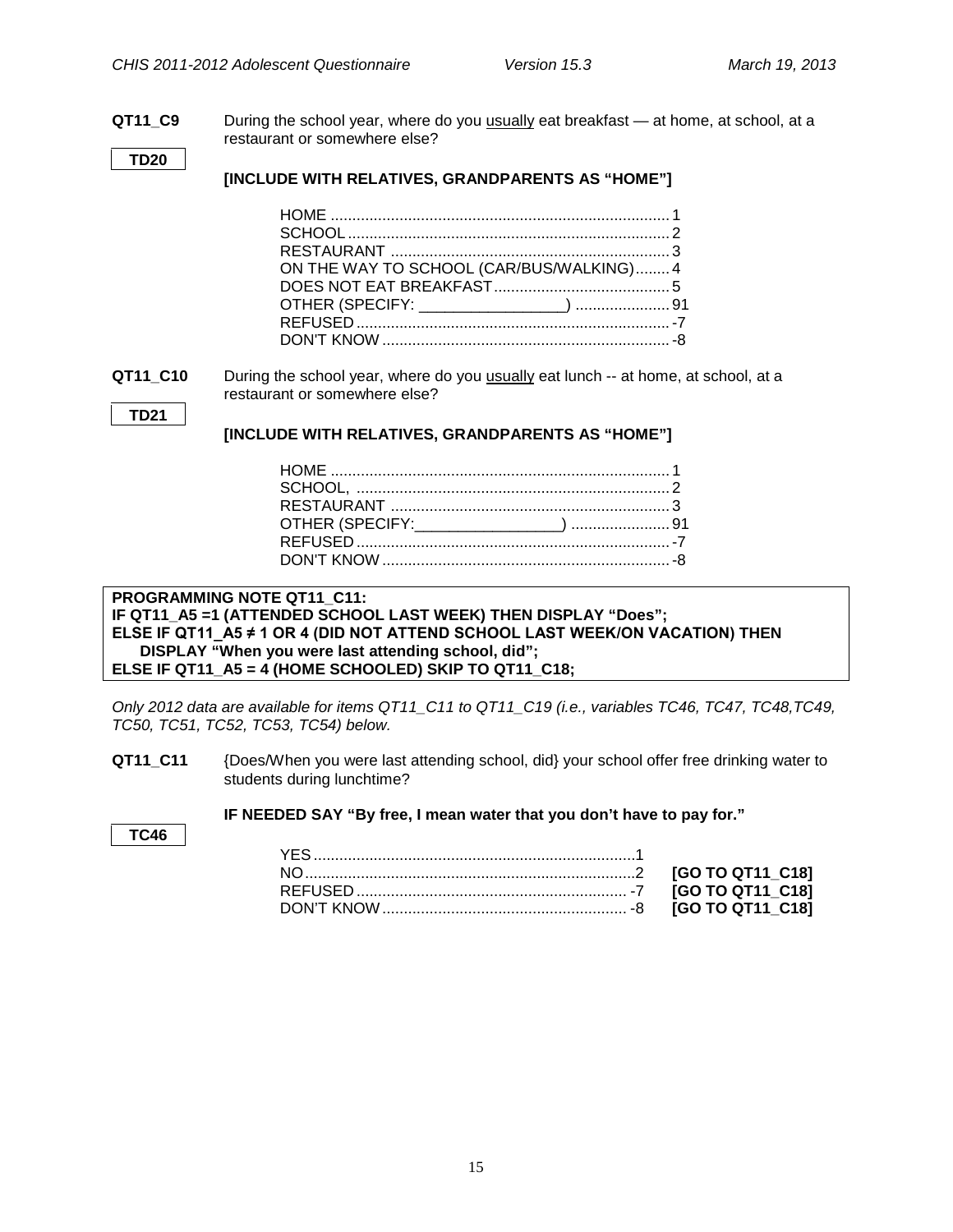|             | PROGRAMMING NOTE QT11_C12:<br>IF QT11_A5 =1 (ATTENDED SCHOOL LAST WEEK) THEN DISPLAY "Does";<br>ELSE IF QT11_A5 ≠ 1 OR 4 (DID NOT ATTEND SCHOOL LAST WEEK/ON VACATION) THEN<br>DISPLAY "When you were last attending school, did"; |
|-------------|------------------------------------------------------------------------------------------------------------------------------------------------------------------------------------------------------------------------------------|
| QT11_C12    | {Does/When you were last attending school, did} your school offer free drinking water to<br>students at lunchtime from drinking fountains or faucets in the cafeteria or where students<br>eat?                                    |
| <b>TC47</b> |                                                                                                                                                                                                                                    |
|             | PROGRAMMING NOTE QT11 C13:<br>IF QT11_A5 =1 (ATTENDED SCHOOL LAST WEEK) THEN DISPLAY "Does";<br>ELSE IF QT11_A5 ≠ 1 OR 4 (DID NOT ATTEND SCHOOL LAST WEEK/ON VACATION) THEN<br>DISPLAY "When you were last attending school, did"; |
| QT11_C13    | {Does/When you were last attending school, did} your school offer free drinking water to<br>students at lunchtime from water pitchers?                                                                                             |
| <b>TC48</b> |                                                                                                                                                                                                                                    |
|             | PROGRAMMING NOTE QT11 C14:<br>IF QT11_A5 =1 (ATTENDED SCHOOL LAST WEEK) THEN DISPLAY "Does";<br>ELSE IF QT11_A5 ≠ 1 OR 4 (DID NOT ATTEND SCHOOL LAST WEEK/ON VACATION) THEN<br>DISPLAY "When you were last attending school, did"; |
| QT11_C14    | [{Does/When you were last attending school, did} your school offer free drinking water to<br>students at lunchtime]From a spout or dispenser that is attached to the wall?                                                         |
| <b>TC49</b> |                                                                                                                                                                                                                                    |
|             | REFUSED.                                                                                                                                                                                                                           |
|             | PROGRAMMING NOTE QT11_C15:<br>IF QT11_A5 =1 (ATTENDED SCHOOL LAST WEEK) THEN DISPLAY "Does";<br>ELSE IF QT11_A5 ≠ 1 OR 4 (DID NOT ATTEND SCHOOL LAST WEEK/ON VACATION) THEN<br>DISPLAY "When you were last attending school, did"; |
| QT11_C15    | [{Does/When you were last attending school, did} your school offer free drinking water to<br>students at lunchtime]From a large container of water with a spout, such as a water<br>cooler?                                        |
| <b>TC50</b> |                                                                                                                                                                                                                                    |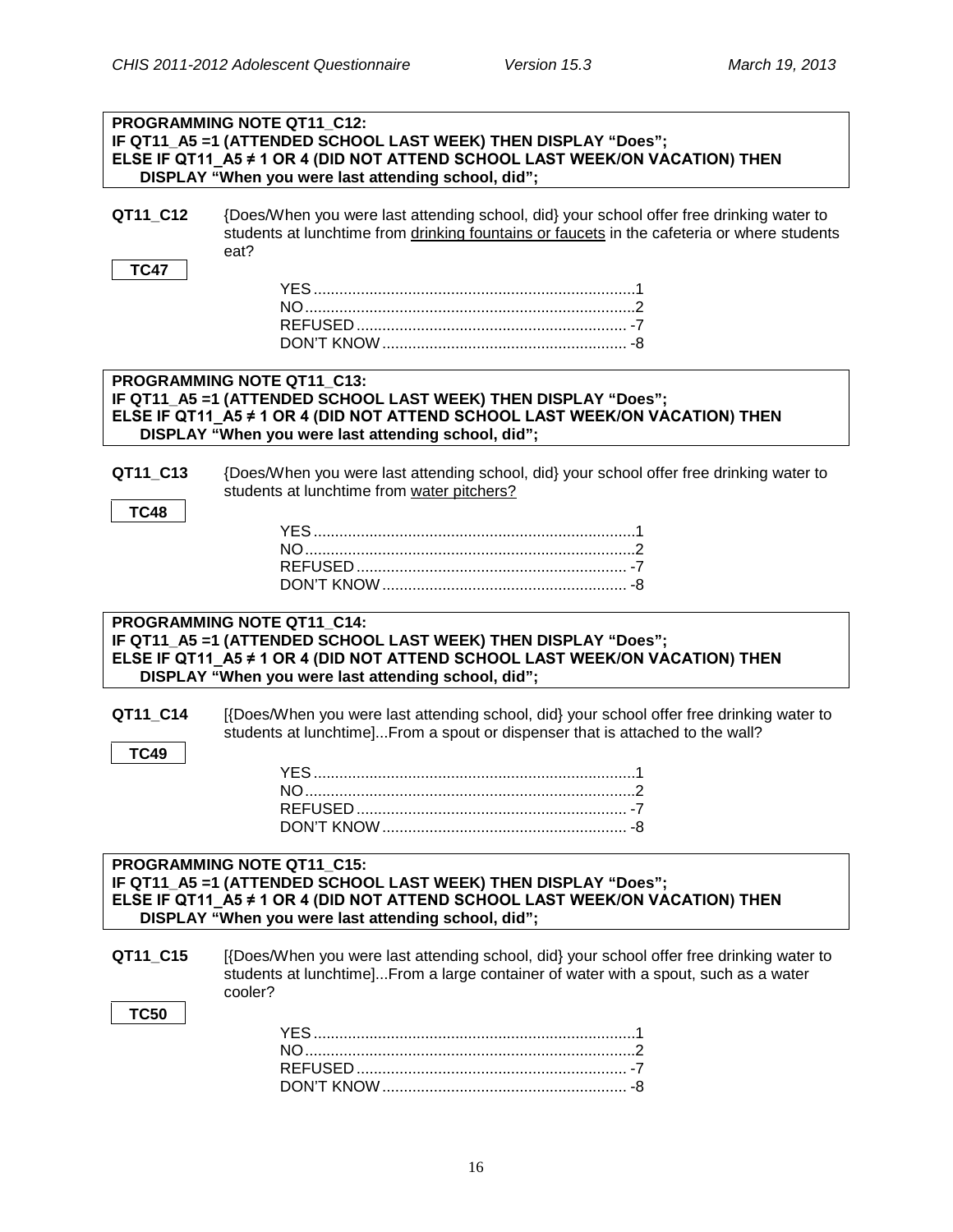| PROGRAMMING NOTE QT11_C16:<br>IF QT11_A5 =1 (ATTENDED SCHOOL LAST WEEK) THEN DISPLAY "Does"; |                                                                                                                                                                                                                                                                                                                                                                                          |
|----------------------------------------------------------------------------------------------|------------------------------------------------------------------------------------------------------------------------------------------------------------------------------------------------------------------------------------------------------------------------------------------------------------------------------------------------------------------------------------------|
|                                                                                              | ELSE IF QT11_A5 ≠ 1 OR 4 (DID NOT ATTEND SCHOOL LAST WEEK/ON VACATION) THEN<br>DISPLAY "When you were last attending school, did";                                                                                                                                                                                                                                                       |
| QT11_C16<br><b>TC51</b>                                                                      | {Does/When you were last attending school, did} your school offer free bottled water to<br>students at lunchtime?                                                                                                                                                                                                                                                                        |
|                                                                                              |                                                                                                                                                                                                                                                                                                                                                                                          |
| ELSE SKIP TO QT11_C18;                                                                       | PROGRAMMING NOTE QT11_C17:<br>IF QT11_C12 = 1 (faucets) OR QT11_C13=1 (pitchers) OR QT11_C14=1 (wall dispenser) OR<br>QT11_C15=1 (other dispensers), CONTINUE WITH QT11_C17 AND;<br>IF QT11_A5 =1 (ATTENDED SCHOOL LAST WEEK) THEN DISPLAY "Does";<br>ELSE IF QT11_A5 ≠ 1 OR 4 (DID NOT ATTEND SCHOOL LAST WEEK/ON VACATION) THEN<br>DISPLAY "When you were last attending school, did"; |
| QT11_C17<br><b>TC52</b>                                                                      | {Does/When you were last attending school, did} your school give out free cups for<br>drinking water during lunchtime?                                                                                                                                                                                                                                                                   |
| QT11_C18<br><b>TC53</b>                                                                      | Yesterday, how many glasses of water did you drink at school, home, and everywhere<br>else? Count one cup as one glass and count one bottle of water as two glasses. Count<br>only a few sips, like from a water fountain, as less than one glass. Your best guess is<br>fine.                                                                                                           |
|                                                                                              | IF NEEDED SAY: "Include tap water, like from a sink, faucet, fountain, or pitcher,<br>and bottled water like Aquafina®. Do not include flavored sweetened water.                                                                                                                                                                                                                         |
|                                                                                              | Glasses                                                                                                                                                                                                                                                                                                                                                                                  |
|                                                                                              | <b>LESS THAN 1 GLASS</b>                                                                                                                                                                                                                                                                                                                                                                 |

DON'T KNOW......................................................... -8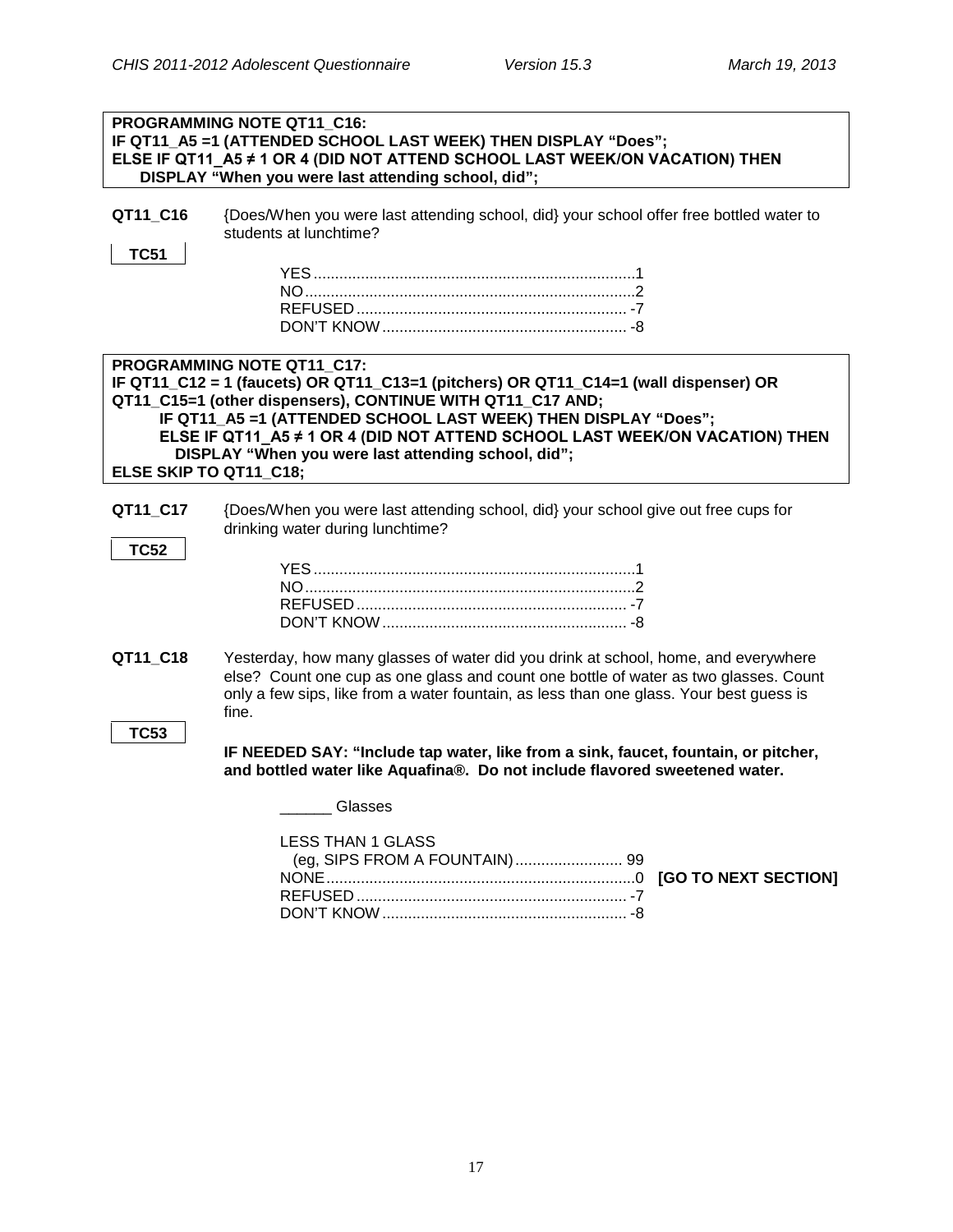#### **PROGRAMMING NOT QT11\_C19: IF QT11\_A5 = 1 (ATTENDED SCHOOL LAST WEEK) THEN CONTINUE WITH QT11\_C19; ELSE GO TO NEXT SECTION;**

**QT11\_C19** On the last day that you were in school, how many glasses of water did you drink at school? Count one cup as one glass and count one bottle of water as two glasses. Count only a few sips, like from a water fountain, as less than one glass. Your best guess is fine.

```
TC54
```
**IF NEEDED SAY: "Include tap water, like from a sink, faucet, fountain, or pitcher, and bottled water like Aquafina®. Do not include flavored sweetened water.** 

\_\_\_\_\_\_ Glasses

| <b>LESS THAN 1 GLASS</b> |  |
|--------------------------|--|
|                          |  |
|                          |  |
|                          |  |
|                          |  |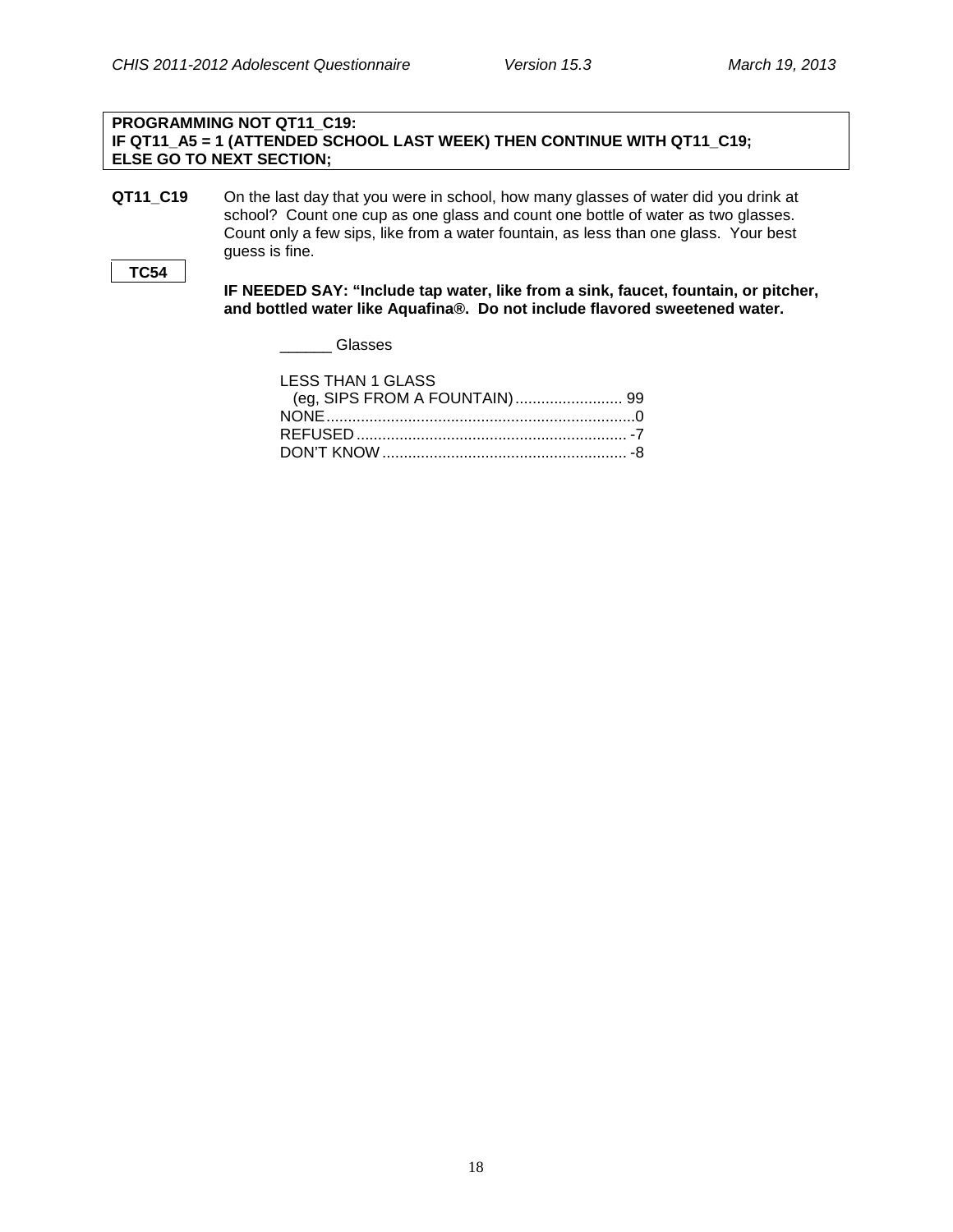### **SECTION D - PHYSICAL ACTIVITY**

<span id="page-21-1"></span><span id="page-21-0"></span>**PROGRAMMING NOTE QT11\_D1: IF QT11\_A5 = 1 (YES, IN SCHOOL LAST WEEK) OR 4 (HOMESCHOOLED), CONTINUE WITH QT11\_D1; ELSE IF QT11\_A5 = 2, 3, -7, OR -8 (NO, ON VACATION, REFUSED OR DK), GO TO QT11\_D2**

#### **QT11\_D1** These next questions are about physical activity.

Not including school PE, in the past 7 days, on how many days were you physically active for at least 60 minutes total per day?

**[IF NEEDED, SAY: "Add up the time you were active for each day of the past 7. Then tell me how many days you were active for at least 60 minutes."]**

DAYS [HR: 0-7]

REFUSED ............................................................... -7 DON'T KNOW ......................................................... -8

**PROGRAMMING NOTE QT11\_D2: IF QT11\_A5 = 2, 3, -7, OR -8 (NOT IN SCHOOL LAST WEEK, ON VACATION, REFUSED, OR DK), CONTINUE WITH QT11\_D2; ELSE GO TO QT11\_D3**

**QT11\_D2** These next questions are about physical activity.

During a typical week, on how many days are you physically active for at least 60 minutes total per day? Do not include PE.

**TE49**

**[IF NEEDED, SAY: "Add up the time you were active for each day of the past 7. Then tell me how many days you were active for at least 60 minutes."]**

\_\_\_\_\_\_ DAYS [HR: 0-7]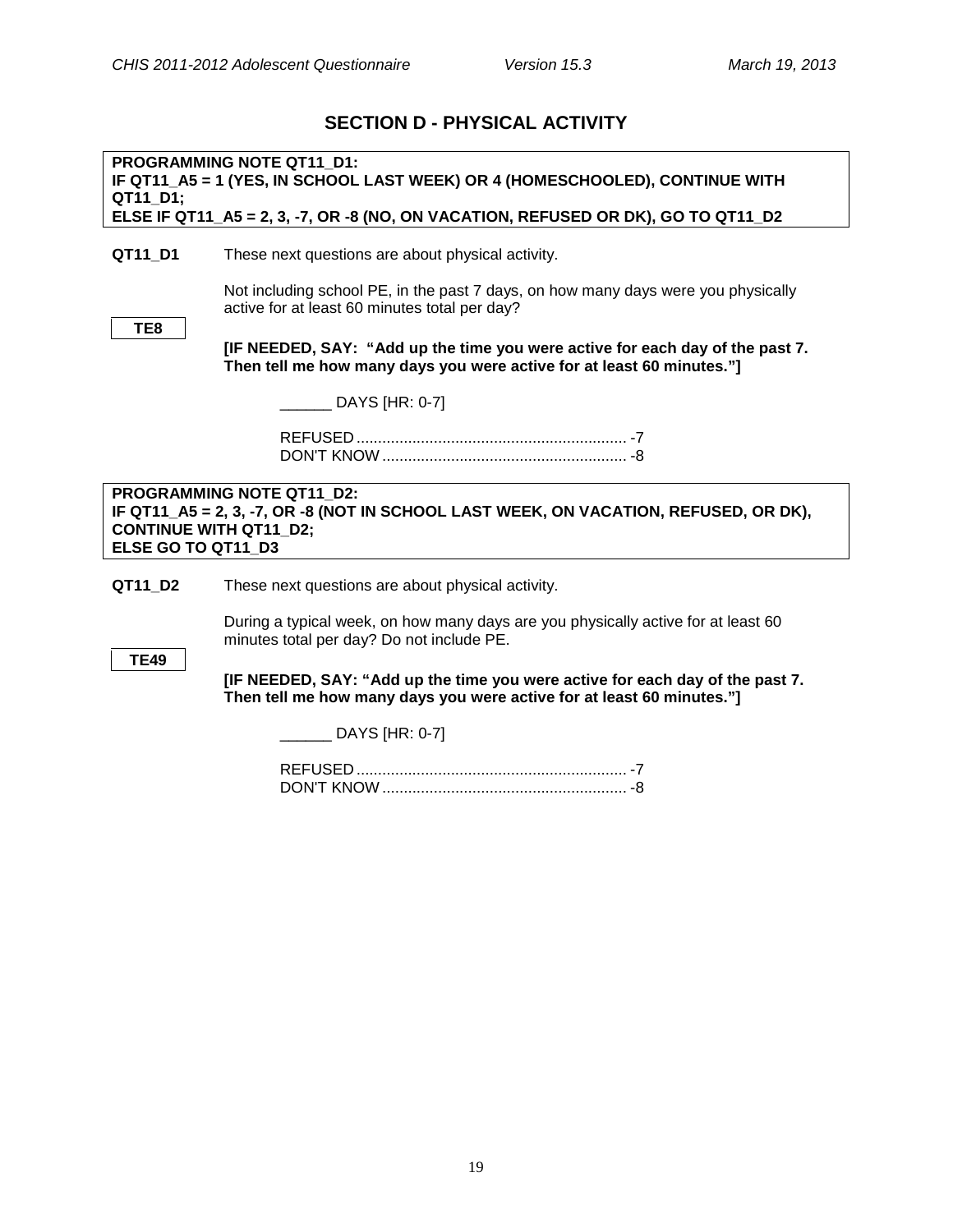<span id="page-22-0"></span>**Physical Education**

| <b>PROGRAMMING NOTE QT11 D3:</b><br>IF QT11_A5 = 4 OR QT11_A6 = 3 (HOME SCHOOLED), GO TO QT11_D12;<br>IF QT11_A5 = 2 (NO, NOT IN SCHOOL LAST WEEK) OR 3 (ON VACATION), CONTINUE WITH<br>QT11_D3 AND DISPLAY, "During the school year, do you take";<br>ELSE CONTINUE WITH QT11_D3 AND DISPLAY, "Are you currently taking" |                                                                                              |
|---------------------------------------------------------------------------------------------------------------------------------------------------------------------------------------------------------------------------------------------------------------------------------------------------------------------------|----------------------------------------------------------------------------------------------|
| QT11_D3                                                                                                                                                                                                                                                                                                                   | {During the school year, do you take/Are you currently taking} PE at school?                 |
| <b>TE57</b>                                                                                                                                                                                                                                                                                                               | [IF NEEDED, SAY: "PE is physical education classes."]                                        |
|                                                                                                                                                                                                                                                                                                                           | [GO TO QT11_D6]<br>[GO TO QT11_D6]<br>[GO TO QT11 D6]                                        |
| <b>ELSE DISPLAY "did"</b>                                                                                                                                                                                                                                                                                                 | PROGRAMMING NOTE QT11 D4:<br>IF QT11_A5 = 1 (ATTENDED SCHOOL LAST WEEK) DISPLAY "do";        |
| QT11_D4                                                                                                                                                                                                                                                                                                                   | How many days a week {do/did} you have PE?                                                   |
| <b>TE58</b>                                                                                                                                                                                                                                                                                                               | NUMBER OF DAYS [HR: 0-7]                                                                     |
|                                                                                                                                                                                                                                                                                                                           |                                                                                              |
| <b>ELSE DISPLAY "was"</b>                                                                                                                                                                                                                                                                                                 | <b>PROGRAMMING NOTE QT11 D5:</b><br>IF QT11_A5 = 1 (ATTENDED SCHOOL LAST WEEK) DISPLAY "is"; |
| QT11_D5                                                                                                                                                                                                                                                                                                                   | How many minutes long {is/was} your PE class?                                                |
| TD26                                                                                                                                                                                                                                                                                                                      | [IF NEEDED, SAY: "Your best guess is fine.]                                                  |
|                                                                                                                                                                                                                                                                                                                           | NUMBER OF MINUTES [SR: 15-90]                                                                |
|                                                                                                                                                                                                                                                                                                                           |                                                                                              |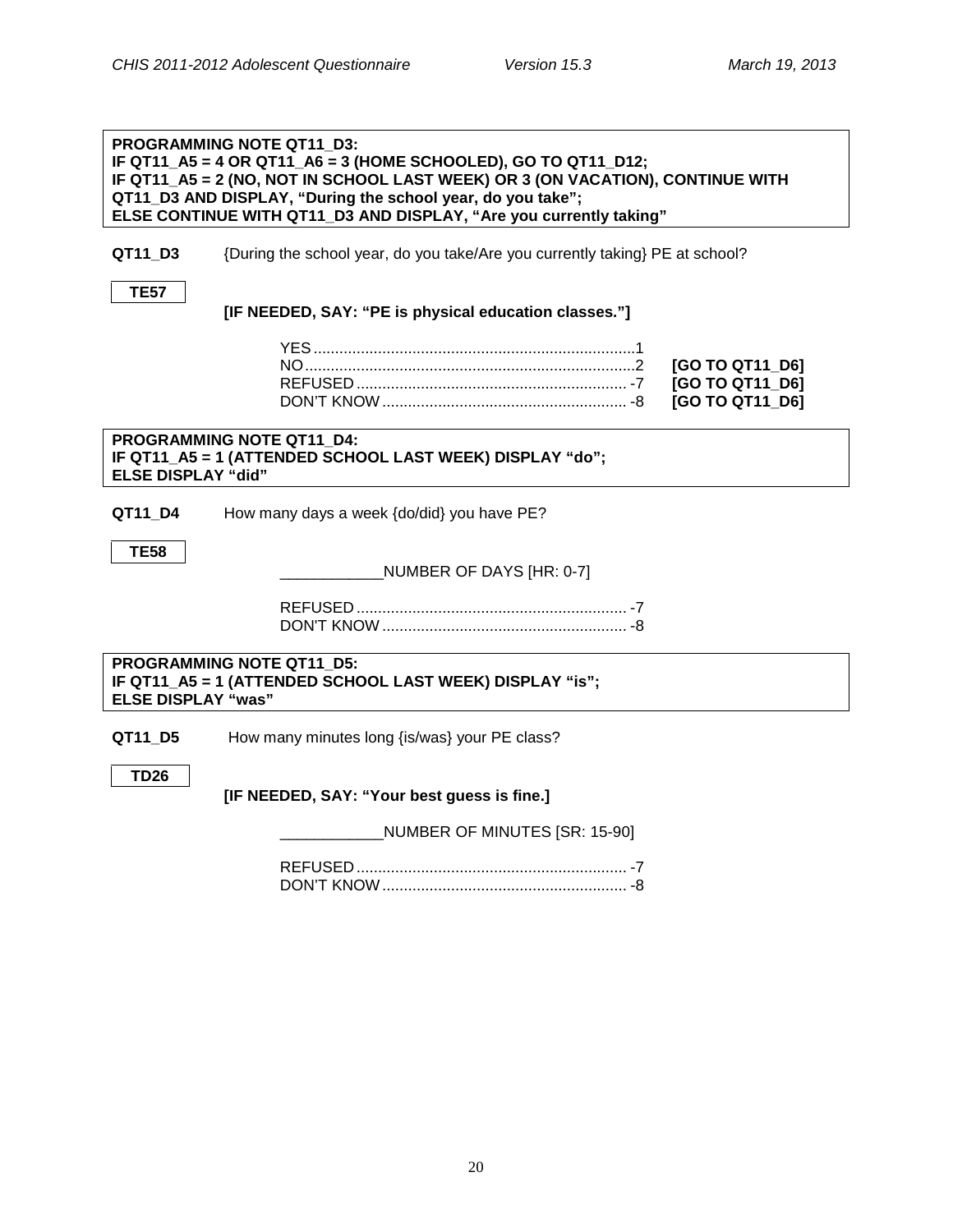<span id="page-23-0"></span>**Commute from School to Home**

#### **PROGRAMMING NOTE QT11\_D6: IF QT11\_A5 = 4 or QT11\_A6 = 3 (HOME SCHOOLED) OR QT11\_A6 = 2 (NO, NOT IN SCHOOL LAST YEAR), GO TO QT11\_D12; IF QT11\_A5 = 2 (NO, NOT IN SCHOOL LAST WEEK) OR 3 (ON VACATION), CONTINUE WITH QT11\_D6 AND GO TO OPTION B; ELSE CONTINUE WITH QT11\_D6 AND GO TO OPTION A**

#### **QT11 D6** A) How many days *in the past week* did you walk home from school?

B) During the school year, on how many days during a typical week do you walk home from school?

**TD27**

**[INTERVIEWER NOTE: IF R SAYS CHILD BIKES OR SKATEBOARDS HOME, SAY, "I'll ask about those next."]**

**[IF CHILD DOES NOT GO DIRECTLY HOME FROM SCHOOL, INCLUDE # OF DAYS WALKED, ETC. TO CHILDCARE, RELATIVE'S HOME, AFTER-SCHOOL PROGRAM, ETC.]**

\_\_\_\_\_\_ DAYS **[HR: 0-7]**

REFUSED ............................................................... -7 DON'T KNOW......................................................... -8

**PROGRAMMING NOTE QT11\_D7: IF QT11\_D6 = 0, -7 OR -8 (NO DAYS, REF/DK) GO TO QT11\_D8; ELSE IF QT11\_D6 > 0 DAYS, CONTINUE WITH QT11\_D7; IF QT11\_A5 = 1, DISPLAY "does it"; IF QT11\_A6 = 1, DISPLAY "did it"**

**QT11\_D7** About how many minutes {did it/does it} take you without any stops?

**TD28**

**[IF NEEDED, SAY: "To walk home from school."]**

\_\_\_\_\_\_ MINUTES [SR: 1-180]

REFUSED ............................................................... -7 DON'T KNOW ......................................................... -8

#### **PROGRAMMING NOTE QT11\_D8: IF QT11\_D6 = 0 DAYS, -7, OR -8, CONTINUE WITH QT11\_D8; ELSE IF QT11\_D6 > 0 DAYS (ONE OR MORE DAYS), GO TO QT11\_D9**

**QT11 D8** Could you walk home from school in 30 minutes or less?

**TD29**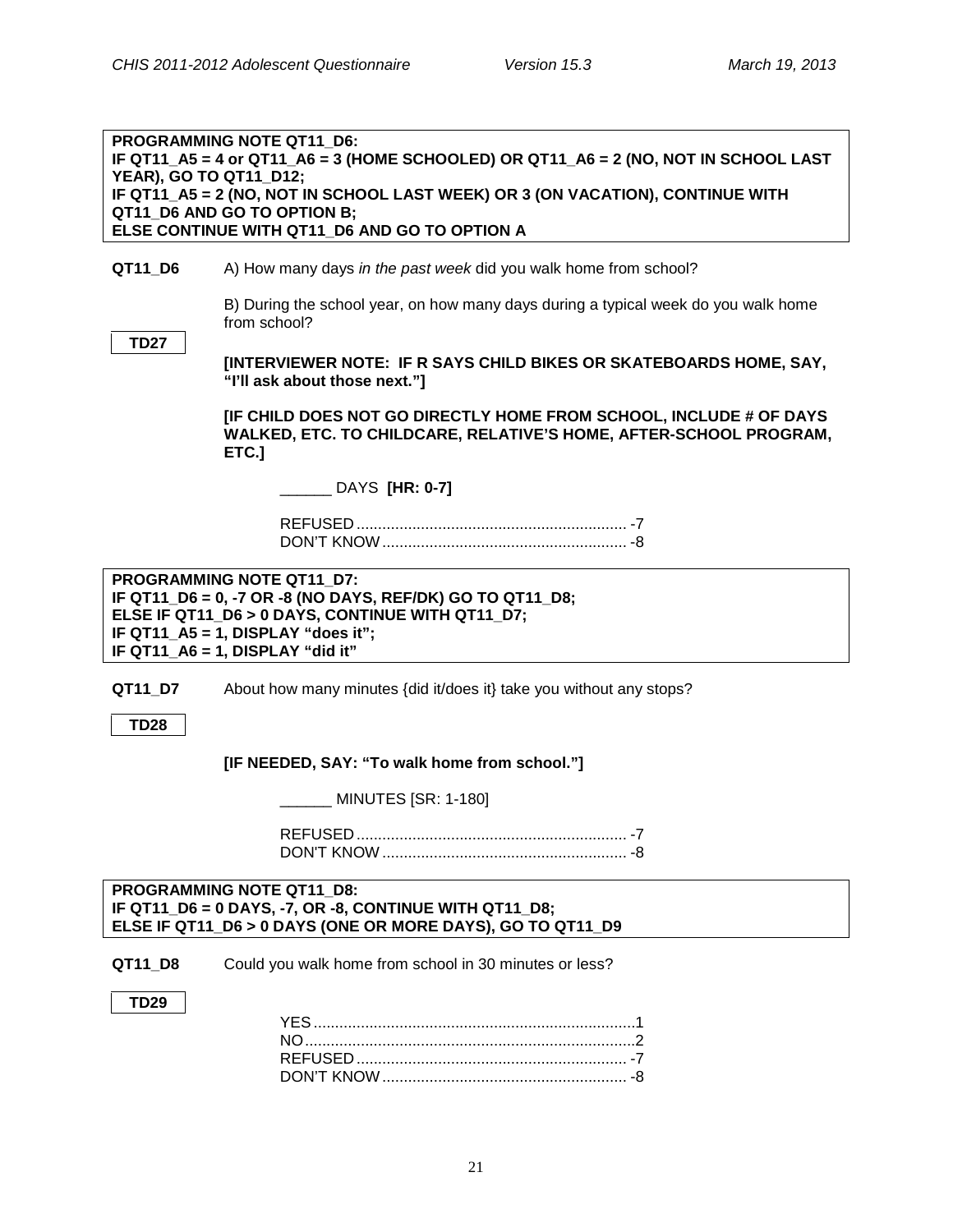|             | PROGRAMMING NOTE QT11 D9:<br>IF QT11_A5 = 2 (NO, NOT IN SCHOOL LAST WEEK) OR 3 (ON VACATION), CONTINUE WITH                                                                                                                        |
|-------------|------------------------------------------------------------------------------------------------------------------------------------------------------------------------------------------------------------------------------------|
|             | QT11 D9 AND GO TO OPTION B;<br>ELSE CONTINUE WITH QT11_D9 AND GO TO OPTION A                                                                                                                                                       |
| QT11_D9     | A) How many days in the past week did you bicycle or skateboard home from school?                                                                                                                                                  |
|             | B) During the school year, on how many days during a typical week do you bicycle or<br>skateboard home from school?                                                                                                                |
| <b>TD30</b> | [INTERVIEWER NOTE: THIS INCLUDES KIDS WHO RIDE ROLLERBLADES,<br>ROLLERSHOES, OR NON-MOTORIZED SCOOTERS HOME FROM SCHOOL.]                                                                                                          |
|             | _ DAYS [HR: 0-7]                                                                                                                                                                                                                   |
|             |                                                                                                                                                                                                                                    |
|             | PROGRAMMING NOTE QT11 D10:<br>IF QT11_D9 = 0, -7 OR -8 (NO DAYS, REF/DK) GO TO PROGRAMMING NOTE QT11_D11;<br>ELSE IF QT11_D9 > 0 DAYS, CONTINUE WITH QT11_D10;<br>IF QT11_A5 = 1, DISPLAY "does";<br>IF QT11_A6 = 1, DISPLAY "did" |
| QT11_D10    | About how many minutes {did /does} it take you without any stops?                                                                                                                                                                  |
| <b>TD31</b> | [IF NEEDED, SAY: "To bicycle or skateboard home from school."]                                                                                                                                                                     |
|             | MINUTES [SR: 1-180] <b>[GO TO QT11_D12]</b>                                                                                                                                                                                        |
|             |                                                                                                                                                                                                                                    |
|             | PROGRAMMING NOTE QT11 D11:<br>IF (QT11_D6 > 0 DAYS AND QT11_D7 ≤ 30 MINUTES) OR QT11_D8 = 1 (COULD WALK HOME IN 30<br>MINUTES OR LESS), GO TO QT11_D12;<br>ELSE CONTINUE WITH QT11_D11                                             |
| QT11_D11    | Could you bike or skateboard home from school in 30 minutes or less?                                                                                                                                                               |
| <b>TD32</b> |                                                                                                                                                                                                                                    |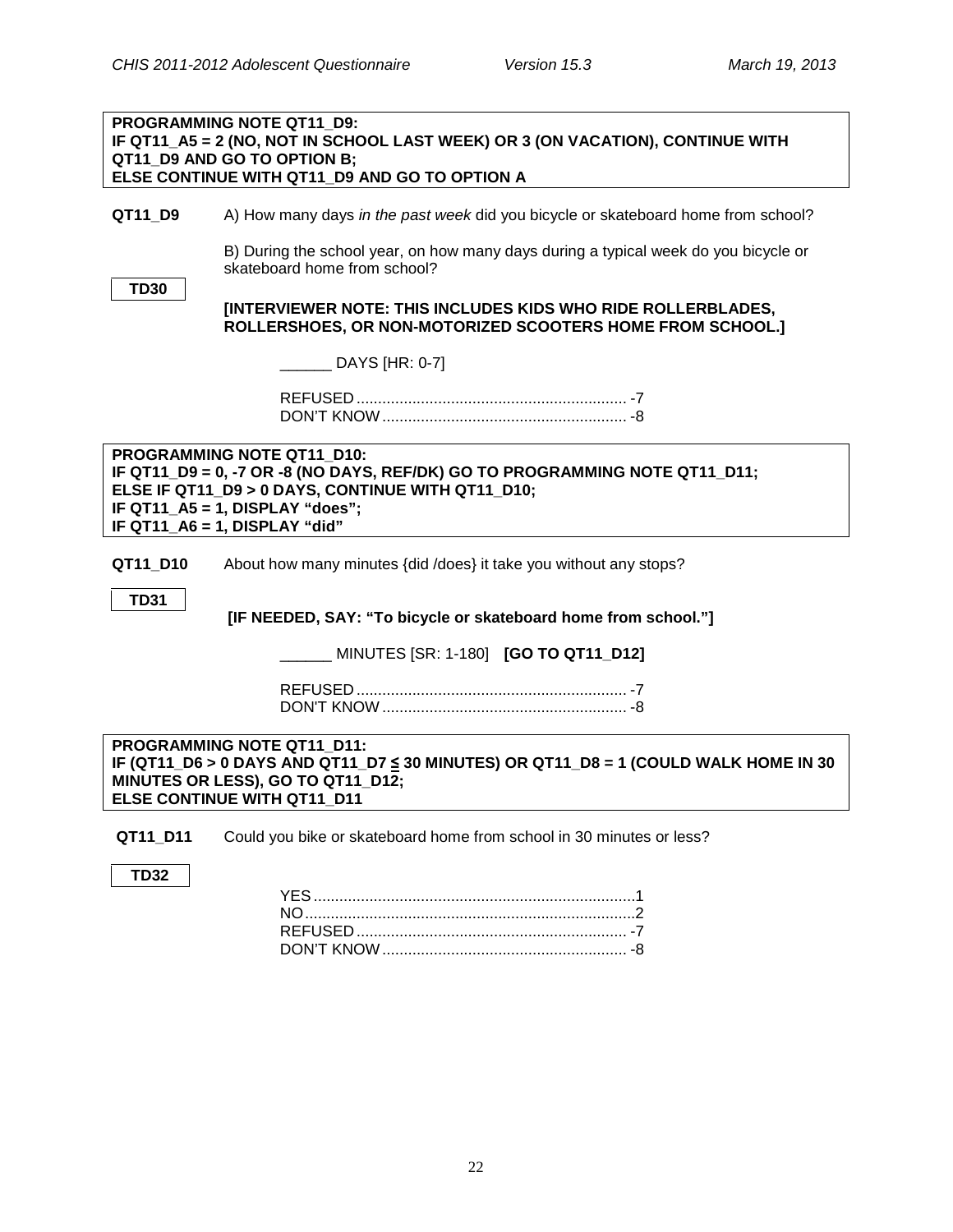<span id="page-25-1"></span><span id="page-25-0"></span>**QT11\_D12** In the past 30 days, did you go to a park, playground, or open space? **TE62** YES...........................................................................1 NO.............................................................................2 REFUSED ............................................................... -7 DON'T KNOW......................................................... -8 **QT11 D13** Is there a park, playground, or open space within walking distance of your home? **TC42** YES...........................................................................1 NO.............................................................................2 REFUSED ............................................................... -7 DON'T KNOW......................................................... -8 **QT11 D14** The last time you went to a park, playground or open space, were you physically active while you were there? **TE63** YES...........................................................................1 NO.............................................................................2 REFUSED ............................................................... -7 DON'T KNOW......................................................... -8 **QT11 D15** Do you strongly agree, agree, disagree, or strongly disagree with the following statements? The park or playground closest to where I live is safe during the day. **TC25 [IF NEEDED, SAY: "Do you strongly agree, agree, disagree, or strongly disagree?"]** STRONGLY AGREE.................................................1 AGREE......................................................................2 DISAGREE................................................................3 STRONGLY DISAGREE...........................................4 REFUSED ............................................................... -7 DON'T KNOW......................................................... -8 **QT11 D16** The park or playground closest to where I live is safe at night. **TC26 [IF NEEDED, SAY: "Do you strongly agree, agree, disagree, or strongly disagree?"]** STRONGLY AGREE.................................................1 AGREE......................................................................2 DISAGREE................................................................3 STRONGLY DISAGREE...........................................4 REFUSED ............................................................... -7

DON'T KNOW......................................................... -8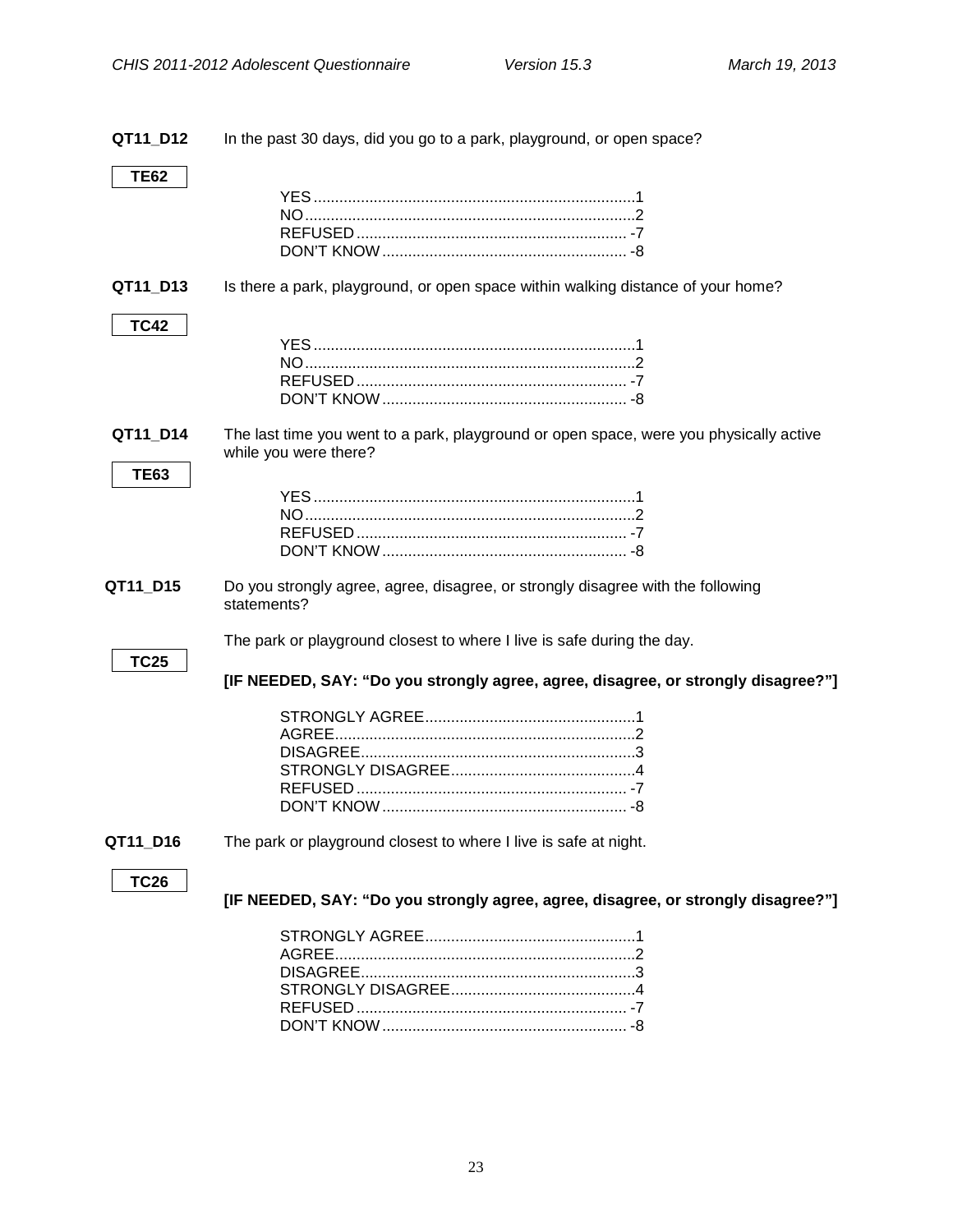**QT11\_D17** Do you feel safe in your neighborhood…

### **TE64**

<span id="page-26-0"></span>

| QT11_D18                | Tell me if you strongly agree, agree, disagree, or strongly disagree with the following<br>statements:        |
|-------------------------|---------------------------------------------------------------------------------------------------------------|
| <b>TD34</b>             | People in my neighborhood are willing to help each other.                                                     |
|                         | [IF NEEDED, SAY: "Do you strongly agree, agree, disagree, or strongly disagree?"]                             |
|                         |                                                                                                               |
| QT11_D19                | People in this neighborhood can be trusted.                                                                   |
| <b>TD36</b>             |                                                                                                               |
|                         |                                                                                                               |
| QT11_D20<br><b>TD37</b> | You can count on adults in this neighborhood to watch out that children are safe and<br>don't get in trouble. |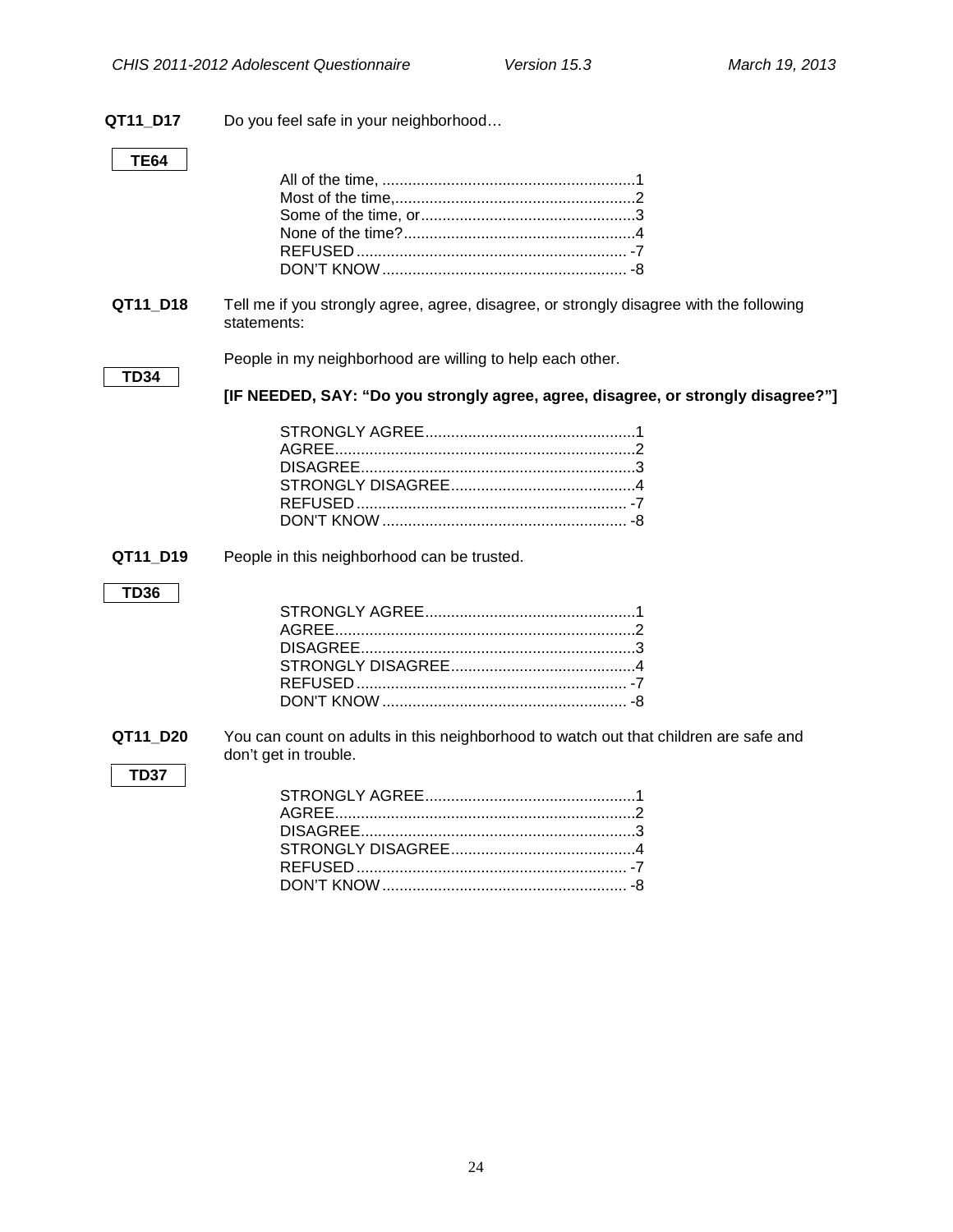### **SECTION E - CIGARETTE, ALCOHOL AND DRUG USE**

<span id="page-27-1"></span><span id="page-27-0"></span>

| QT11_E1                | Now I'm going to ask about smoking.                                                                         |                                                       |
|------------------------|-------------------------------------------------------------------------------------------------------------|-------------------------------------------------------|
|                        | Have you ever smoked cigarettes, even 1 or 2 puffs?                                                         |                                                       |
| <b>TC38</b>            |                                                                                                             | [GO TO QT11_E4]<br>[GO TO QT11_E4]<br>[GO TO QT11_E4] |
| QT11_E2                | In the past 30 days, on how many days did you smoke cigarettes?                                             |                                                       |
| <b>TE19</b>            |                                                                                                             | [GO TO QT11_E4]                                       |
| QT11_E3                | In the past 30 days, when you smoked, about how many cigarettes did you smoke per<br>day?                   |                                                       |
| <b>TE20</b>            | [IF NEEDED, SAY: "On average."]                                                                             |                                                       |
|                        | [IF NEEDED, SAY: "On the days you smoked."]                                                                 |                                                       |
|                        | [IF R SAYS "A Pack", CODE THIS AS 20 CIGARETTES]                                                            |                                                       |
|                        | <b>NUMBER OF CIGARETTES</b>                                                                                 |                                                       |
|                        |                                                                                                             |                                                       |
| QT11_E4<br><b>TE22</b> | Did you ever have more than a few sips of any alcoholic drink, like beer, wine, mixed<br>drinks, or liquor? |                                                       |
|                        |                                                                                                             | [GO TO QT11_E9]<br>[GO TO QT11 E9]                    |

<span id="page-27-2"></span>DON'T KNOW......................................................... -8 **[GO TO QT11\_E9]**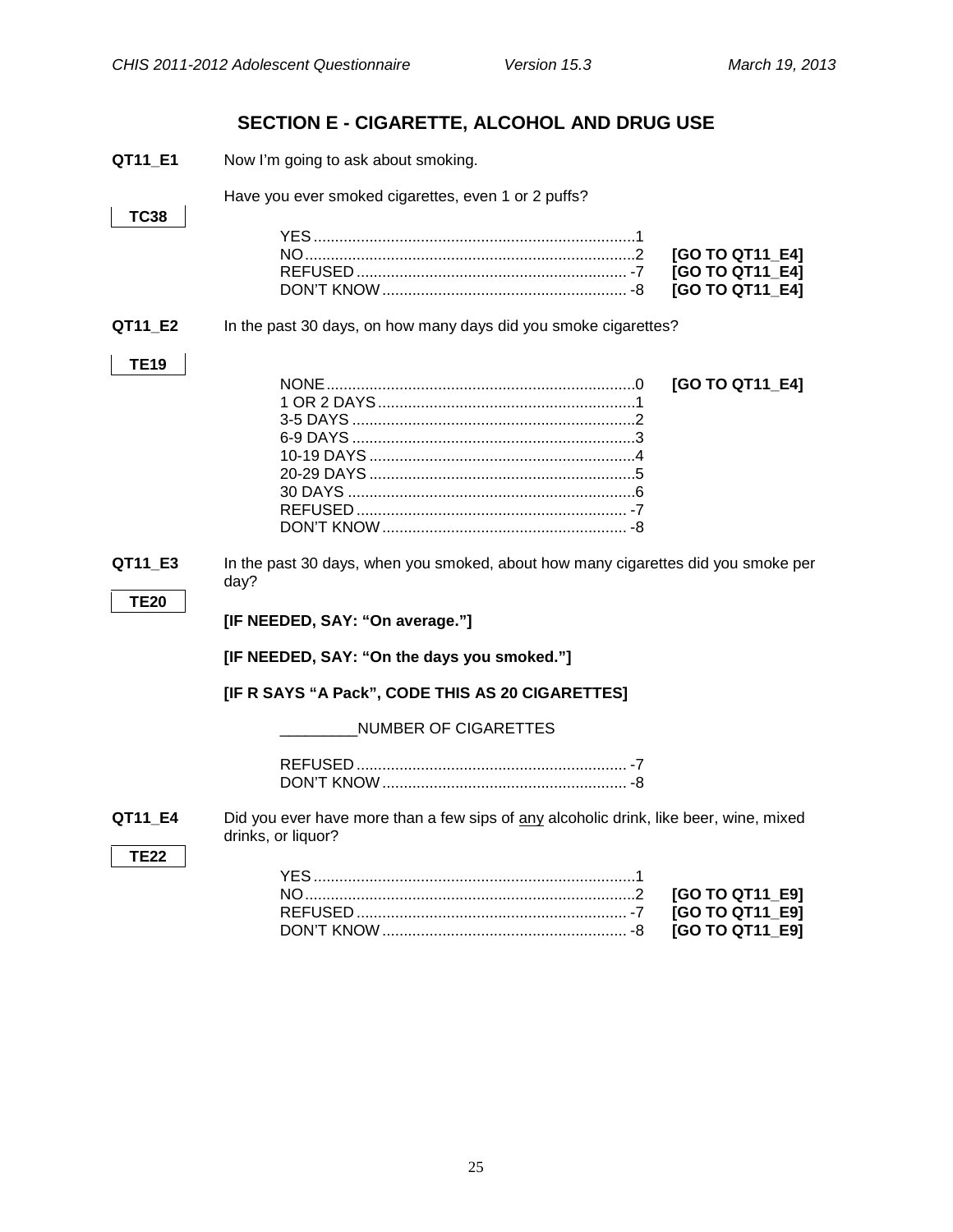**QT11\_E5** If we consider one drink to be a can or bottle of beer, a glass of wine, a shot of liquor, or one mixed drink, on how many days in the past 30 days did you have at least one drink of alcohol?

|  | [GO TO QT11 E8]        |
|--|------------------------|
|  |                        |
|  |                        |
|  |                        |
|  |                        |
|  |                        |
|  |                        |
|  | [GO TO QT11_E8]        |
|  | <b>IGO TO QT11 E81</b> |

#### **PROGRAMMING NOTE QT11\_E6: IF QT11\_A4 = 1 (MALE) GO TO QT11\_E7; ELSE CONTINUE WITH QT11\_E6**

**QT11\_E6** How many days in the past 30 days did you have four or more drinks in a row, that is within a couple of hours?

#### **TE24A**

**TE23**

#### **PROGRAMMING NOTE QT11\_E7: IF QT11\_A4 = 2 (FEMALE), GO TO QT11\_E8; ELSE CONTINUE WITH QT11\_E7**

**QT11\_E7** How many days in the past 30 days did you have five or more drinks in a row, that is within a couple of hours?

#### **TE24**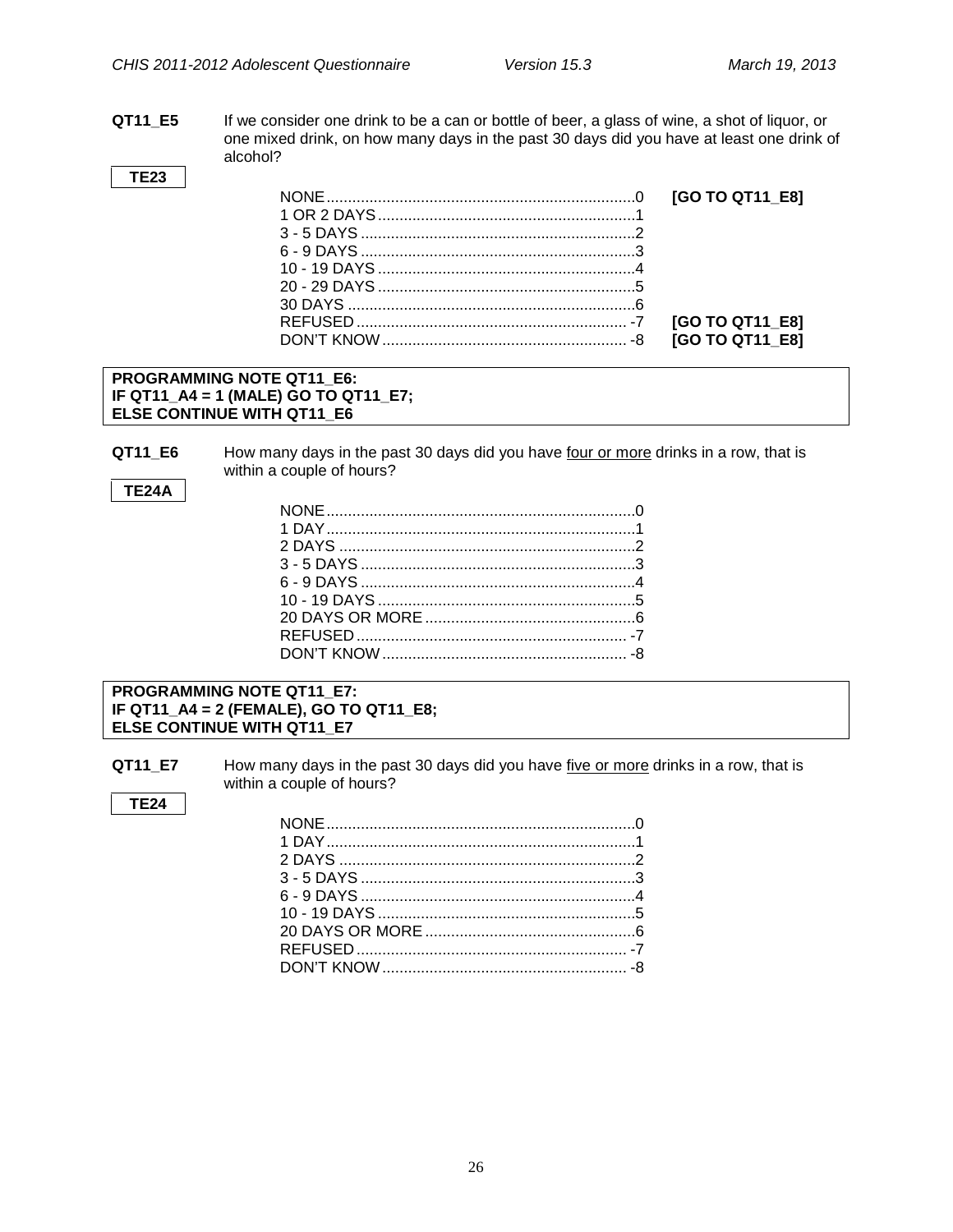**QT11\_E8** When you drink alcohol, about how many drinks do you usually have?

#### **TE25**

<span id="page-29-0"></span>**Drug Use**

#### **PROGRAMMING NOTE QT11\_E9: IF SC24 = 3 OR 5 (PARENT/LEGAL GUARDIAN REQUESTED THAT TEEN NOT BE ASKED QUESTIONS ABOUT DRUGS), SKIP TO SECTION F; ELSE CONTINUE WITH QT11\_E9**

**QT11\_E9** Have you ever tried marijuana, cocaine, sniffing glue, or any other drugs?

#### **TE28**

| <b>IGO TO QT11 F11</b> |
|------------------------|
|                        |

#### **QT11\_E10** In the past 12 months have you used marijuana?

#### **TC39**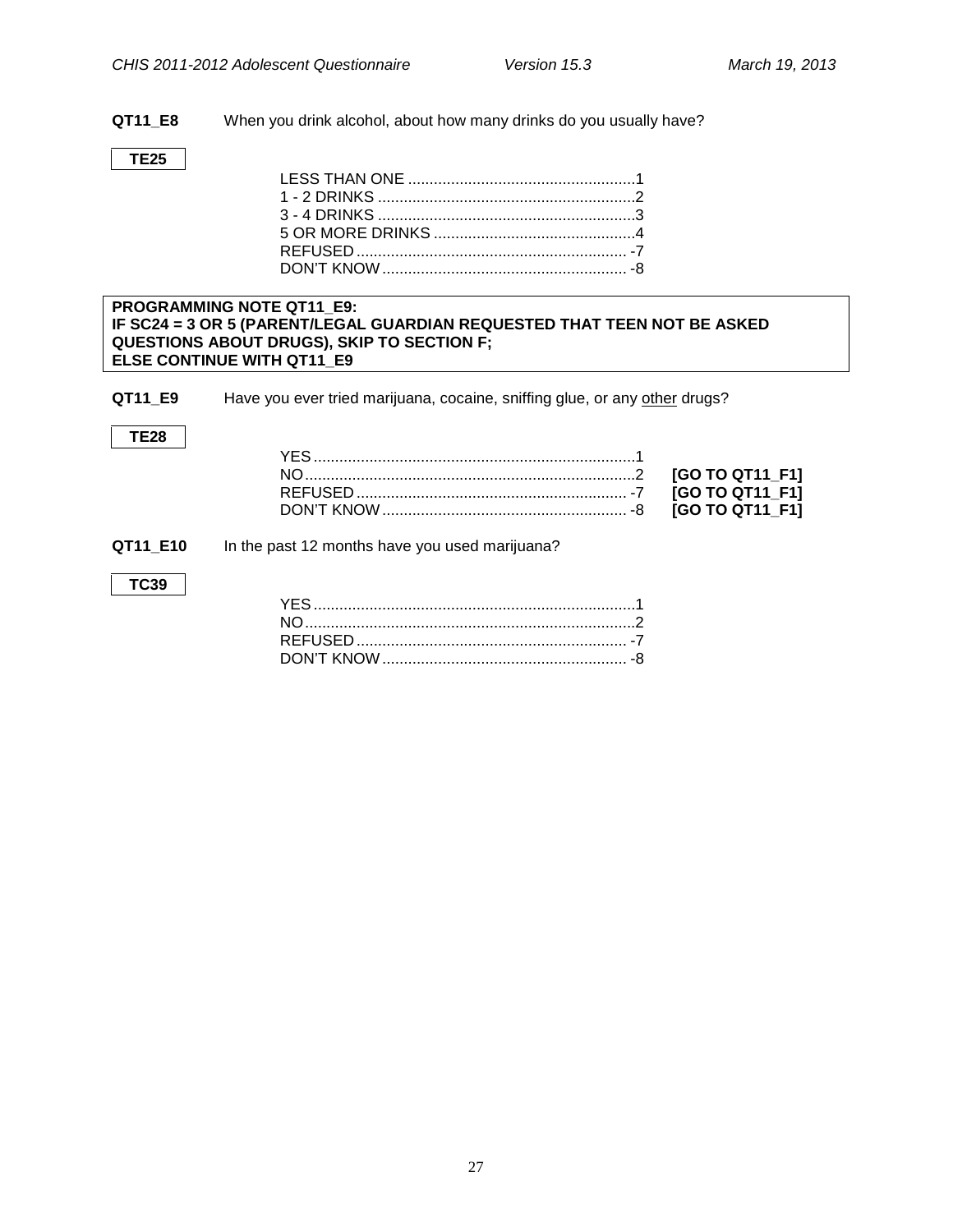<span id="page-30-1"></span><span id="page-30-0"></span>

|                        | <b>SECTION F - MENTAL HEALTH</b>                                                                                                                                              |
|------------------------|-------------------------------------------------------------------------------------------------------------------------------------------------------------------------------|
| QT11_F1                | The next questions are about how you have been feeling during the past 30 days.                                                                                               |
|                        | About how often during the past 30 days did you feel nervous—Would you say all of the<br>time, most of the time, some of the time, a little of the time, or none of the time? |
| <b>TG11</b>            | A LITTLE ……………………………………………………4                                                                                                                                                |
| QT11_F2<br><b>TG12</b> | During the past 30 days, about how often did you feel hopeless—all of the time, most of<br>the time, some of the time, a little of the time, or none of the time?             |
|                        |                                                                                                                                                                               |
| QT11_F3                | During the past 30 days, about how often did you feel restless or fidgety?                                                                                                    |
| <b>TG13</b>            | [IF NEEDED, SAY: "All, most, some, a little, or none of the time?"]                                                                                                           |
|                        | A LITTLE ………………………………………………………4                                                                                                                                               |
| QT11_F4                | How often did you feel so depressed that nothing could cheer you up?                                                                                                          |
| <b>TG14</b>            | [IF NEEDED, SAY: "All, most, some, a little, or none of the time?"]                                                                                                           |
|                        |                                                                                                                                                                               |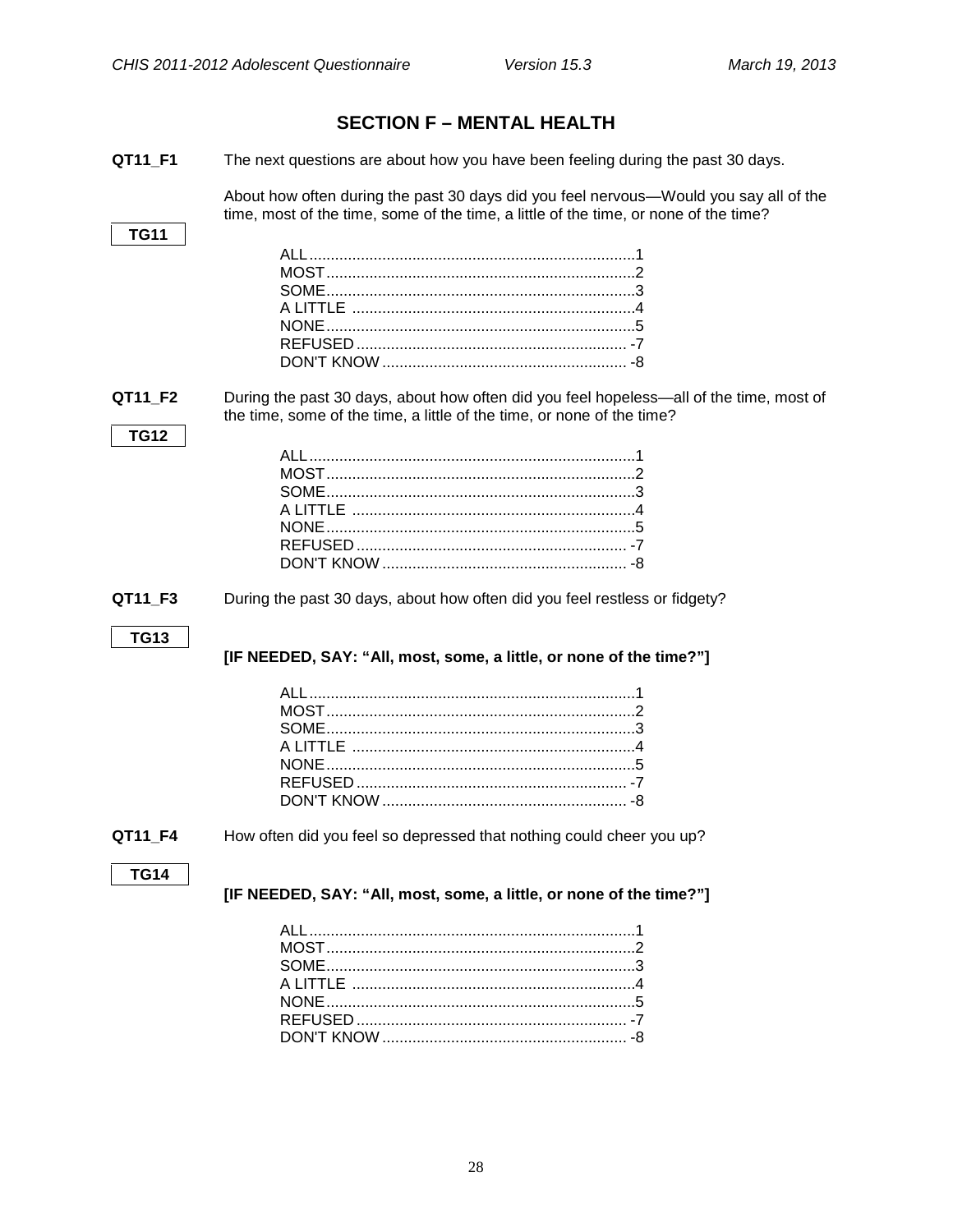<span id="page-31-0"></span>**QT11\_F5** During the past 30 days, about how often did you feel that everything was an effort? **TG15 [IF NEEDED, SAY: "All, most, some, a little, or none of the time?"]** ALL............................................................................1 MOST........................................................................2 SOME........................................................................3 A LITTLE ..................................................................4 NONE........................................................................5 REFUSED ............................................................... -7 DON'T KNOW ......................................................... -8 **QT11\_F6** During the past 30 days, about how often did you feel worthless? **TG16 [IF NEEDED, SAY: "All, most, some, a little, or none of the time?"]** ALL............................................................................1 MOST........................................................................2 SOME........................................................................3 A LITTLE ..................................................................4 NONE........................................................................5 REFUSED ............................................................... -7 DON'T KNOW ......................................................... -8 **QT11\_F7** In the past 12 months did you think you needed help for emotional or mental health problems, such as feeling sad, anxious, or nervous? **TI11** YES...........................................................................1  $N<sub>O</sub>$ REFUSED ............................................................... -7 DON'T KNOW......................................................... -8 **QT11 F8** In the past 12 months, have you received any psychological or emotional counseling? **TF11** YES...........................................................................1 NO.............................................................................2 REFUSED ............................................................... -7 DON'T KNOW......................................................... -8 **PROGRAMMING NOTE QT11\_F9: IF QT11\_E4 = 1 (MORE THAN SIP OF ALCOHOL) OR QT11\_E9 = 1 (DRUG USE EVER) CONTINUE WITH QT11\_F9; ELSE GO TO SECTION G QT11 F9** In the past 12 months, did you receive any professional help for your use of alcohol or drugs? **TI13** YES...........................................................................1 NO.............................................................................2 REFUSED ............................................................... -7 DON'T KNOW......................................................... -8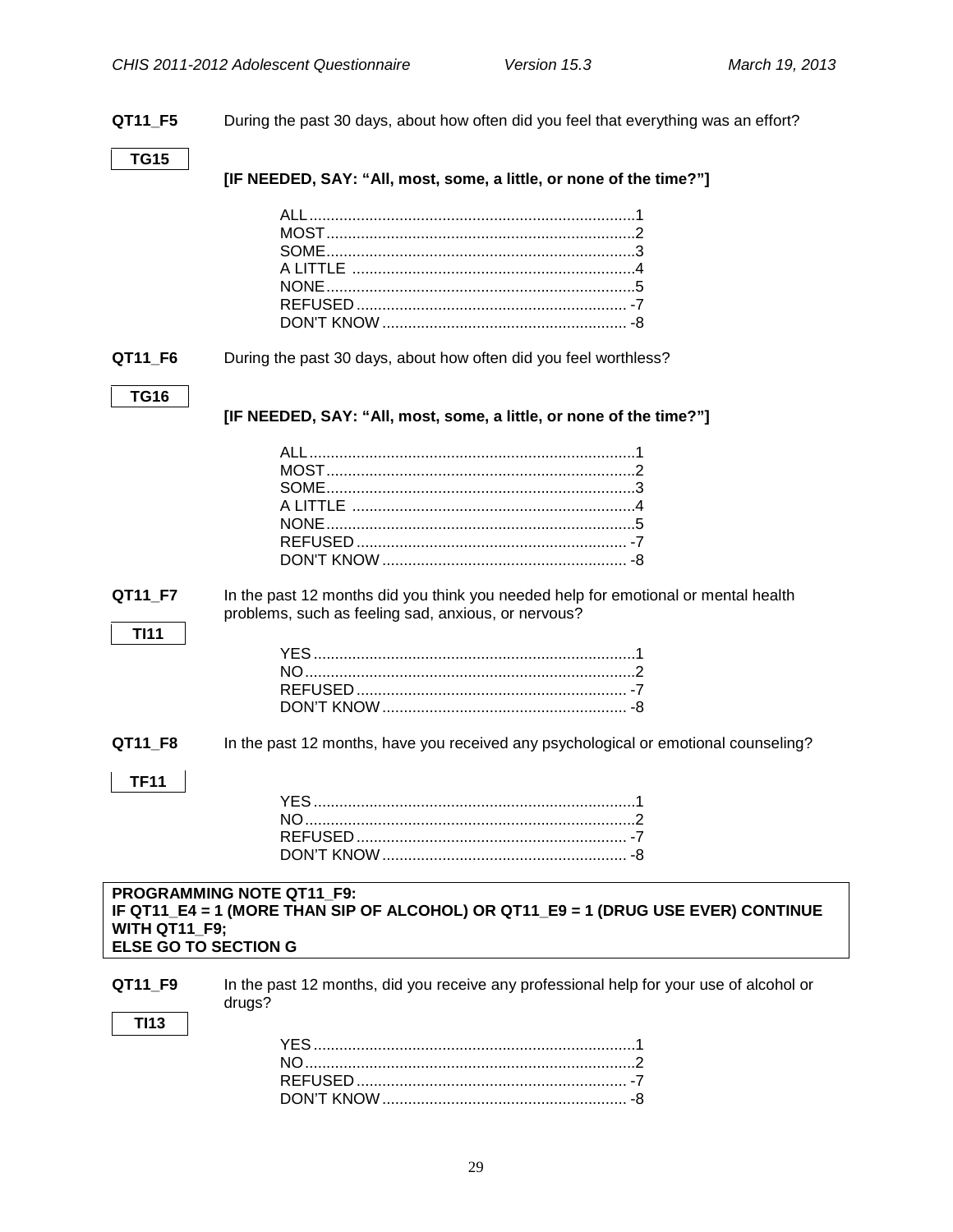### **SECTION G – SEXUAL BEHAVIORS AND INTERPERSONAL VIOLENCE**

#### <span id="page-32-1"></span><span id="page-32-0"></span>**PROGRAMMING NOTE QT11\_G1: IF PARENT/GUARDIAN DID** *NOT* **ALLOW RESPONDENT TO ANSWER SEXUAL BEHAVIOR QUESTIONS, GO TO QT11\_H1; ELSE CONTINUE WITH QT11 G1**

The next questions are about sexual behaviors. All answers will be kept private and you can refuse to answer any question.

**QT11\_G1** Have you ever had oral sex?

#### **TH34**

**[IF NEEDED, SAY: "Oral sex is mouth to genital sexual contact, such as mouth to penis or mouth to vagina."]**

**QT11 G2** Have you ever had sexual intercourse?

#### **TE32**

**[IF NEEDED, SAY: "By sexual intercourse, we mean sex with a penis in a vagina or an anus or rectum."]**

**QT11 G3** How old were you when you had sexual intercourse for the first time?

#### **TE33**

\_\_\_\_\_ YEARS OLD [HR: 1-17; SR: 10-17]

**QT11\_G4** In the past 12 months, how many different people did you have sexual intercourse with?

**TE36**

PERSON/PEOPLE [HR: 0-90; SR: 0-10]

REFUSED ............................................................... -7 DON'T KNOW......................................................... -8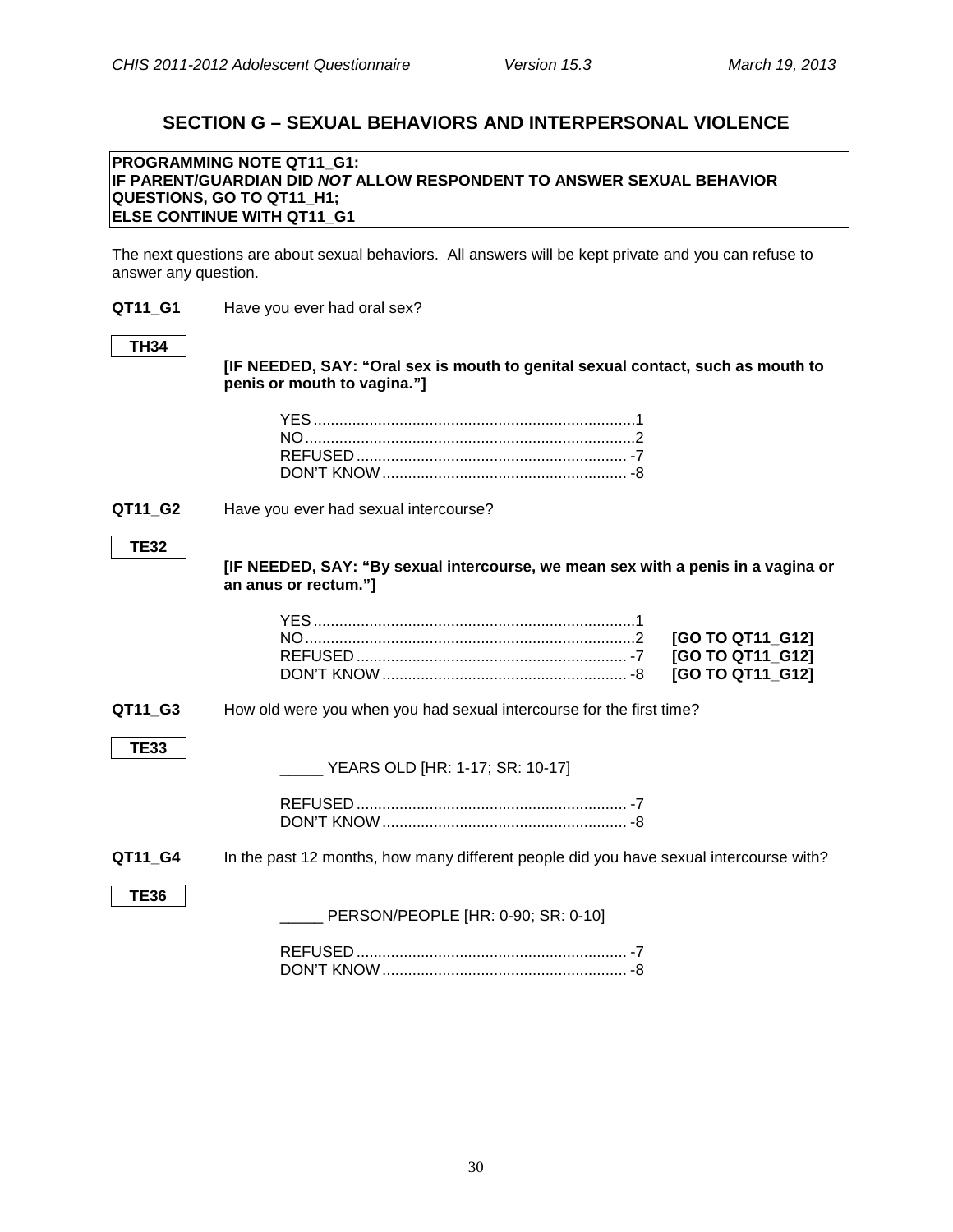| QT11 G7;<br>male and female?" | <b>PROGRAMMING NOTE QT11 G5:</b><br>IF QT11_G4 = 0, -7, OR -8 (NO SEXUAL PARTNERS PAST 12 MONTHS, REF, OR DK) GO TO<br>ELSE CONTINUE WITH QT11_G5;<br>IF QT11_G4 = 1, DISPLAY "Is that partner male or female?";<br>ELSE, DISPLAY, "In the past 12 months, have your sexual partners been male, female, or both |
|-------------------------------|-----------------------------------------------------------------------------------------------------------------------------------------------------------------------------------------------------------------------------------------------------------------------------------------------------------------|
| QT11_G5<br><b>TH29</b>        | {Is that partner male or female/In the past 12 months, have your sexual partners been<br>male, female, or both male and female?}                                                                                                                                                                                |
| QT11 G6<br><b>TH30</b>        | Have you had sexual intercourse in the past 3 months?                                                                                                                                                                                                                                                           |
| QT11_G12;                     | PROGRAMMING NOTE QT11 G7:<br>IF QT11_G2 = 2, -7, OR -8 (NO SEXUAL INTERCOURSE EVER, DK, OR REFUSE), GO TO<br>ELSE IF QT11_G2 = 1 (YES SEXUAL INTERCOURSE EVER), CONTINUE WITH QT11_G7;<br>IF MALE, DISPLAY "Have you ever gotten someone";<br>ELSE IF FEMALE, DISPLAY "Have you ever been"                      |
|                               | <b>ALLEY AT A REPORT OF A REPORT OF A REPORT OF A REPORT OF A REPORT OF A REPORT OF A REPORT OF A REPORT OF A REPORT OF A REPORT OF A REPORT OF A REPORT OF A REPORT OF A REPORT OF A REPORT OF A REPORT OF A REPORT OF A REPOR</b>                                                                             |

<span id="page-33-0"></span>**QT11\_G7** {Have you ever gotten someone/Have you ever been} pregnant?

### **TE39**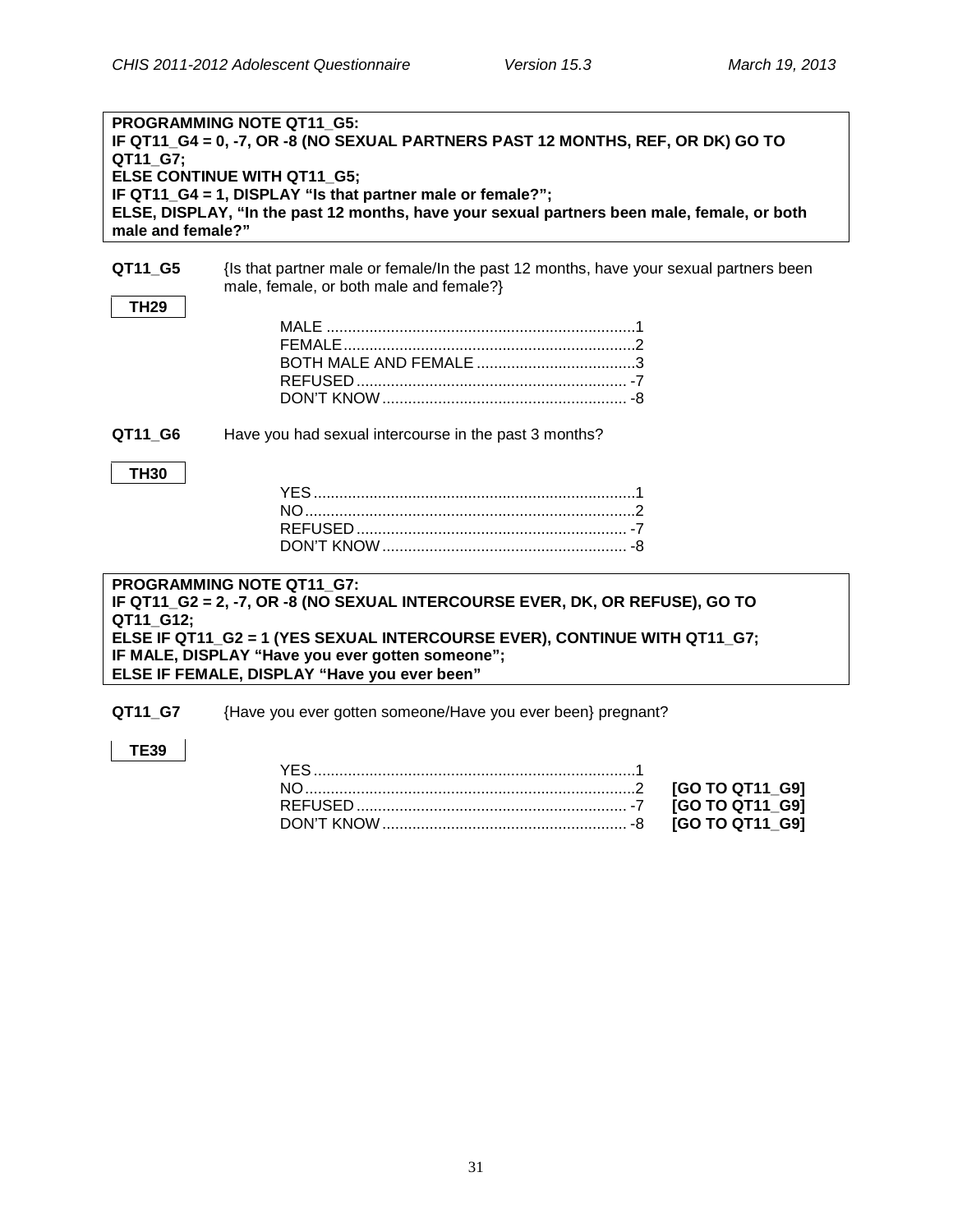### <span id="page-34-0"></span>**PROGRAMMING NOTE QT11\_G8: IF QT11\_A4 = 1 (MALE), GO TO QT11\_G9; ELSE IF QT11\_A4 = 2 (FEMALE), CONTINUE WITH QT11\_G8 QT11 G8** Are you currently pregnant? **TH43** YES...........................................................................1 NO.............................................................................2 REFUSED ............................................................... -7 DON'T KNOW......................................................... -8 **QT11 G9** Have you ever been tested for HIV, the virus that causes AIDS? **TH31** YES...........................................................................1 NO.............................................................................2 REFUSED ............................................................... -7 DON'T KNOW......................................................... -8 **QT11 G10** Now thinking about other sexually transmitted diseases, besides HIV, in the past 12 months, have you been tested for a sexually transmitted disease? **TE43** YES...........................................................................1 NO.............................................................................2 **[GO TO QT11\_G12]** REFUSED ............................................................... -7 **[GO TO QT11\_G12]** DON'T KNOW......................................................... -8 **[GO TO QT11\_G12] QT11 G11** What were you tested for? **TH32 [CODE ALL THAT APPLY] [PROBE: "Any others?"]** CHLAMYDIA .............................................................1 GONORRHEA/CLAP................................................2 SYPHILIS/SYPH .......................................................3 HIV/AIDS...................................................................4 TRICH (Trichomonas, Trichomoniasis) ....................5 A PANEL – ALL OF THEM .......................................6 OTHER (SPECIFY:\_\_\_\_\_\_\_\_\_\_\_\_\_\_) .................. 91

REFUSED............................................................... -7 DON'T KNOW......................................................... -8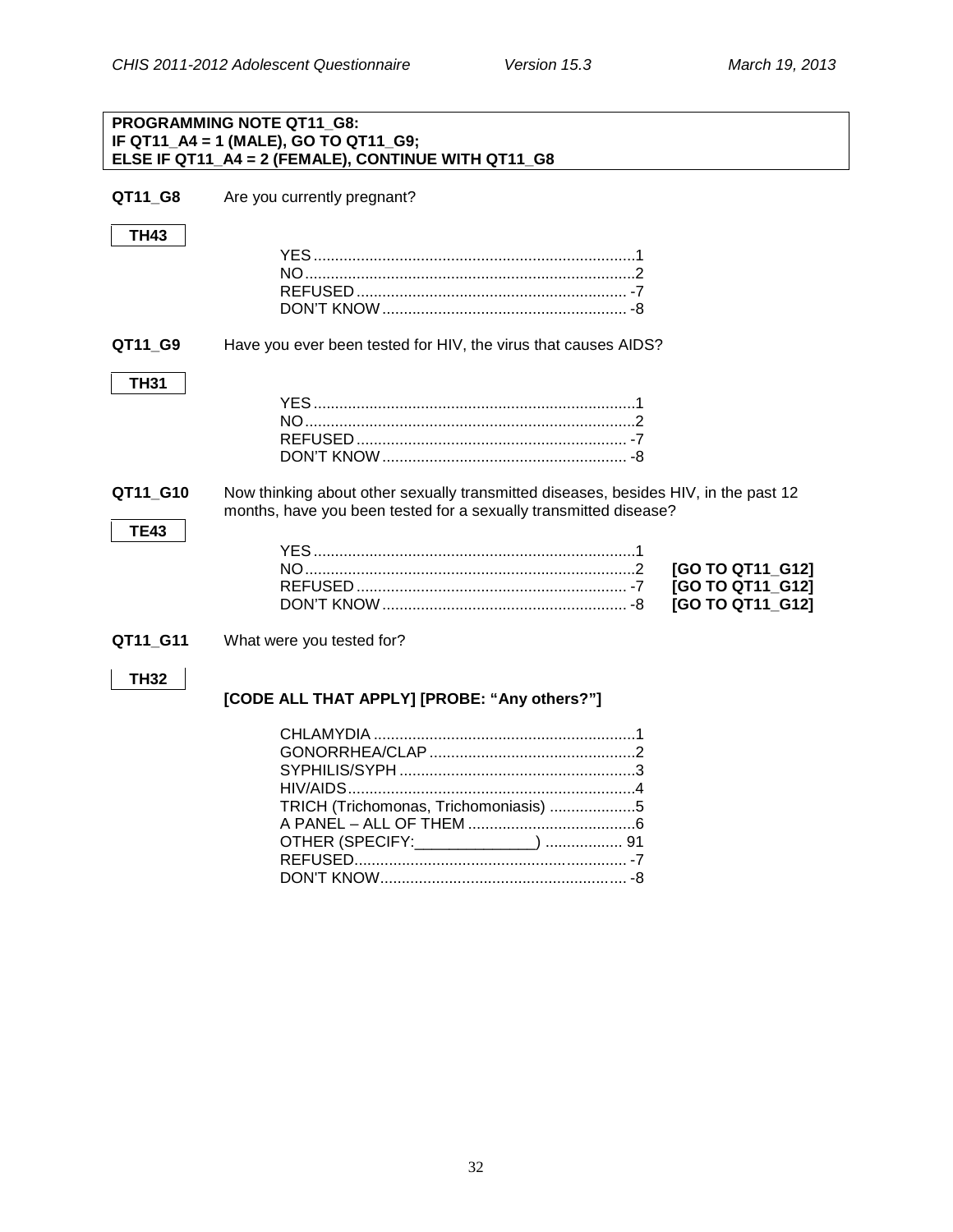The next questions are about your personal safety and unwanted sexual experiences. Your answers will be kept private and you can refuse to answer any question.

<span id="page-35-0"></span>**QT11\_G12** Have you ever been slapped, kicked, or physically hurt by a boyfriend or girlfriend, not just a friend?

**TL3**

**[ IF NEEDED SAY, "This could be someone you see casually or someone you had a relationship with over time."]**

**QT11\_G13** Has this happened at all in the past 12 months?

### **TL4**

**QT11\_G14** In the past 12 months, did this happen more than once?

### **TL5**

**QT11\_G15** The last time this happened, did you talk to anyone about it?

#### **TL6**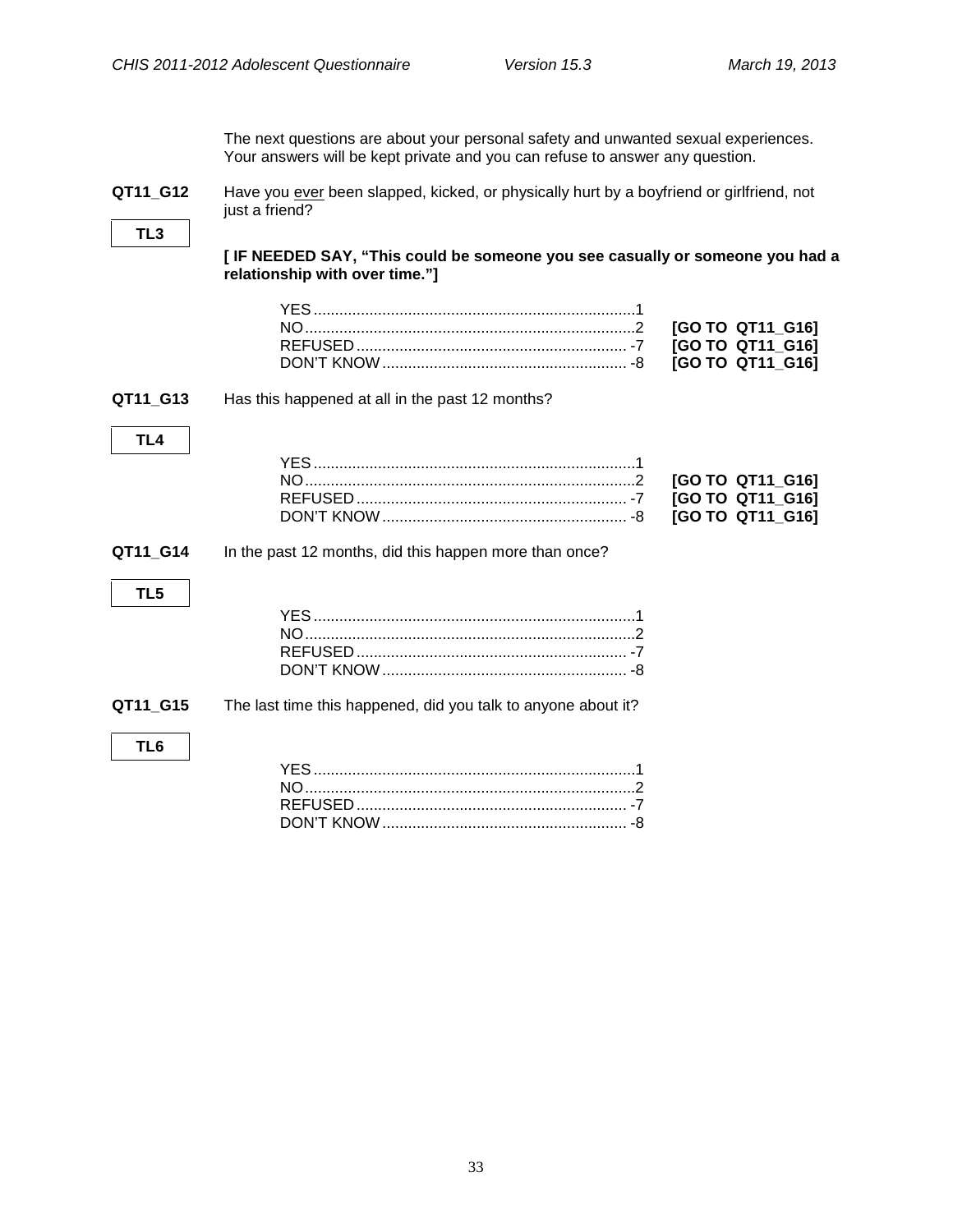#### **PROGRAMMING NOTE QT11\_ H16: IF PARENT/GUARDIAN REFUSED PERMISSION TO ASK SEX QUESTIONS, GO TO SECTION H; ELSE CONTINUE WITH QT11\_G16**

**QT11\_G16** Have you ever been physically forced to have sex when you did not want to?

#### **TL8**

**[IF NEEDED SAY, "This includes being forced to have oral sex or sexual intercourse."]**

#### **PROGRAM NOTE QT11\_G17: IF QT11\_G16 = 2 (NO), -7 (REF), -8 (DK), GO TO SECTION H; ELSE CONTINUE WITH QT11\_G17**

**QT11\_G17** Did you talk to anyone about what happened?

#### **TL9**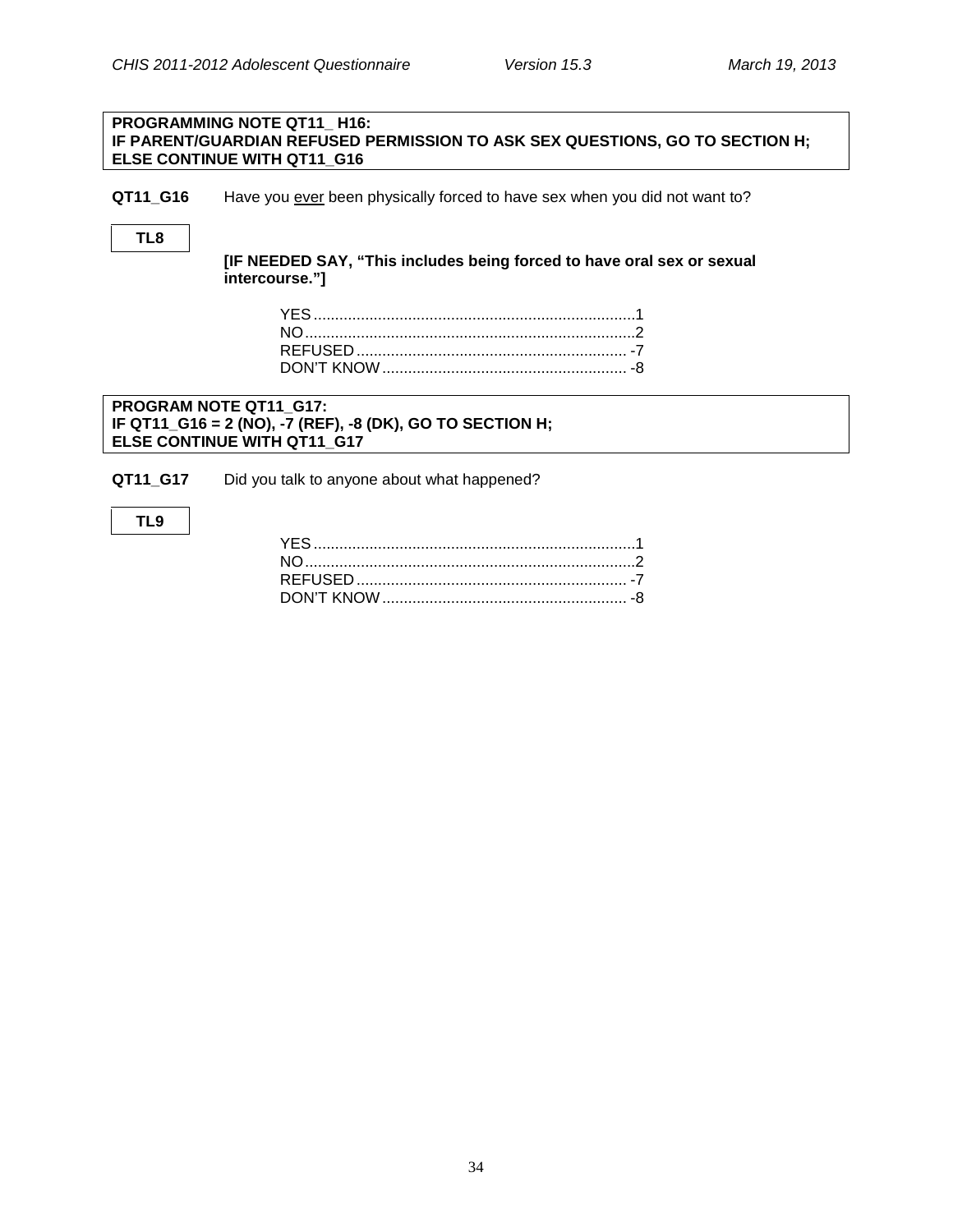### <span id="page-37-0"></span>**SECTION H – HEALTH CARE UTILIZATION AND ACCESS**

<span id="page-37-1"></span>**QT11 H1** Now I'm going to ask about health care visits.

Is there a place that you usually go to when you are sick or need advice about your health?

#### **TF1**

#### **[IF R VOLUNTEERS MORE THAN ONE PLACE, ENTER 5.]**

#### **PROGRAMMING NOTE QT11\_H2: IF QT11\_H1 = 4 (KAISER), FILL IN QT11\_H2 = 1 AND GO TO QT11\_H3; ELSE IF QT11\_H1 = 3 (DOCTOR/MY DOCTOR), DISPLAY "Is your doctor in a private"; ELSE DISPLAY "What kind of place do you go to most often—a medical…".**

**QT11\_H2** {What kind of place do you go to most often -- a medical…/Is your doctor in a private…} doctor's office, a clinic or hospital clinic, an emergency room, or some other place?

|--|

| DOCTOR'S OFFICE/KAISER/OTHER HMO1      |  |
|----------------------------------------|--|
| CLINIC/HEALTH CENTER/HOSPITAL CLINIC 2 |  |
|                                        |  |
| SOME OTHER PLACE (SPECIFY: 191) 91     |  |
|                                        |  |
|                                        |  |
|                                        |  |
|                                        |  |

#### <span id="page-37-2"></span>**Emergency Room Visits PROGRAMMING NOTE QT11\_H3: IF QT11\_B11 = 1 OR QT11\_B16 = 1 (YES, WENT TO ER PAST 12 MONTHS FOR THEIR ASTHMA), MARK 'YES=1' ON QT11\_H3 AND GO TO QT11\_H4; ELSE CONTINUE WITH QT11\_H3**

**QT11 H3** During the past 12 months, did you visit a hospital emergency room for your own health?

**TF3**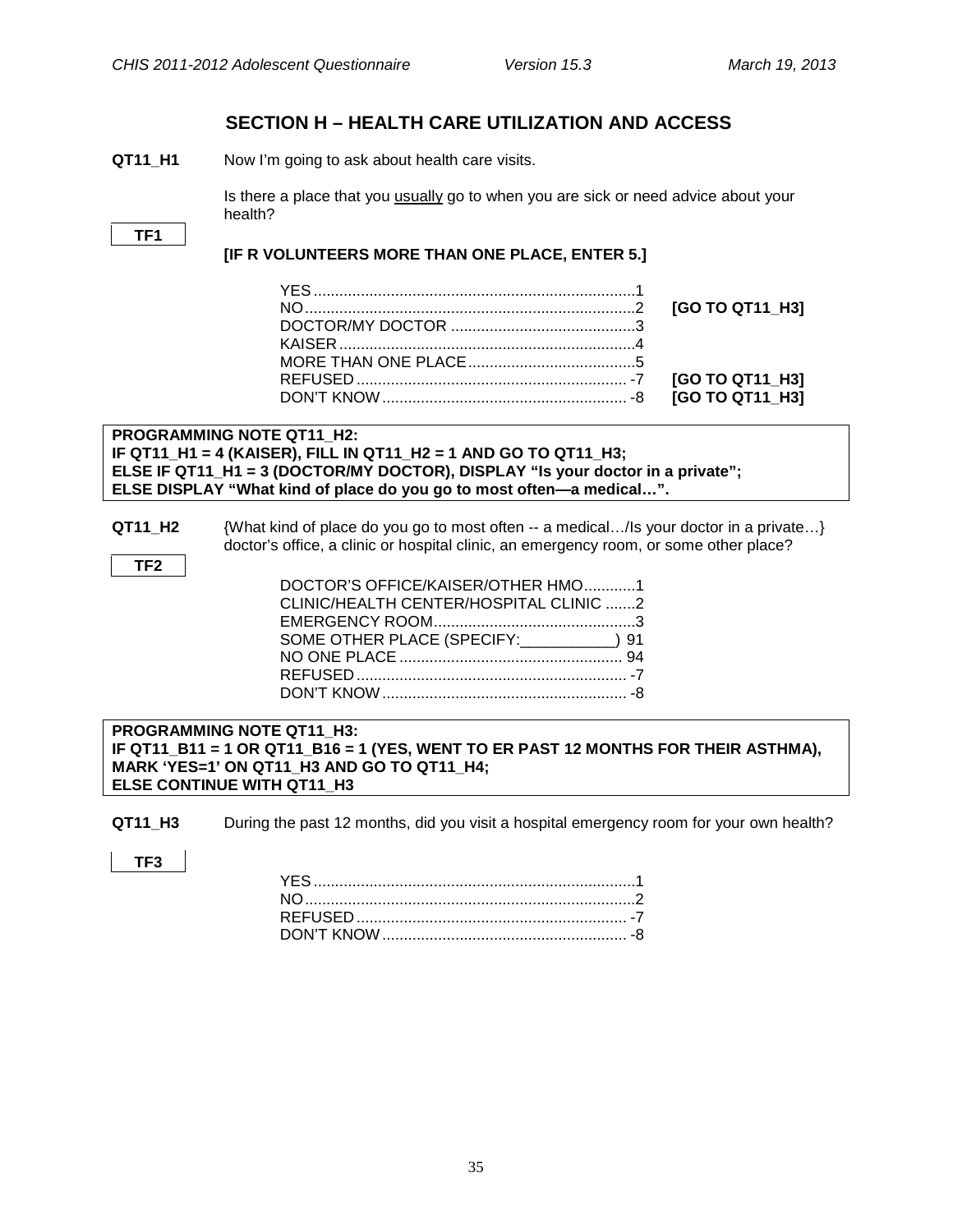<span id="page-38-0"></span>**QT11\_H4** During the past 12 months, how many times have you seen a medical doctor?

**TF16**

\_\_\_\_\_\_\_\_\_\_\_\_\_\_ TIMES [RANGE: 0-365]

**QT11 H5** When was the last time you saw a doctor for a physical exam or check-up?

#### **TF5**

| MORE THAN 3 MONTHS UP TO 6 MONTHS AGO  2  |  |
|-------------------------------------------|--|
| MORE THAN 6 MONTHS UP TO 12 MONTHS AGO, 3 |  |
| MORE THAN 12 MONTHS UP TO 2 YEARS AGO  4  |  |
|                                           |  |
|                                           |  |
|                                           |  |
|                                           |  |

#### **PROGRAMMING NOTE QT11\_H6: IF QT11\_H5 = 0 (NEVER HAD A PHYSICAL EXAM), 5 (LAST PHYSICAL EXAM 2 OR MORE YEARS AGO), -7 (REFUSED), -8 (DON'T KNOW), GO TO QT11\_H8; ELSE CONTINUE WITH QT11\_H6**

**QT11\_H6** When you had your last routine physical exam, did you and a doctor talk about exercise or physical activity?

#### **TF8H**

<span id="page-38-1"></span>**Recall of Provider Advice**

**QT11 H7** ....about nutrition or healthy eating?

#### **TF8I**

**[IF NEEDED, SAY: "When you had your last routine physical exam, did you and a doctor talk about nutrition or healthy eating?"]**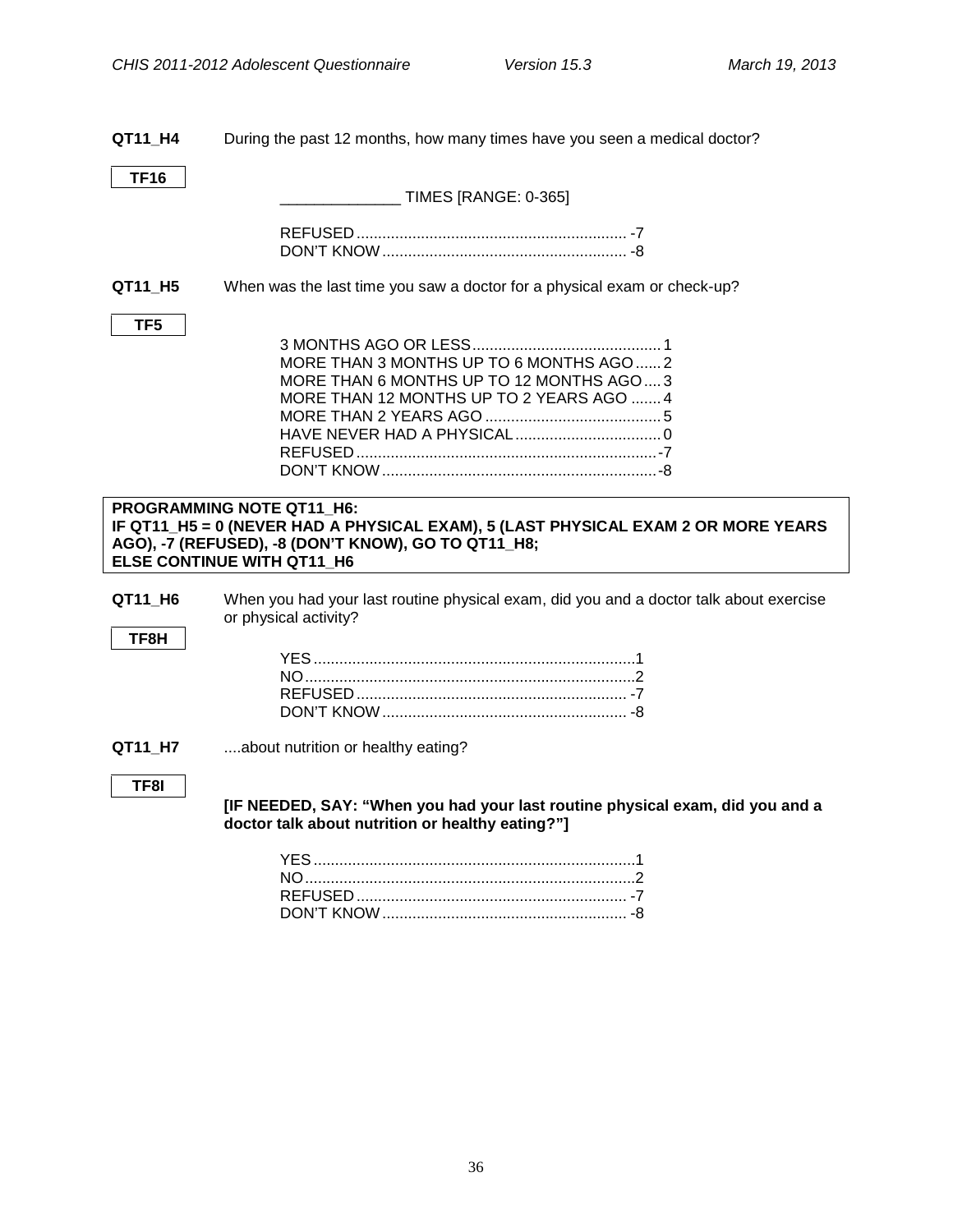#### **PROGRAMMING NOTE QT11\_H8: IF QT11\_H1 = 1, 3, 4, OR 5 (YES, DOCTOR, KAISER, OR MORE THAN ONE PLACE FOR USUAL SOURCE OF CARE), CONTINUE WITH QT11\_H8; ELSE GO TO QT11\_H9**

**QT11 H8** Do you have a personal doctor or medical provider who is your main provider?

**TI14**

<span id="page-39-1"></span>**Patient-Centered Care**

<span id="page-39-0"></span>**Personal Doctor**

**[IF NEEDED, SAY: "This can be a general doctor, a specialist doctor, a physician assistant, a nurse or other health provider."]**

#### **PROGRAMMING NOTE QT11\_H9: IF QT11\_H8 = 1 (HAS A PERSONAL DOCTOR) OR[QT11\_H4 > 0 (SAW A DOCTOR AT LEAST ONCE IN PAST 12 MONTHS)] OR [QT11\_H5 = 1 OR 2 OR 3 (SAW DOCTOR LESS THAN A YEAR AGO)], CONTINUE WITH QT11\_H9; ELSE GO TO QT11\_H11**

**QT11\_H9** During the past 12 months, did you or a parent phone or e-mail the doctor's office with a medical question?

#### **TI15**

**QT11\_H10** How often did you get an answer as soon as you needed it? Would you say…

#### **TI16**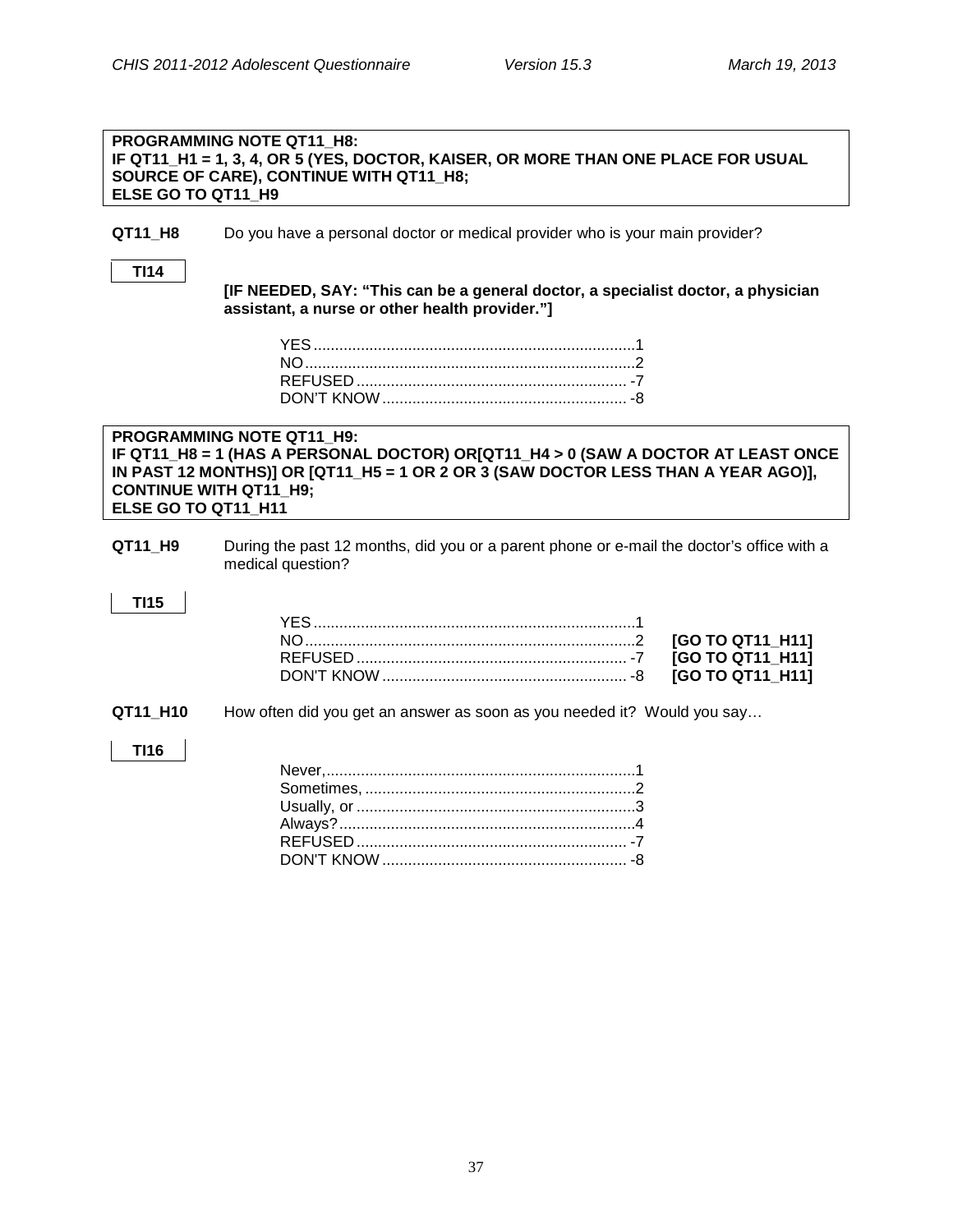#### **PROGRAMMING NOTE QA11\_H11: IF QT11 H8 = 1 (HAS A PERSONAL DOCTOR), THEN CONTINUE WITH QT11 H11; ELSE GO TO PROGRAMMING NOTE QT11\_H13**

**QT11\_H11** How often does your doctor or medical provider listen carefully to you? Would you say…

#### **TH44**

**QT11 H12** How often does your doctor or medical provider explain clearly what you need to do to take care of your health? Would you say…

#### **TH45**

<span id="page-40-0"></span>**Timely Appointments**

#### **PROGRAMMING NOTE QT11\_H13: IF TEINSURE = 1 OR QT11\_H1 = 1, 3, 4, OR 5 (HAS A USUAL SOURCE OF CARE) THEN CONTINUE WITH QA11\_H13; ELSE GO TO PROGRAMMING NOTE QT11\_H16 IF QT11\_H8 = 1 (HAS A PERSONAL DOCTOR), THEN DISPLAY "your"; ELSE DISPLAY "a"**

**QT11\_H13** In the past 12 months, did you try to get an appointment to see {your/a} doctor or medical provider within two days because you were sick or injured?

#### **TH49**

**[IF NEEDED, SAY: "Do not include urgent care or emergency care visits. I am only asking about appointments".]**

#### **QT11\_H14** How often were you able to get an appointment within two days? Would you say…

#### **TH46**

| [GO TO PN QT11 H16] |
|---------------------|
|                     |
| [GO TO PN QT11 H16] |
| [GO TO PN QT11_H16] |
|                     |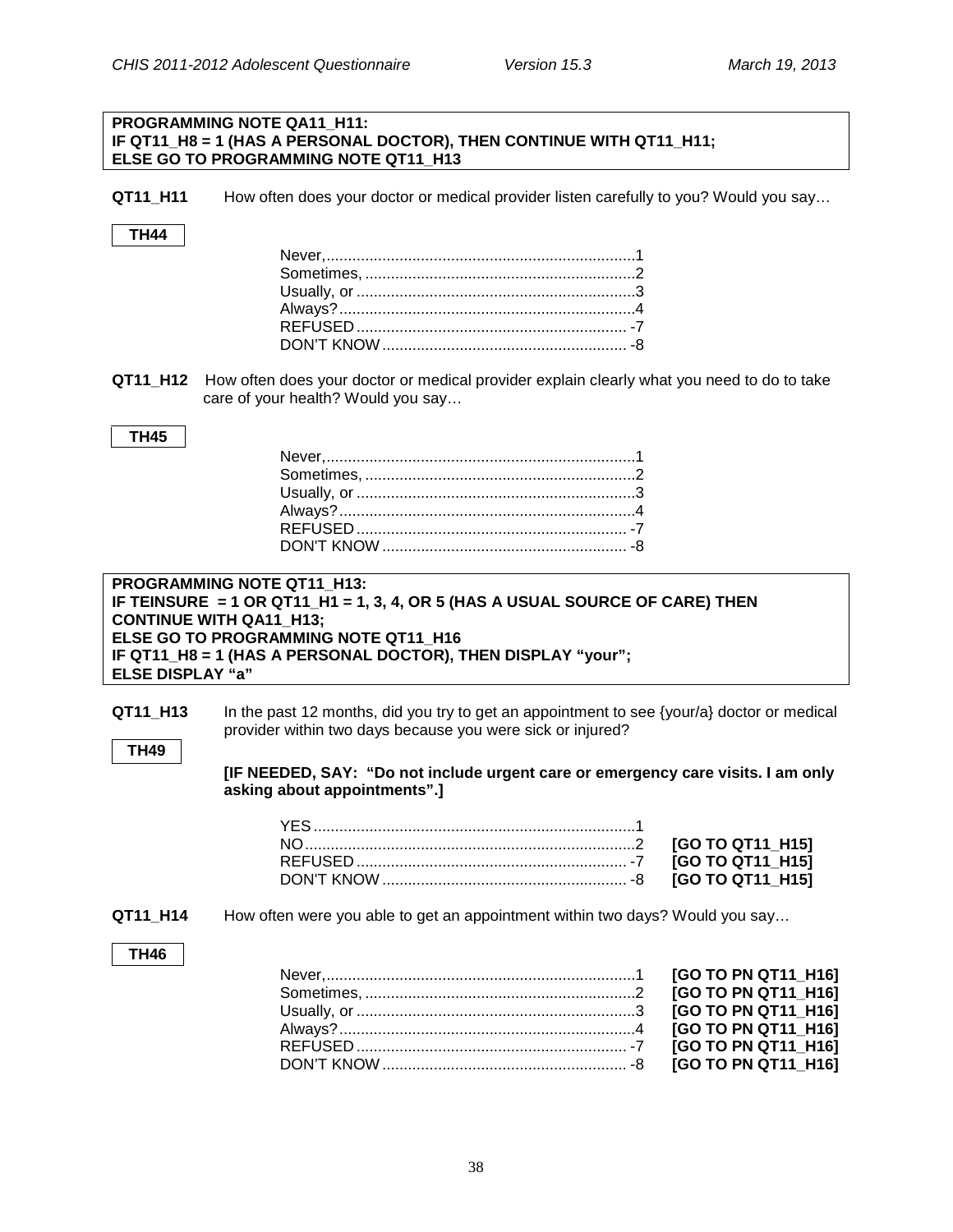| <b>PROGRAMMING NOTE QA11 H15:</b>                            |  |
|--------------------------------------------------------------|--|
| IF QT11_H8 = 1 (HAS A PERSONAL DOCTOR), THEN DISPLAY "your"; |  |
| <b>ELSE DISPLAY "a"</b>                                      |  |

| QT11 H15 | Could you get an appointment to see {your/a} doctor or medical provider within two days |
|----------|-----------------------------------------------------------------------------------------|
|          | if you needed to?                                                                       |

#### **TH51**

#### <span id="page-41-0"></span>**Care Coordination PROGRAMMING NOTE QT11\_H16: IF QT11\_B8 = 1 (YES, STILL HAVE ASTHMA) OR QT11\_B9 = 1 (YES, ASTHMA EPISODE IN PAST 12 MONTHS) AND IF QT11\_H1 = 1, 3, 4, OR 5 (YES, DOCTOR, KAISER, OR MORE THAN ONE PLACE FOR USUAL SOURCE OF CARE) AND IF QT11\_H8 = 1 (YES HAS PERSONAL DOCTOR), CONTINUE WITH QT11\_H16; ELSE GO TO QT11\_H17**

#### **QT11\_H16** Is there anyone at your doctor's office or clinic who helps coordinate your care with other doctors or services, such as tests or treatments?

<span id="page-41-1"></span>**QT11\_H17** During the past 12 months, did you delay or not get a medicine that a doctor prescribed for you?

**TI17**

**QT11\_H18** Was cost or lack of insurance a reason why you delayed or did not get the prescription?

**TI21**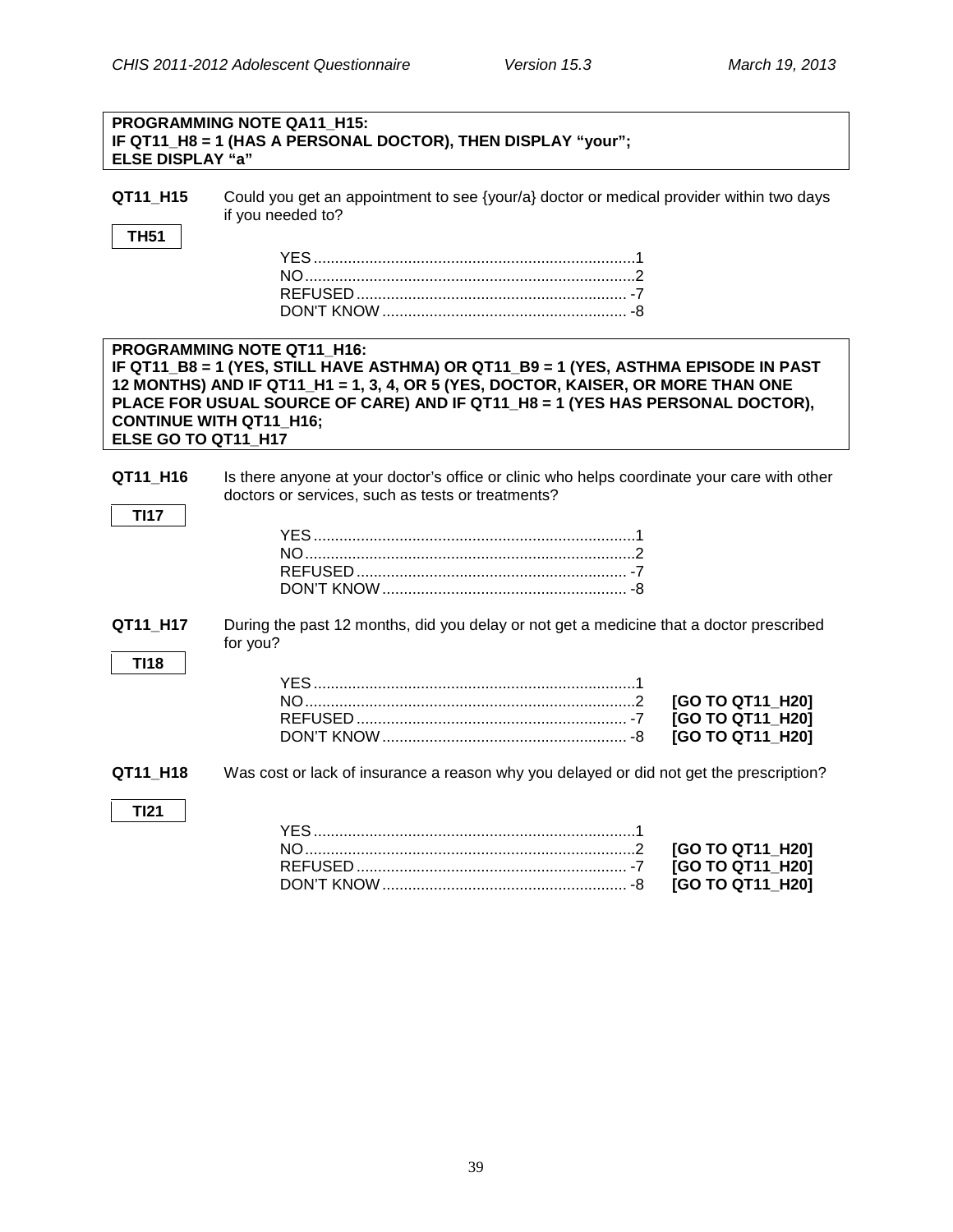#### **PROGRAMMING NOTE QT11\_H19: IF QT11\_B8 = 1 (YES, STILL HAVE ASTHMA) OR QT11\_B9 = 1 (YES, ASTHMA EPISODE IN PAST 12 MONTHS), CONTINUE WITH QT11\_H19; ELSE GO TO QT11\_H20**

| QT11 H19                                                                                                                                                                       | Was this prescription for your asthma?                                                                 |  |
|--------------------------------------------------------------------------------------------------------------------------------------------------------------------------------|--------------------------------------------------------------------------------------------------------|--|
| <b>TI19</b>                                                                                                                                                                    |                                                                                                        |  |
| QT11_H20<br>TF <sub>9</sub>                                                                                                                                                    | During the past 12 months, did you delay or not get any medical care you felt you<br>needed?           |  |
|                                                                                                                                                                                | [GO TO QT11 11]<br>[GO TO QT11 11]<br>[GO TO QT11 11]                                                  |  |
| QT11_H21<br><b>TF22</b>                                                                                                                                                        | Was cost or lack of insurance a reason why you delayed or did not get the care you felt<br>you needed? |  |
|                                                                                                                                                                                | [GO TO QT11_I1]<br>[GO TO QT11_I1]<br>[GO TO QT11_I1]                                                  |  |
| PROGRAMMING NOTE QT11 H22:<br>IF QT11_B8 = 1 (YES, STILL HAVE ASTHMA) OR QT11_B9 = 1 (YES, ASTHMA EPISODE IN PAST<br>12 MONTHS), CONTINUE WITH QT11_H22;<br>ELSE GO TO QT11_I1 |                                                                                                        |  |
| QT11 H22                                                                                                                                                                       | Was this medical care for your asthma?                                                                 |  |
| <b>TI20</b>                                                                                                                                                                    |                                                                                                        |  |

REFUSED ............................................................... -7 DON'T KNOW......................................................... -8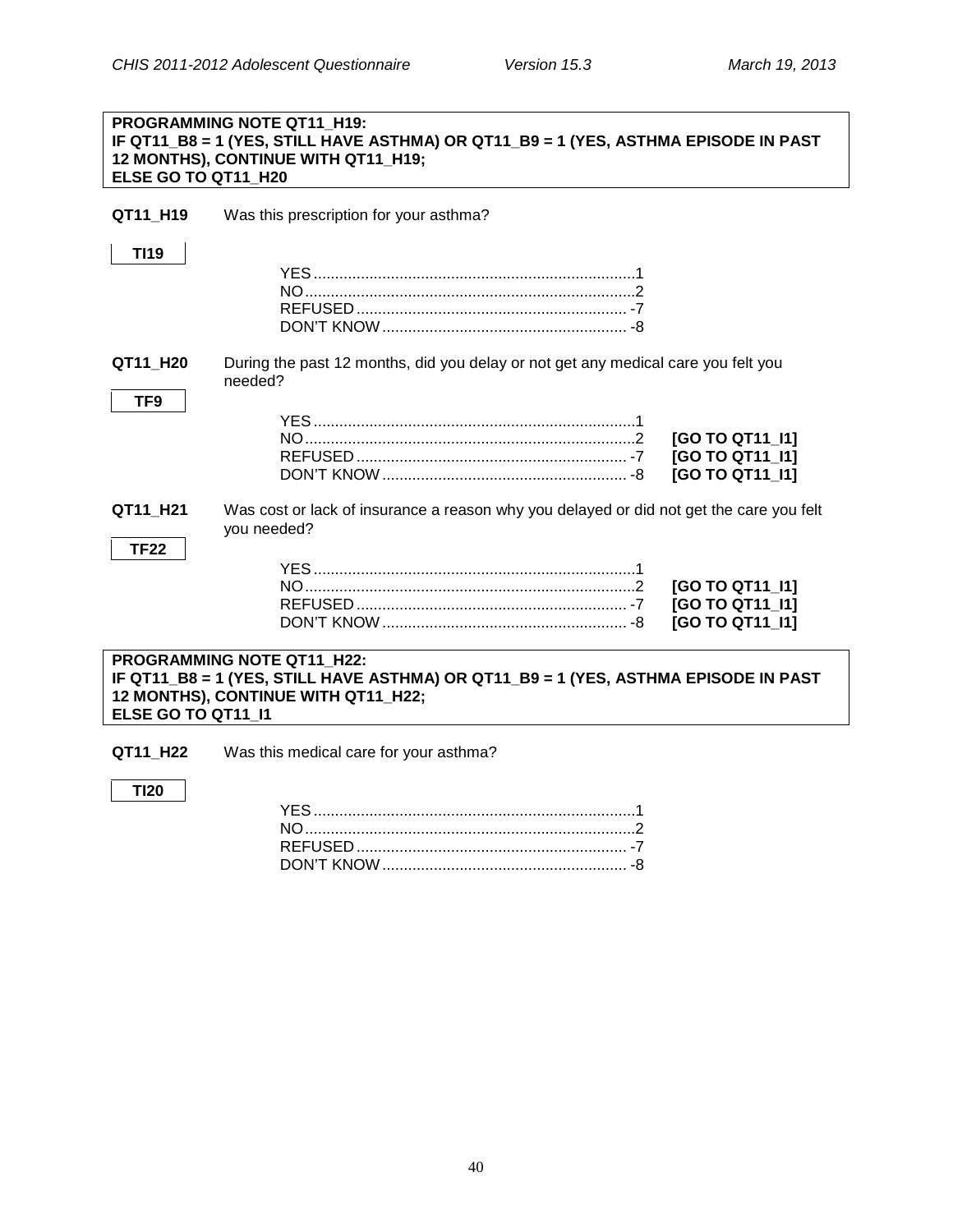### **SECTION I - DENTAL HEALTH**

<span id="page-43-0"></span>**QT11 I1** About how long has it been since you last visited a dentist or dental clinic? Include dental hygienists and all types of dental specialists.

**TF14**

|                                                             | [GO TO QT11 J1] |
|-------------------------------------------------------------|-----------------|
| MORE THAN 6 MONTHS UP TO 1 YEAR AGO2 <b>[GO TO QT11 J1]</b> |                 |
| MORE THAN 1 YEAR UP TO 2 YEARS AGO 3                        |                 |
| MORE THAN 2 YEARS UP TO 5 YEARS AGO4                        |                 |
|                                                             |                 |
|                                                             |                 |
|                                                             |                 |

**PROGRAM NOTE QT11\_I2: IF QT11\_I1 = 1 (≤ 6 MONTHS AGO) OR 2 (MORE THAN 6 MONTHS – 1 YEAR AGO), GO TO QT11\_J1; ELSE IF QT11\_I1 = 0 (NEVER VISITED) OR 3 (MORE THAN 1-2 YEARS AGO) OR 4 (MORE THAN 2- 5 YEARS AGO) OR 5 (MORE THAN 5 YEARS AGO), CONTINUE WITH QT11\_I2; AND IF QT11\_I1 ≥ 3 DISPLAY "in the past year"**

#### **QT11\_I2** What is the main reason you haven't visited a dentist {in the past year}?

#### **TM1**

| COST, COULD NOT AFFORD1                 |  |
|-----------------------------------------|--|
|                                         |  |
| DID NOT HAVE A DENTIST, NONE AVAILABLE3 |  |
| FEAR, PAIN, NERVOUSNESS 4               |  |
| NO TRANSPORTATION, TOO FAR AWAY5        |  |
|                                         |  |
| OTHER (SPECIFY: ________________)  91   |  |
|                                         |  |
|                                         |  |
|                                         |  |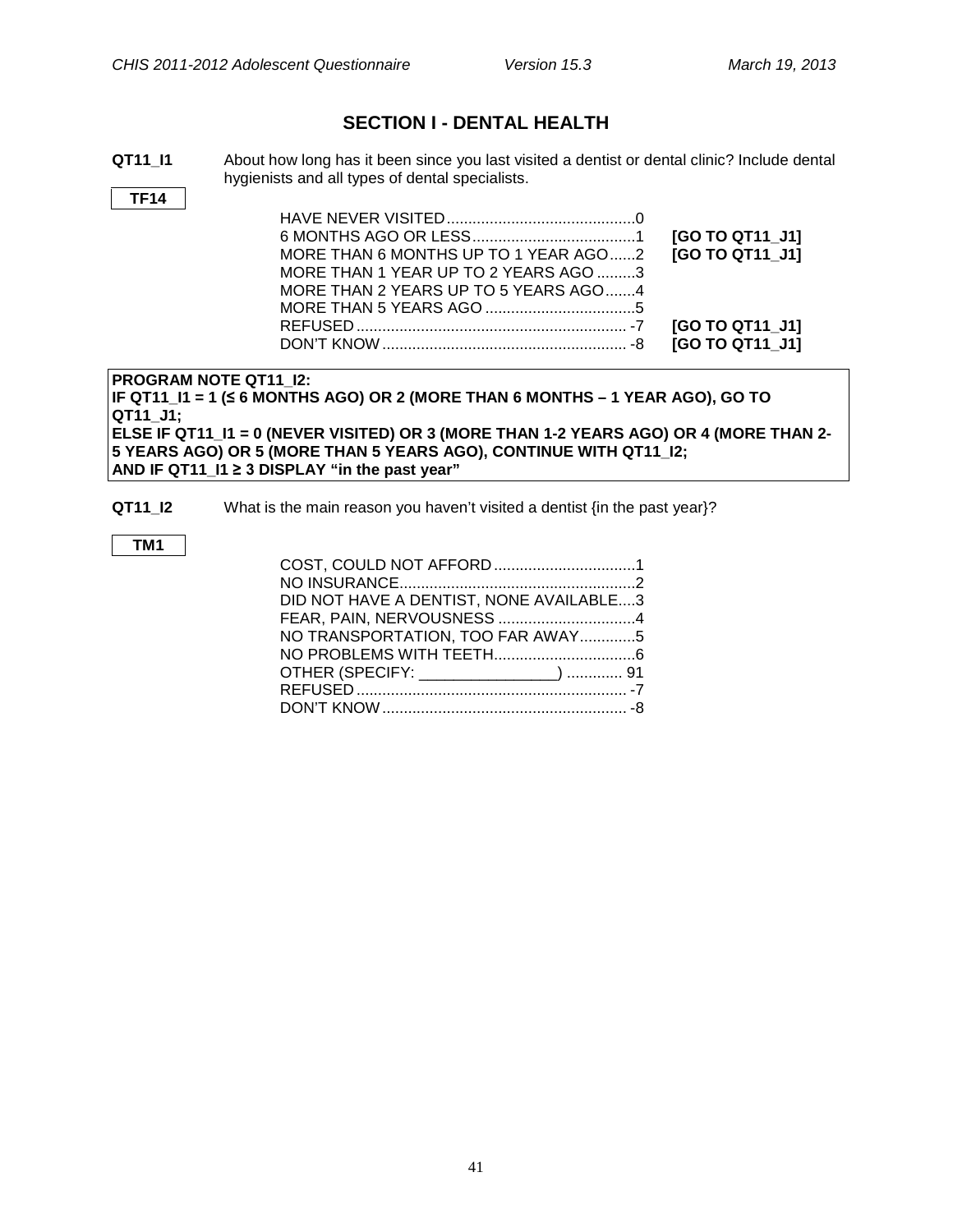### **SECTION J - DEMOGRAPHIC INFORMATION PART II**

<span id="page-44-1"></span><span id="page-44-0"></span>**QT11\_J1**

So we can be sure we have included all races and ethnic groups in California, I need to ask a few questions about your background.

Are you Latino or Hispanic?

#### **TI1**

**[IF NEEDED, SAY: "Such as Mexican, Central or South American?"]**

**QT11\_J2** And what is your Latino or Hispanic ancestry or origin? Such as Mexican, Salvadoran, Cuban, Honduran -- and if you have more than one, tell me all of them.

**TI1A**

#### **[IF NEEDED, GIVE MORE EXAMPLES] [CODE ALL THAT APPLY]**

| MEXICAN/MEXICAN AMERICAN/ OR CHICANO1      |
|--------------------------------------------|
|                                            |
|                                            |
|                                            |
|                                            |
|                                            |
|                                            |
|                                            |
|                                            |
| SPANISH-AMERICAN (FROM SPAIN) 12           |
| OTHER LATINO (SPECIFY: ______________)  91 |
|                                            |
|                                            |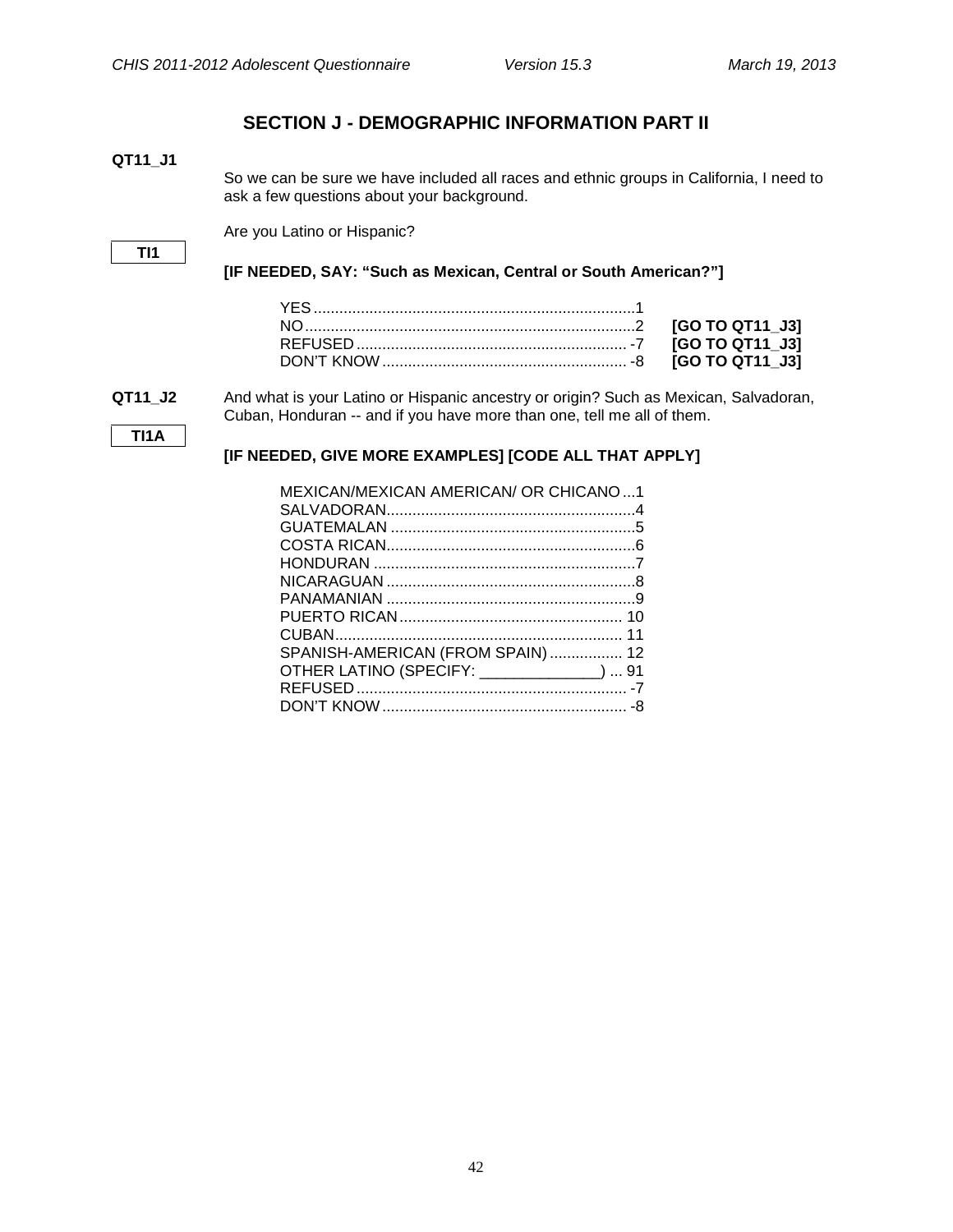#### **PROGRAMMING NOTE QT11\_J3: IF QT11\_J1 = 1 (YES), DISPLAY "You said you are Latino or Hispanic. Also,"; IF MORE THAN ONE RACE GIVEN, AFTER ENTERING RESPONSES FOR QT11\_J3, CONTINUE WITH PROGRAMMING NOTE QT11\_J4; ELSE GO TO SKIPS AS INDICATED FOR SINGLE RESPONSES**

**QT11 J3** {You said you are Latino or Hispanic. Also,} Please tell me which one or more of the following you would use to describe yourself: Would you describe yourself as Native Hawaiian, Other Pacific Islander, American Indian, Alaska Native, Asian, Black, African American, or White?

**TI2**

#### **[IF R GIVES AN "OTHER" RESPONSE YOU MUST SPECIFY WHAT IT IS]**

#### **[CODE ALL THAT APPLY]**

|                                        | [GO TO QT11 J11] |
|----------------------------------------|------------------|
|                                        | [GO TO QT11 J11] |
|                                        | [GO TO QT11 J7]  |
| AMERICAN INDIAN, ALASKA NATIVE4        | [GO TO QT11_J4]  |
|                                        | [GO TO QT11 J8]  |
|                                        | [GO TO QT11 J11] |
| OTHER (SPECIFY: _________________)  91 | [GO TO QT11 J11] |
|                                        | [GO TO QT11 J11] |
|                                        | [GO TO QT11 J11] |

#### **PROGRAMMING NOTE QT11\_J4: IF QT11\_ K3 = 4 (AMERICAN INDIAN, ALASKA NATIVE) CONTINUE WITH QT11\_J4; ELSE GO TO PROGRAMMING NOTE QT11\_J7**

**QT11 J4** You said, American Indian or Alaska Native, and what is your tribal heritage? If you have more than one tribe, tell me all of them.

#### **TI2A**

#### **[CODE ALL THAT APPLY]**

| OTHER TRIBE [Ask for spelling] (SPECIFY: _____)  91 |  |
|-----------------------------------------------------|--|
|                                                     |  |
|                                                     |  |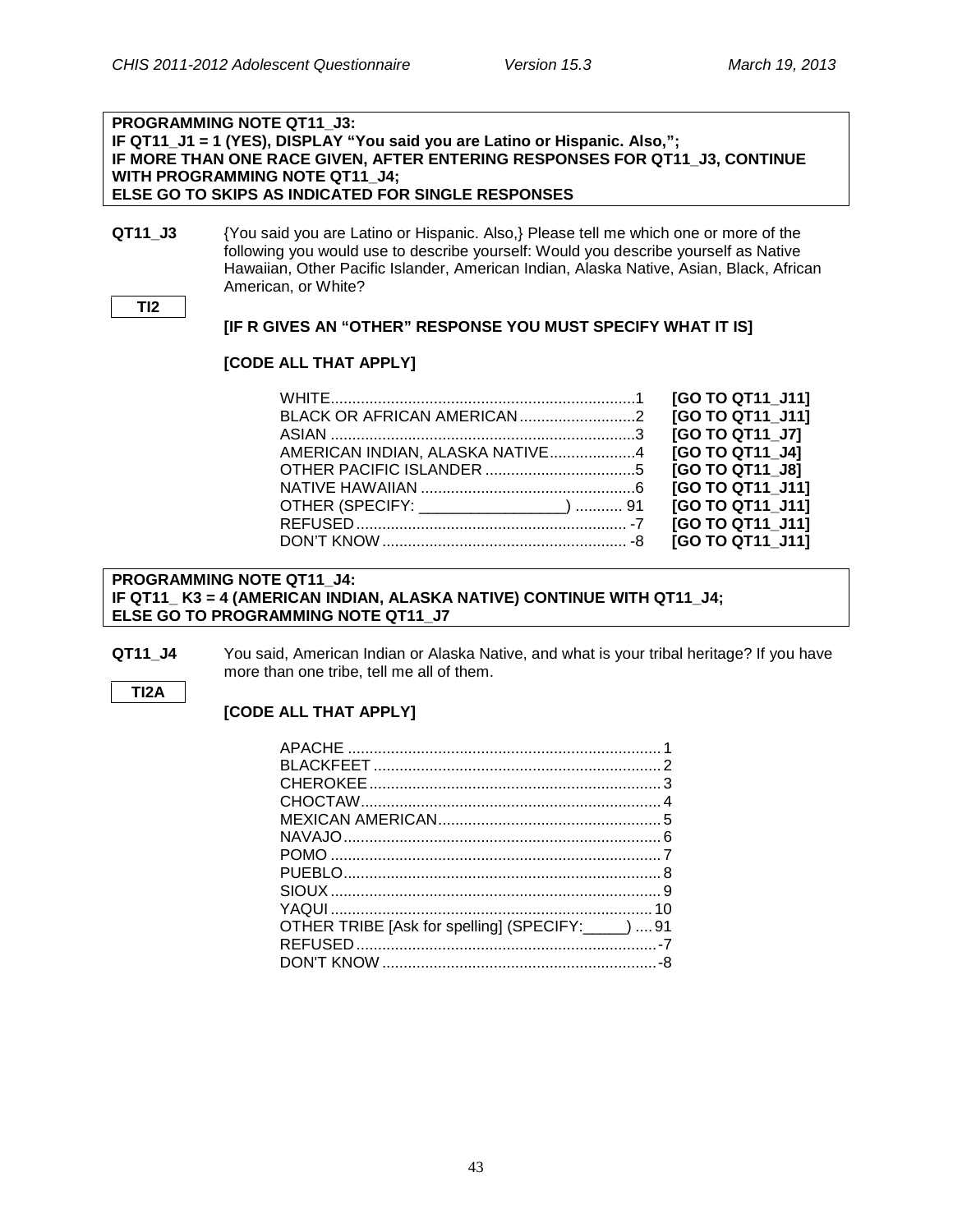**QT11\_J5** Are you an enrolled member in a federally or state recognized tribe? **TI2B** YES...........................................................................1 NO.............................................................................2 **[GO TO QT11\_J7]** REFUSED ............................................................... -7 **[GO TO QT11\_J7]** DON'T KNOW......................................................... -8 **[GO TO QT11\_J7] QT11 J6** Which tribe are you enrolled in? **TI2C APACHE** MESCALERO APACHE, NM ............................................... 1 APACHE (NOT SPECIFIED) ................................................ 2 OTHER APACHE [Ask for spelling] (SPECIFY).................... 3 **BLACKFEET** BLACKFOOT/BLACKFEET................................................... 4 **CHEROKEE** WESTERN CHEROKEE ....................................................... 5 CHEROKEE (NOT SPECIFIED) .......................................... 6 OTHER CHEROKEE [Ask for spelling] (SPECIFY) ............. 7 **CHOCTAW** CHOCTAW OKLAHOMA ...................................................... 8 CHOCTAW (NOT SPECIFIED)............................................. 9 OTHER CHOCTAW [Ask for spelling] (SPECIFY): ............ 10 **NAVAJO** NAVAJO (NOT SPECIFIED)............................................... 11 **POMO** HOPLAND BAND, HOPLAND RANCHERIA ..................... 12 SHERWOOD VALLEY RANCHERIA.................................. 13 POMO (NOT SPECIFIED) .................................................. 14 OTHER POMO [Ask for spelling] (SPECIFY)...................... 15 **PUEBLO** HOPI.................................................................................... 16 YSLETA DEL SUR PUEBLO OF TEXAS............................ 17 PUEBLO (NOT SPECIFIED)............................................... 18 OTHER PUEBLO [Ask for spelling] (SPECIFY): ................ 19 **SIOUX** OGLALA/PINE RIDGE SIOUX............................................ 20 SIOUX (NOT SPECIFIED) .................................................. 21 OTHER SIOUX [Ask for spelling] (SPECIFY): ................... 22 **YAQUI** PASCUA YAQUI TRIBE OF ARIZONA............................... 23 YAQUI (NOT SPECIFIED) .................................................. 24 OTHER YAQUI [Ask for spelling] (SPECIFY): ................... 25 **OTHER** OTHER [Ask for spelling] (SPECIFY: \_\_\_\_\_\_\_\_\_\_\_\_\_\_) ... 91 REFUSED ............................................................................-7 DON'T KNOW.......................................................................-8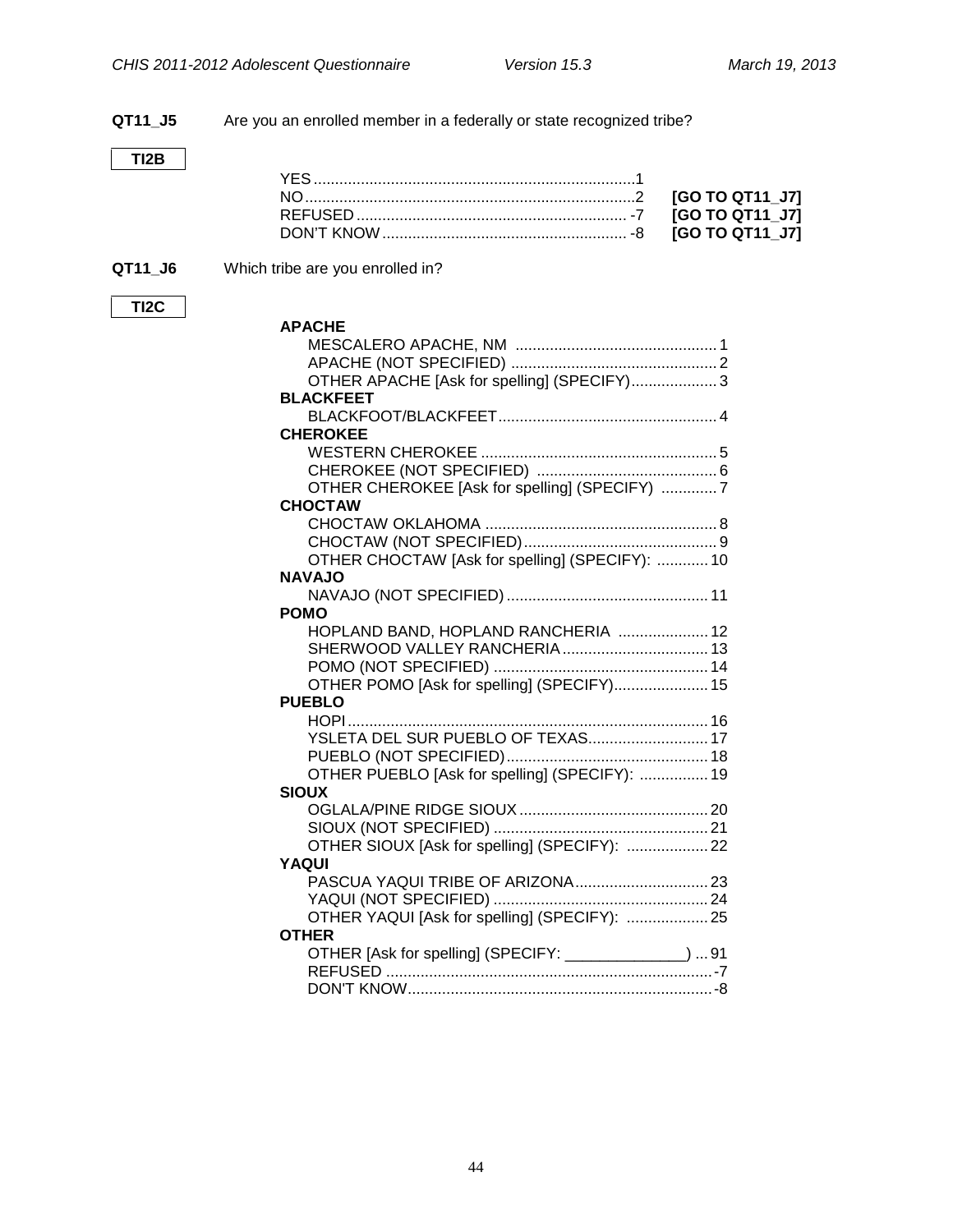#### **PROGRAMMING NOTE QT11\_J7: IF QT11\_J3 = 3 (ASIAN) CONTINUE WITH QT11\_J7; ELSE GO TO PROGRAMMING NOTE QT11\_J8**

**QT11\_J7** You said Asian, and what specific ethnic group are you, such as Chinese, Filipino, Vietnamese? If you are more than one, tell me all of them.

#### **TI2D**

**TI2D1**

#### **[CODE ALL THAT APPLY]**

| CHINESE |    |
|---------|----|
|         |    |
|         |    |
|         |    |
|         |    |
|         |    |
|         |    |
|         | 11 |
|         |    |
|         |    |
|         | 14 |
|         | 15 |
|         |    |
|         | 17 |
|         |    |
|         |    |
|         | -8 |

#### **PROGRAMMING NOTE QT11\_J8: IF QT11\_J3 = 5 (PACIFIC ISLANDER) CONTINUE WITH QT11\_J8; ELSE GO TO PROGRAMMING NOTE QT11\_J9**

**QT11\_J8** You said you are Pacific Islander. What specific ethnic group are you, such as Samoan, Tongan, or Guamanian? If you are more than one, tell me all of them.

#### **[CODE ALL THAT APPLY]**

| OTHER PACIFIC ISLANDER (SPECIFY: ___)  91 |
|-------------------------------------------|
|                                           |
|                                           |
|                                           |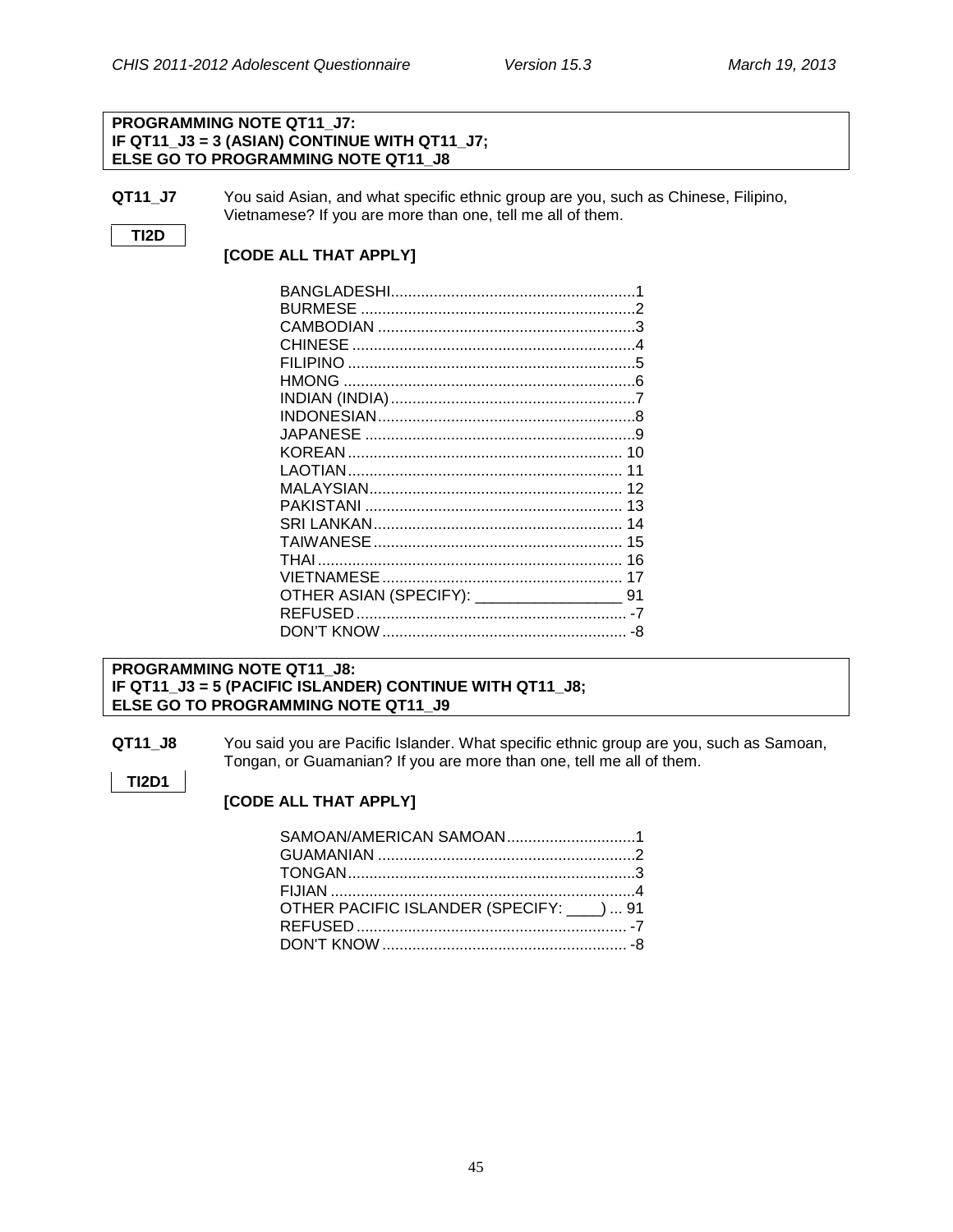**TI2F**

**PROGRAMMING NOTE QT11\_J9: IF QT11\_J1 = 1 (YES, LATINO) AND [QT11\_J3 = 6 (NATIVE HAWAIIAN) OR 5 (OTHER PACIFIC ISLANDER) OR 4 (AMERICAN INDIAN OR ALASKA NATIVE) OR 3 (ASIAN) OR 2 (BLACK OR AFRICAN AMERICAN) OR 1 (WHITE) OR 91 (OTHER (Specify))], CONTINUE WITH QT11\_J9; ELSE IF MULTIPLE RESPONSES TO QT11\_J3 OR QT11\_J7 OR QT11\_J8 [NOT COUNTING -7 OR -8 (REF/DK)], CONTINUE WITH QT11\_J9; ELSE GO TO QT11\_J10; FOR QT11\_J2 RESPONSES, INCLUDE "Specify" RESPONSE FOR 91 (OTHER LATINO); IF QT11\_J1 = -7 (REFUSE), INSERT "Latino"**

**QT11\_J9** You said that you are: [RESPONSES FROM QT11\_J2, QT11\_J3, QT11\_J7, QT11\_J8]. Do you identify with any one race in particular?

46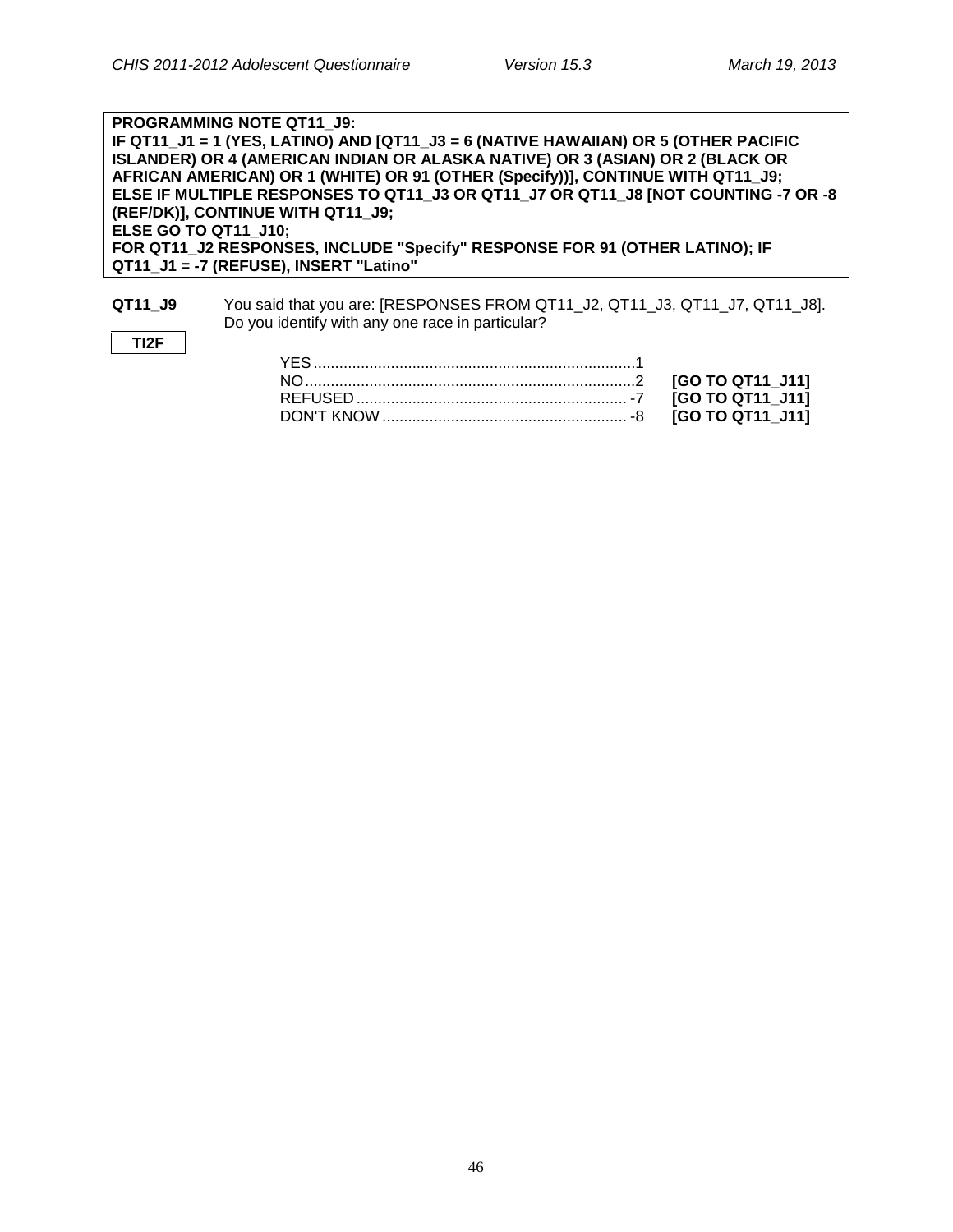#### QT11\_J10 Which do you most identify with?

### $TI2E$

| SPANISH-AMERICAN (FROM SPAIN)  12    |  |
|--------------------------------------|--|
|                                      |  |
|                                      |  |
| <b>OTHER PACIFIC ISLANDER  17</b>    |  |
| AMERICAN INDIAN OR ALASKA NATIVE  18 |  |
|                                      |  |
|                                      |  |
|                                      |  |
|                                      |  |
|                                      |  |
|                                      |  |
|                                      |  |
|                                      |  |
|                                      |  |
|                                      |  |
|                                      |  |
|                                      |  |
|                                      |  |
|                                      |  |
|                                      |  |
|                                      |  |
|                                      |  |
|                                      |  |
|                                      |  |
|                                      |  |
|                                      |  |
|                                      |  |
|                                      |  |
|                                      |  |
|                                      |  |
|                                      |  |
| PACIFIC ISLANDER, OTHER SPECIFY 55   |  |
|                                      |  |
|                                      |  |
|                                      |  |
|                                      |  |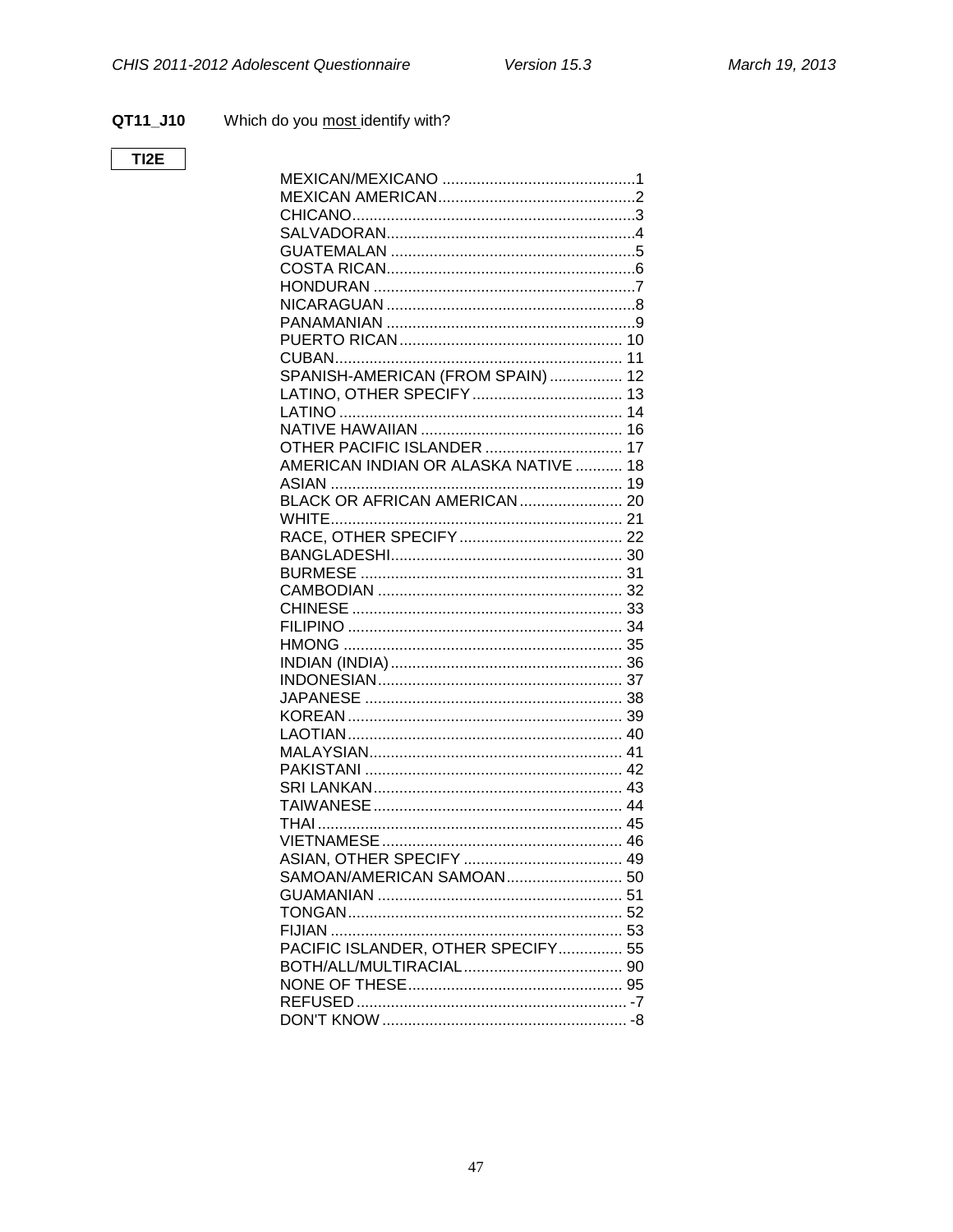[GO TO QT11\_J14]

#### <span id="page-50-0"></span>PROGRAMMING NOTE QT11\_J11: IF MKA = AR AND ALREADY ASKED IN ADULT QUESTIONNAIRE, SKIP TO QT11\_J15; ELSE CONTINUE WITH QT11\_J11

- QT11\_J11 In what country were you born?
- $TI3$

| GUAM                                         |  |
|----------------------------------------------|--|
|                                              |  |
|                                              |  |
|                                              |  |
|                                              |  |
|                                              |  |
|                                              |  |
|                                              |  |
|                                              |  |
|                                              |  |
|                                              |  |
|                                              |  |
|                                              |  |
|                                              |  |
|                                              |  |
|                                              |  |
|                                              |  |
|                                              |  |
| OTHER (SPECIFY: _______________________)  91 |  |
|                                              |  |
|                                              |  |

#### <span id="page-50-1"></span>PROGRAMMING NOTE QT11 J12: IF QT11\_J11 = 1, 2, 9, 22, OR 26 (BORN IN USA OR US TERRITORY), GO TO QT11\_J15; ELSE CONTINUE WITH QT11\_J12

QT11\_J12 Are you a citizen of the United States?

#### $TI4$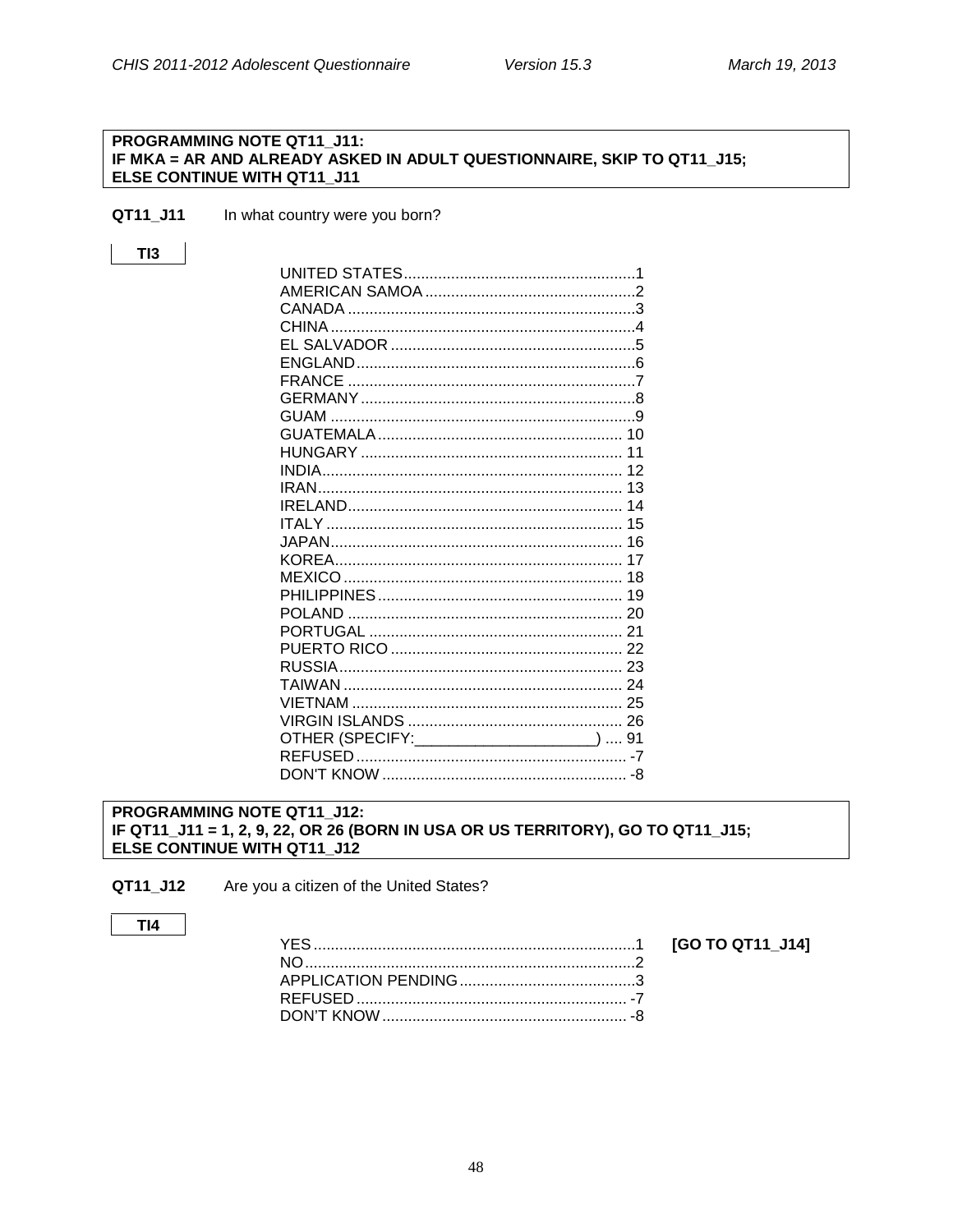## **QT11\_J13** Are you a permanent resident with a green card? **TI5 [IF NEEDED, SAY: "People usually call this a "Green Card" but the color can also be pink, blue or white."]** YES...........................................................................1 NO.............................................................................2 APPLICATION PENDING.........................................3 REFUSED ............................................................... -7 DON'T KNOW......................................................... -8 **QT11\_J14** About how many years have you lived in the United States? **TI6 [FOR LESS THAN A YEAR, ENTER 1 YEAR] TI6YR** NUMBER OF YEARS {OR} [HR: 0-17] **TI6FMT** \_\_\_\_\_ YEAR FIRST CAME TO LIVE IN U.S. [HR: 1990-2008] REFUSED ............................................................... -7 DON'T KNOW......................................................... -8 **QT11\_J15** What languages do you speak at home? **TI7 [CODE ALL THAT APPLY] [PROBE: "Any others?"]** ENGLISH ..................................................................1 SPANISH ..................................................................2 CANTONESE............................................................3 VIETNAMESE...........................................................4

<span id="page-51-0"></span>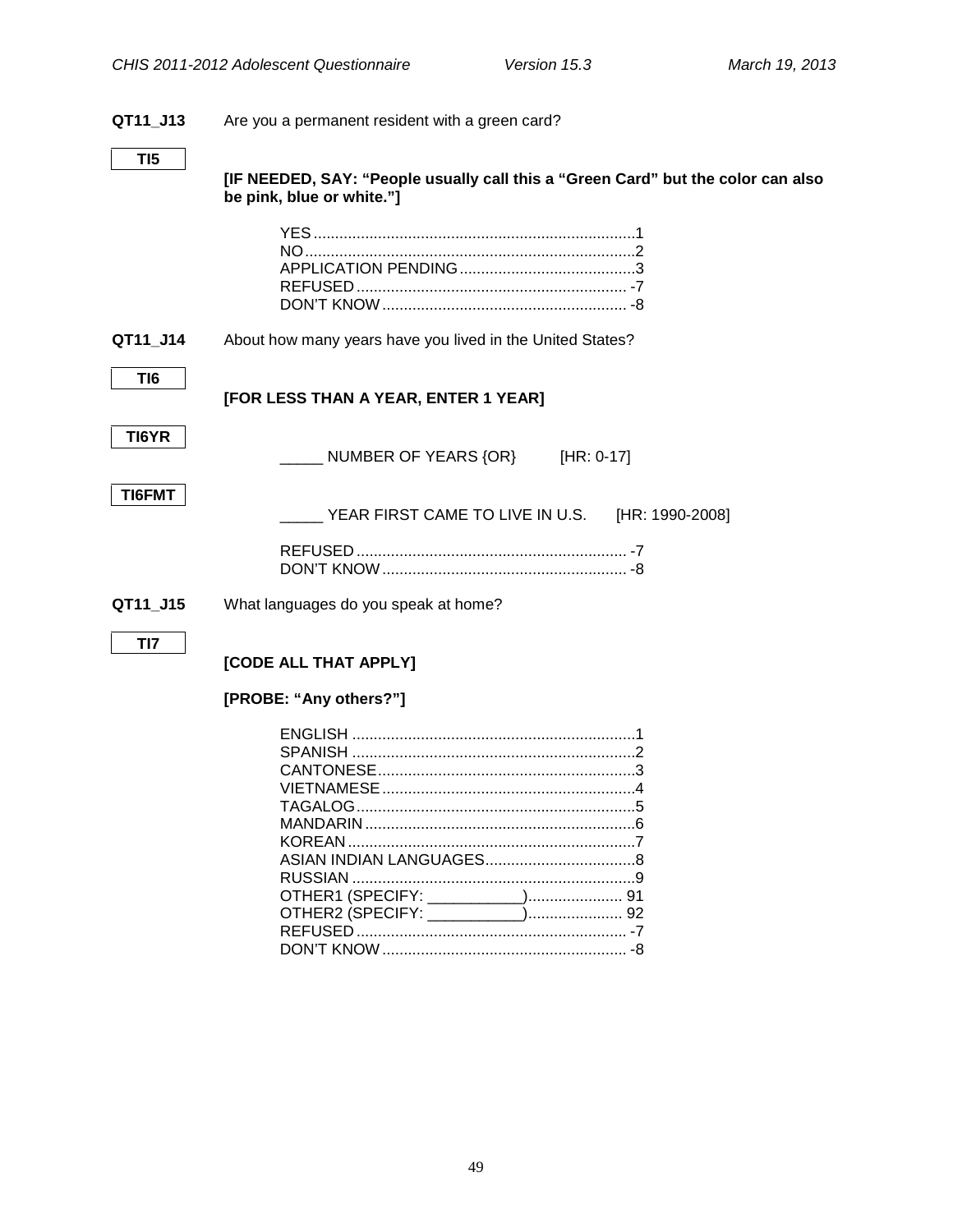### **SECTION K – SUICIDE IDEATION AND ATTEMPTS**

<span id="page-52-0"></span>

| QT11_K1         | The next section is about thoughts of hurting yourself. If any question upsets you, you<br>don't have to answer it. |                 |  |
|-----------------|---------------------------------------------------------------------------------------------------------------------|-----------------|--|
| TK1             | Have you ever seriously thought about committing suicide?                                                           |                 |  |
|                 |                                                                                                                     |                 |  |
|                 |                                                                                                                     | [GO TO QT11_L1] |  |
|                 |                                                                                                                     | [GO TO QT11_L1] |  |
|                 |                                                                                                                     | [GO TO QT11_L1] |  |
| QT11_K2         | Have you seriously thought about committing suicide at any time in the past 12 months?                              |                 |  |
| TK <sub>2</sub> |                                                                                                                     |                 |  |
|                 |                                                                                                                     |                 |  |
|                 |                                                                                                                     | [GO TO QT11_K4] |  |
|                 |                                                                                                                     | [GO TO QT11_K4] |  |
|                 |                                                                                                                     | [GO TO QT11 K4] |  |
| QT11_K3         | Have you seriously thought about committing suicide at any time in the past 2 months?                               |                 |  |
| TK3             |                                                                                                                     |                 |  |
|                 |                                                                                                                     |                 |  |
|                 |                                                                                                                     |                 |  |
|                 |                                                                                                                     |                 |  |
|                 |                                                                                                                     |                 |  |
|                 |                                                                                                                     |                 |  |
| QT11_K4         | Have you ever attempted suicide?                                                                                    |                 |  |
|                 |                                                                                                                     |                 |  |
| TK4             |                                                                                                                     |                 |  |
|                 |                                                                                                                     |                 |  |
|                 |                                                                                                                     |                 |  |
|                 |                                                                                                                     |                 |  |
|                 |                                                                                                                     |                 |  |
|                 | PROGRAMMING NOTE QT11 K5:                                                                                           |                 |  |
|                 | IF (QT11_K2 = 2, -7, OR -8) AND (QT11_K4 = 2, -7, OR -8), THEN GO TO SUICIDE RESOURCE;                              |                 |  |
|                 | IF (QT11_K3 = 2, -7, OR -8) AND (QT11_K4 = 2, -7, OR -8), THEN GO TO SUICIDE RESOURCE;                              |                 |  |
|                 | IF QT11 $K3 = 1$ AND (QT11 $K4 = 2, -7$ , OR -8), THEN GO TO SUICIDE RESOURCE;                                      |                 |  |
|                 | ELSE CONTINUE WITH QT11_K5                                                                                          |                 |  |
| QT11_K5         | Have you attempted suicide at any time in the past 12 months?                                                       |                 |  |
|                 |                                                                                                                     |                 |  |
| TK <sub>5</sub> |                                                                                                                     |                 |  |
|                 |                                                                                                                     |                 |  |
|                 |                                                                                                                     |                 |  |
|                 |                                                                                                                     |                 |  |
|                 |                                                                                                                     |                 |  |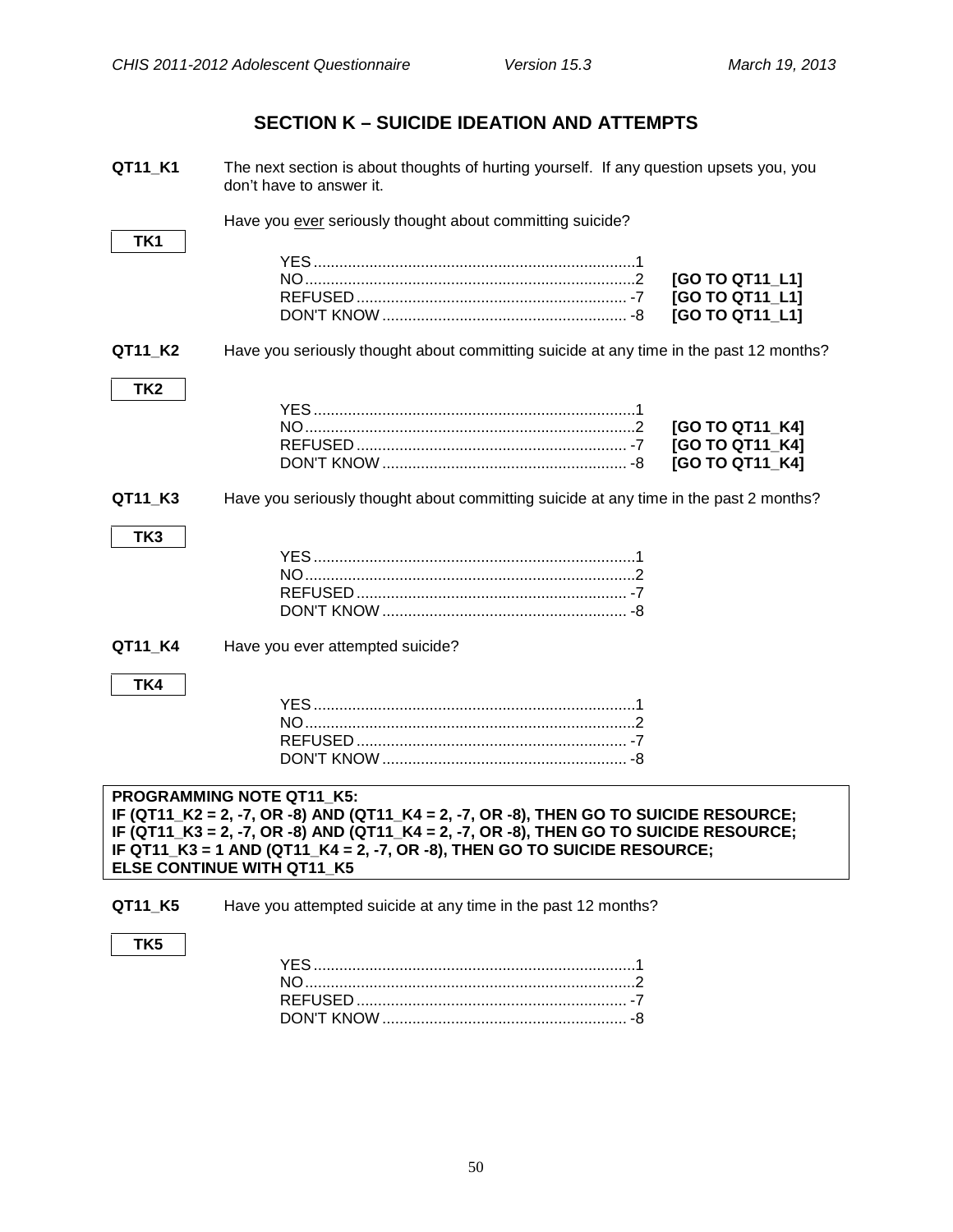#### **SUICIDE RESOURCE:**

We have a number you can call if you'd like to talk to someone about suicidal thoughts or attempts. Someone is available 24 hours a day to provide information to help you. The number is 1-800-273-TALK (8255).

Or, you can visit a website to find out information about getting help. The website address is [www.suicidepreventionlifeline.org.](http://www.suicidepreventionlifeline.org/)

#### **POST-NOTE FOR SUICIDE RESOURCE: IF (QT11\_K2 = 2, -7, OR -8) AND (QT11\_K4 = 2, -7, OR -8), THEN GO TO QT11\_L1 (NEXT SECTION); ELSE CONTINUE WITH QT11\_K6**

**QT11\_K6** Would you like to discuss your thoughts with this person?

#### **TK7**

[GO TO SUICIDE PROTOCOL] NO.............................................................................2 **[GO TO QT11\_L1]** REFUSED ............................................................... -7 **[GO TO QT11\_L1]** [GO TO QT11\_L1]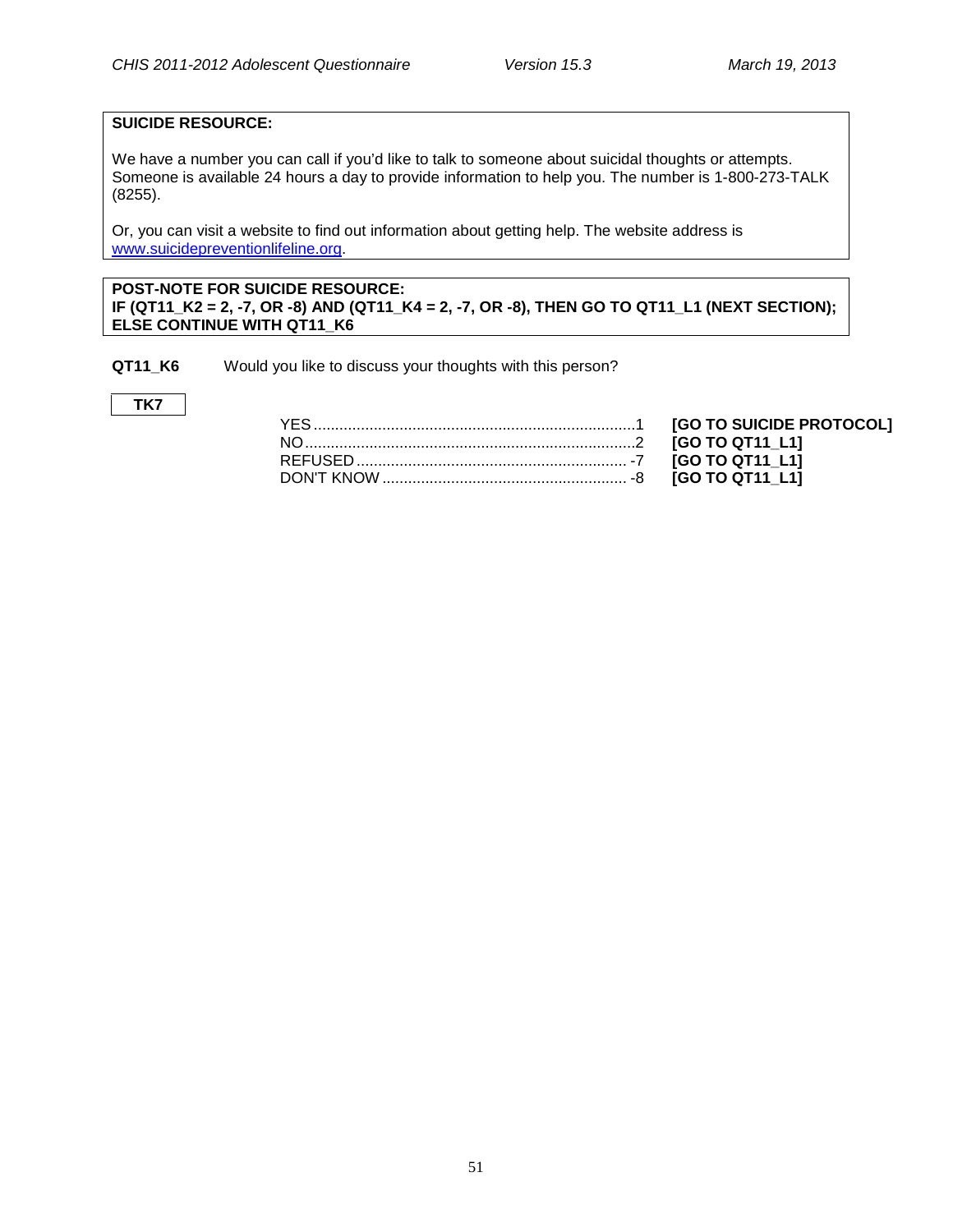### <span id="page-54-0"></span>**SECTION L – ADULT SUPERVISION, ROLE MODELS, CIVIC ENGAGEMENT, AND RESILIENCY**

<span id="page-54-1"></span>**AT11\_L1** About how often is there an adult around during your after-school hours? Would you say:

<span id="page-54-2"></span>

| TH5                   | Never?…………………………………………………………5                                                                                                                                   |
|-----------------------|-----------------------------------------------------------------------------------------------------------------------------------------------------------------|
| QT11_L2               | Is there a person you know or have read about that you admire and would want to be<br>like?                                                                     |
| <b>TH22</b>           | [GO TO QT11_L5]<br>[GO TO QT11_L5]<br>[GO TO QT11 L5]                                                                                                           |
| PROGRAM NOTE QT11_L3: | IF QT11_L2 = 2, -7, OR -8 (NO, REFUSED OR DK) GO TO QT11_L5;<br><b>ELSE CONTINUE WITH QT11 L3</b>                                                               |
| QT11 L3<br>TH23       | Is this person a family member, an athlete, an entertainer, a teacher, a friend your own<br>age, or someone else?<br>OTHER (SPECIFY: _____________________)  91 |
|                       |                                                                                                                                                                 |
| QT11_L4<br>TJ1        | For how many years have you admired this person?<br><b>YEARS</b>                                                                                                |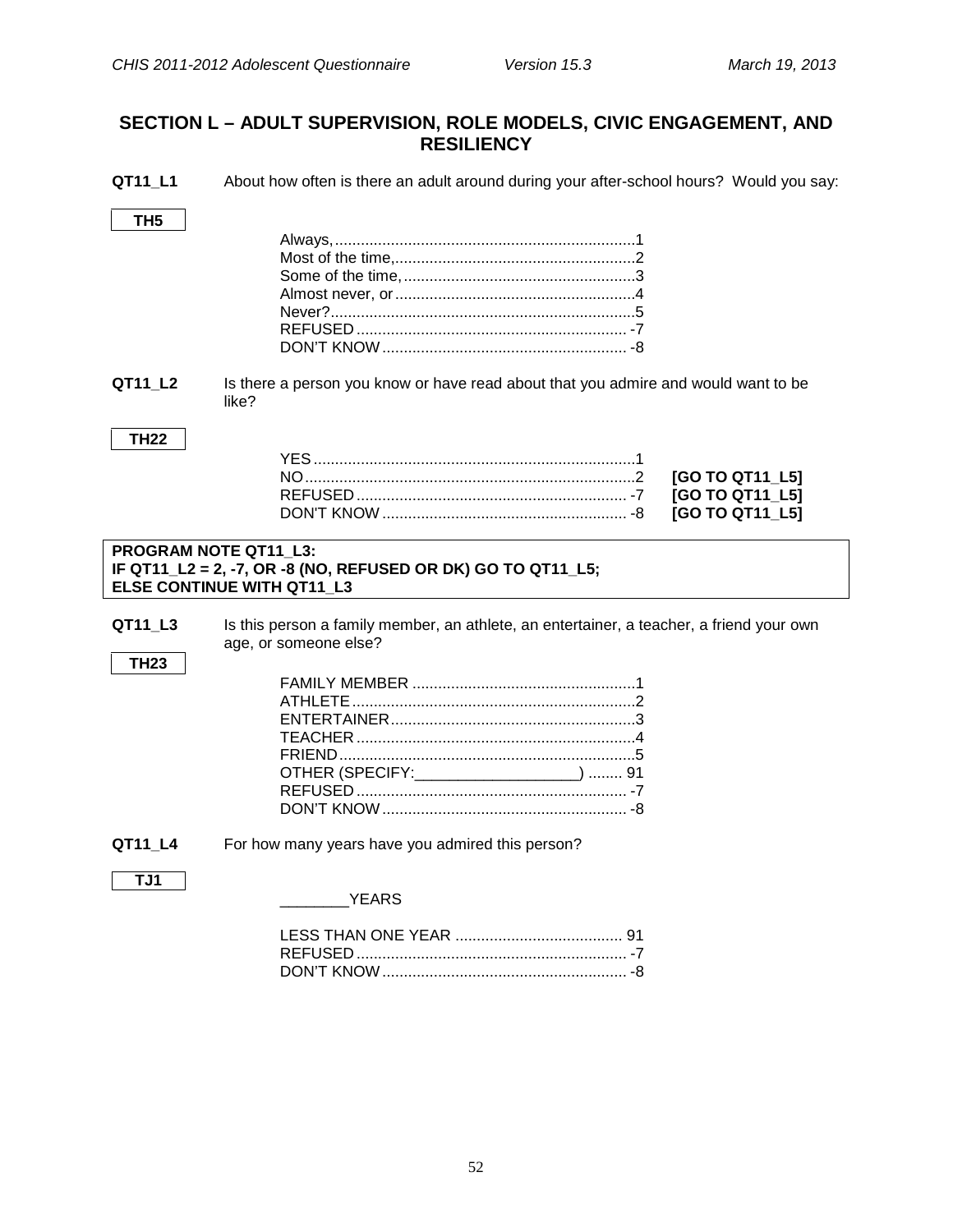<span id="page-55-0"></span>QT11 L5 In the past 12 months, have you done any volunteer work or community service that you have not been paid for?

QT11 L6 In the past 12 months, did you participate in any clubs or organizations outside of school, other than sports, like the YMCA or Boys or Girls Club?

#### <span id="page-55-1"></span>PROGRAMMING NOTE QT11\_L7: IF QT11\_A5 = 1 OR QT11\_A6 = 1 THEN CONTINUE WITH QT11\_L7; ELSE GO TO QT11\_M1

QT11\_L7 How true do you feel the next statements are about your school and things you might do there: At my school, there is a teacher or some other adult...

Who really cares about me. Would you say this is...

Who notices when I'm not there. Is this QT11 L8

#### TH<sub>9</sub>

TH<sub>8</sub>

**TH21** 

**TL10** 

QT11 L9 Who listens to me when I have something to say

#### **TH10**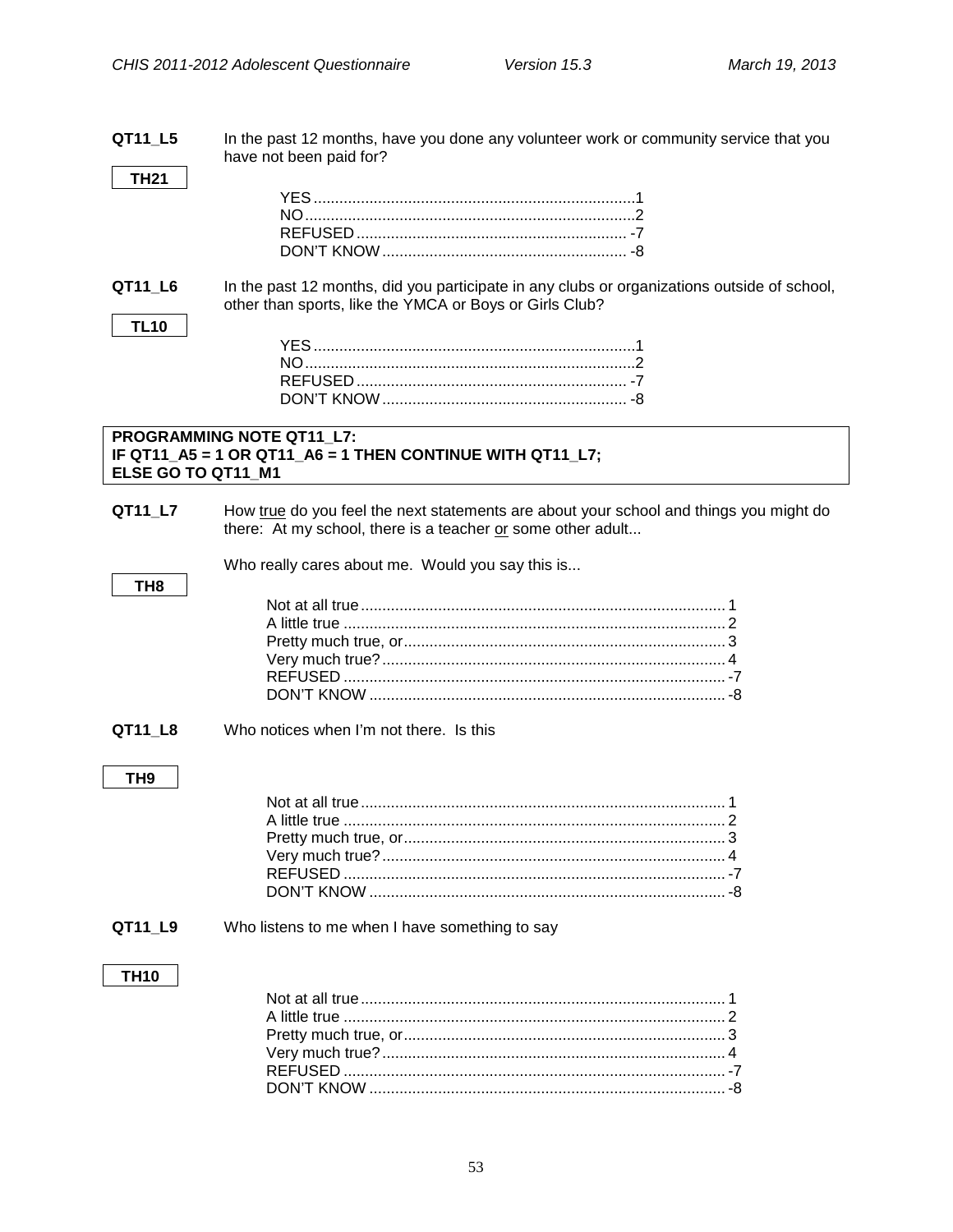#### QT11\_L10 Who tells me when I do a good job.

### $TH11$

[IF NEEDED, READ: "Not at all true, a little true, pretty much true, or very much true?"]

#### QT11 L11 Who always wants me to do my best.

#### **TH12**

[IF NEEDED, READ: "Not at all true, a little true, pretty much true, or very much true?"]

QT11 L12 Who notices when I'm in a bad mood.

#### **TH13**

[IF NEEDED, READ: "Not at all true, a little true, pretty much true, or very much true?"]